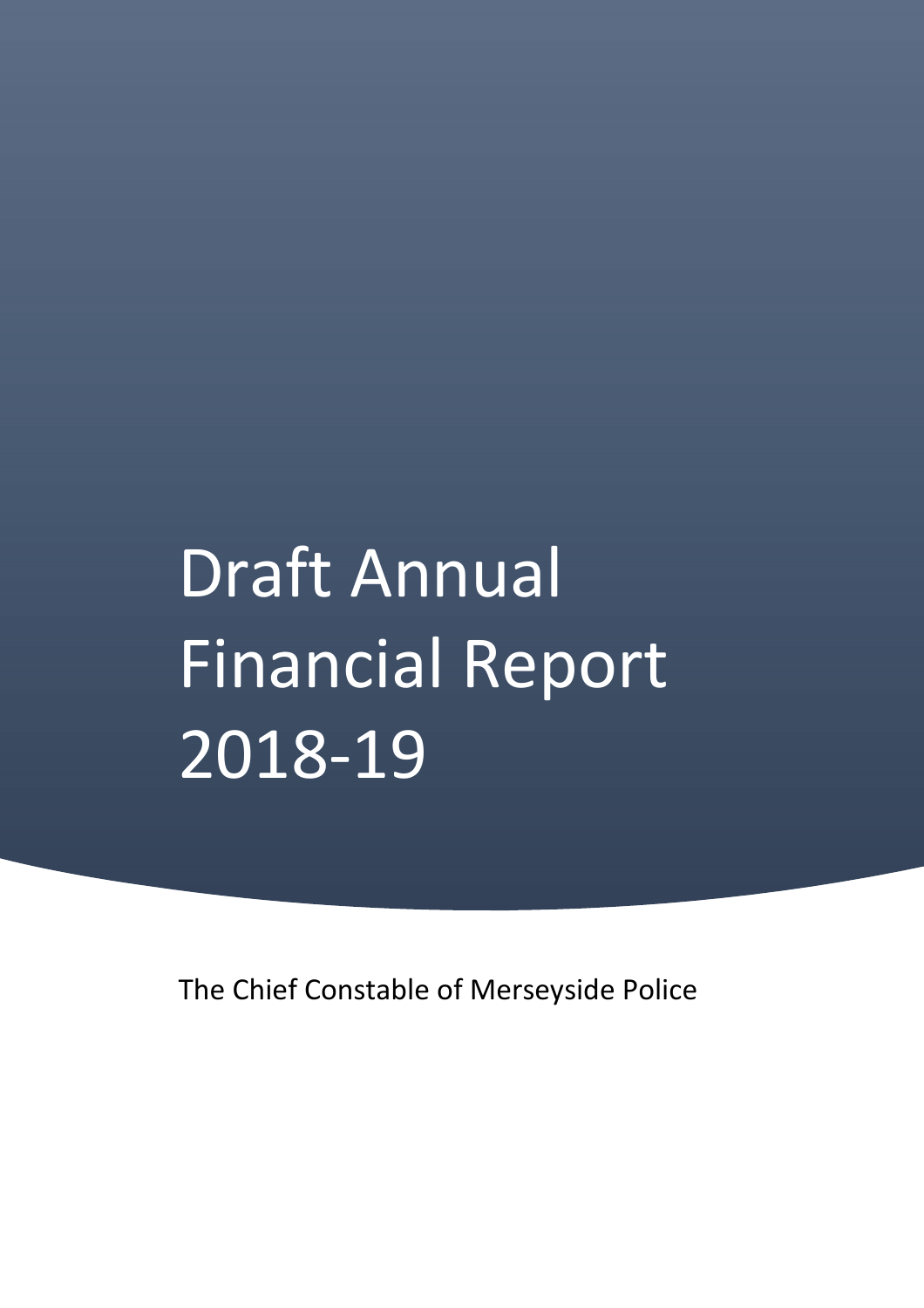# Table of Contents

| 1  |                                                                                        |  |
|----|----------------------------------------------------------------------------------------|--|
| 2  |                                                                                        |  |
| 3  |                                                                                        |  |
| 4  | ASSUMPTIONS MADE ABOUT THE FUTURE AND OTHER MAJOR SOURCES OF ESTIMATION UNCERTAINTY 29 |  |
| 5  |                                                                                        |  |
| 6  | ADJUSTMENTS BETWEEN ACCOUNTING BASIS AND FUNDING BASIS UNDER REGULATIONS  29           |  |
| 7  |                                                                                        |  |
| 8  |                                                                                        |  |
| 9  |                                                                                        |  |
| 10 |                                                                                        |  |
| 11 |                                                                                        |  |
| 12 |                                                                                        |  |
| 13 |                                                                                        |  |
| 14 |                                                                                        |  |
| 15 |                                                                                        |  |
| 16 |                                                                                        |  |
| 17 |                                                                                        |  |
| 18 |                                                                                        |  |
| 19 |                                                                                        |  |
| 20 |                                                                                        |  |
| 21 |                                                                                        |  |
| 22 |                                                                                        |  |
| 23 |                                                                                        |  |
|    |                                                                                        |  |
|    |                                                                                        |  |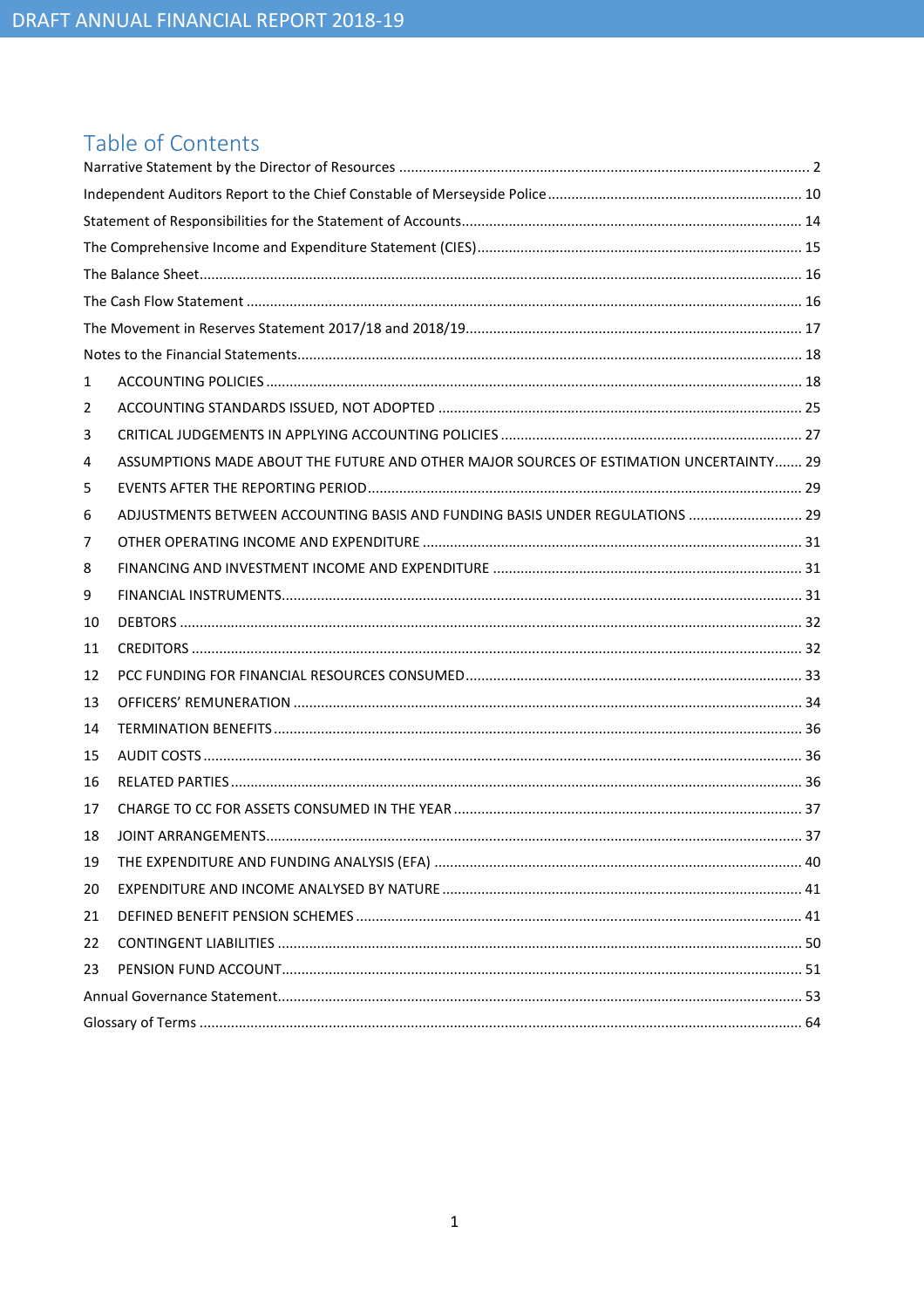# Narrative Statement by the Director of Resources

The Statement of Accounts provide details of the Chief Constable's (CC) financial activities for the year ending 31st March 2019. The accounts are published in accordance with the Accounts and Audit Regulations 2015.

This section is the Narrative Statement. The purpose of the statement is to enable the CC to comment on the financial performance and economy, efficiency and effectiveness in its use of resources over the financial year. The structure of the statement is set out below:-

- 1. Explanation of the CC and Group;
- 2. Introduction to Merseyside;
- 3. Financial performance;
- 4. Non-financial performance;
- 5. People;
- 6. Explanation of Statement of Accounts;
- 7. Strategic risks; and
- 8. Summary and conclusion; and
- 9. Acknowledgement.

## 1. EXPLANATION OF THE CC AND GROUP

The Police Reform and Social Responsibility Act 2011 (PRSR Act) established two separate legal entities as 'corporations sole', i.e. the Police and Crime Commissioner for Merseyside (PCC) and the Chief Constable of Merseyside Police (CC). These accounts set out the overall financial position of the CC. The financial position of the PCC and of the consolidated Group of the PCC and CC are set out in the Statement of Accounts of the PCC.

The Chief Constable is responsible for maintaining the Queen's Peace and the enforcement of the law, through the direction and control over the Force's officers and staff. The Chief Constable is accountable to the PCC for the delivery of efficient and effective policing, the delivery of the PCC priorities and the management of resources and expenditure by the Force. The PCC effectively commissions the police service from the Chief Constable.

The PCC is responsible for making sure the service provided by Merseyside police is efficient and effective. This is done by:-

- Holding the Chief Constable to account for the delivery of local policing;
- Setting and updating a Police and Crime Plan;
- Setting the force budget and precept;
- Regularly engaging with the public and communities; and
- Appointing, and where necessary dismissing, the Chief Constable.

The Police and Crime Plan sets out the PCC's priorities and drives the way Merseyside Police focus their resources to deliver policing for the communities of Merseyside. The PCC's priorities are:-

- Prevent crime and anti-social behaviour;
- Provide a visible and accessible neighbourhood policing style;
- Tackle serious and organised crime;
- Support victims, protect vulnerable people and maintain public safety;
- Working in partnership to improve road safety.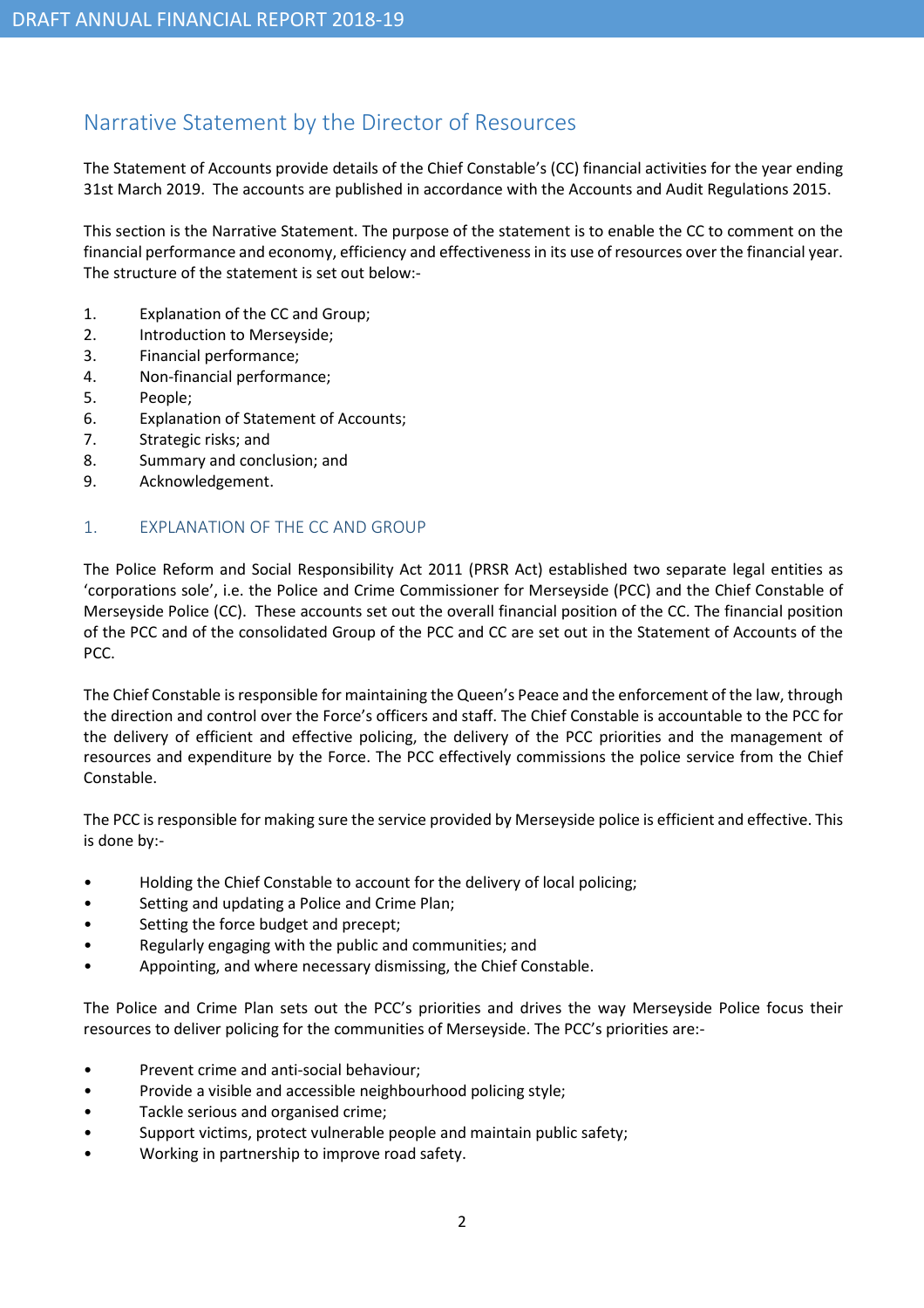This set of accounts focuses on those discrete activities which the CC is responsible for which includes all aspects of operational policing under the direction and control of the Chief Constable.

# 2. AN INTRODUCTION TO MERSEYSIDE

Merseyside Police provides policing services to the metropolitan area of Merseyside. The police force area covers 250 square miles with approximately 65 miles of coastline in the north west of England. Although there are some more affluent areas, Merseyside has a high level of poverty. Around 1.39m people live in a predominantly urban setting. The force covers the conurbation that includes the city of Liverpool and the Metropolitan Boroughs of Knowsley, Sefton, St Helens and Wirral. The resident population is increased by very large numbers of university students and the large numbers who visit, socialise in, commute into, or travel through the area each year. The transport infrastructure includes major rail stations, an airport and a major sea port.

# 3. FINANCIAL PERFORMANCE FOR THE YEAR 2018/19

## Background

Since 2010 Merseyside has faced significant financial challenges due to reductions in funding from central government, along with cost pressures and continual changes in the demand for policing. Between 2010/11 and 2018/19 formula grant funding has been cut by 22.6% in cash terms, equating to a real terms cut of 31.9%. When income from council tax (including legacy council tax grants) are included the cut is 13.4% in cash terms and 23.8% in real terms. As a consequence of these cuts the police establishment has had to have been reduced by 1,652 (i.e. 22.5%) over the period to ensure that a balance budget is achieved annually. These financial challenges are expected to continue until at least 2023/24.

## Revenue Outturn

The CC Budget for 2018/19 was constructed under the principle of financial devolution, which allows budget holders to better manage the resources at their disposal and improve accountability to the Chief Constable, and ultimately the PCC. The net revenue expenditure of the CC during 2018/19 amounted to £332.555m. In broad terms the following narrative shows where the CC and the Group's money came from and how it was spent.

## Where did our Money Come From?

The CC gets all of its funding from the PCC. The sources of that funding are detailed in the Statement of Accounts of the PCC and Group.

## What did we spend the Money on?

Most money is spent on Employee Expenses, including Police Officers, Police Staff, including Police and Community Support and Traffic Officers, and Police Pensions. Other money is spent in various ways including forensics, uniforms and ICT. The table below shows where the money was spent in 2018/19.

|                                     | £m      | $\%$  |
|-------------------------------------|---------|-------|
| Employee Expenses                   | 278.889 | 83.9  |
| Other                               | 53.666  | 16.1  |
| <b>Total Net Operating Expenses</b> | 332.555 | 100.0 |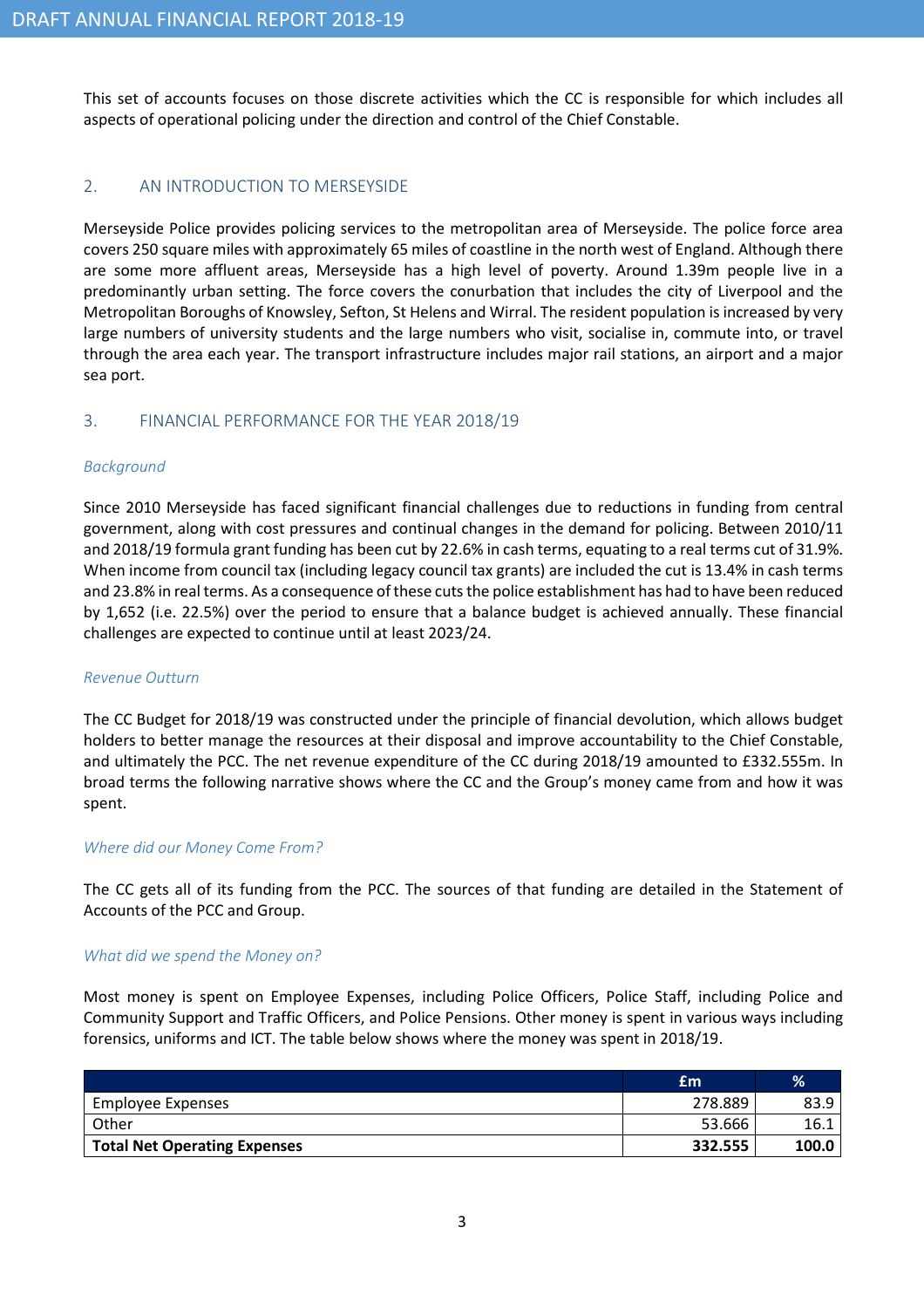The budget for 2018/19 included a savings target of £7.016m to be addressed through the Force Change Programme. As a consequence of this, the PCC and Chief Constable completed a series of reviews under the Community First Programme. The aim of the programme is to ensure that the Force is appropriately structured to meet the needs of the community and implement the most appropriate operating model for the Force that will allow it to be responsive to PCC and community's priorities as well as threat, harm and risk, with fewer resources. A significant amount of work has been undertaken to date under the programme, including the following reviews that were completed during 2018/19 relating to Preventative Policing - Court Reassurance, Multi Agency Safeguarding Hubs, Integrated Offender Management, the Youth Offending Team and the Missing/ Functional Coordination Unit.

The outturn position for 2018/19 provides a financially resilient outcome for the financial year. In addition, the planned utilisation of the under spend provides an opportunity for the PCC and the Chief Constable to invest in initiatives that will improve the operational effectiveness and efficiency of Force.

## CC Balance Sheet

The Balance Sheet is a snapshot of the CC's assets, liabilities, cash balances and reserves at the balance sheet date. The following table shows the value as at the 31st March 2019 of the assets and liabilities recognised by the CC. The net assets of the CC (assets less liabilities) are matched by the reserves held by the CC. Unusable reserves arise from accountancy adjustments, e.g. used to remove notional debits and credits for retirement benefits, and cannot be used to support the budget.

|                                     | As at 31 <sup>st</sup> March 2019 |
|-------------------------------------|-----------------------------------|
|                                     | £m                                |
| <b>Current Assets</b>               | 8.084                             |
| <b>Current Liabilities</b>          | (13.100)                          |
| Long term Liabilities               | (4,997.478)                       |
| <b>Net Assets and (Liabilities)</b> | (5,002.494)                       |
| Represented by:-                    |                                   |
| <b>Unusable Reserves</b>            | (5,002.494)                       |
| <b>Total Reserves</b>               | (5,002.494)                       |

At 31st March 2019 the CC had negative net assets of £5,002m which implies that the Group is technically bankrupt. Fortunately this is not the case. The primary reason the Group had negative net assets is because of the net pension liabilities associated with the unfunded police officer pension scheme of £4,780m coupled with the deficit of £217m in the funded Local Government Pension Scheme (LGPS) for police staff.

The police officer pension scheme is underwritten by the Home Office who provide an annual top-up grant to fund the difference between pension payments and income from employee and employer contributions. The current deficit in the LGPS will be managed through future employee and employer contributions. Further information on pension liabilities is provided below.

Excluding these pension liabilities the CC's Balance Sheet has net liabilities of £5.016m which is entirely explained by the existence of a short term accumulating absences liability, an accounting entry made to reflect the liability of the Force relating to leave owing to employees.

## Loans and Investments

The PCC is directly responsible for loans, investments and for borrowing money as she holds the Police Fund. The CC is not able to borrow money.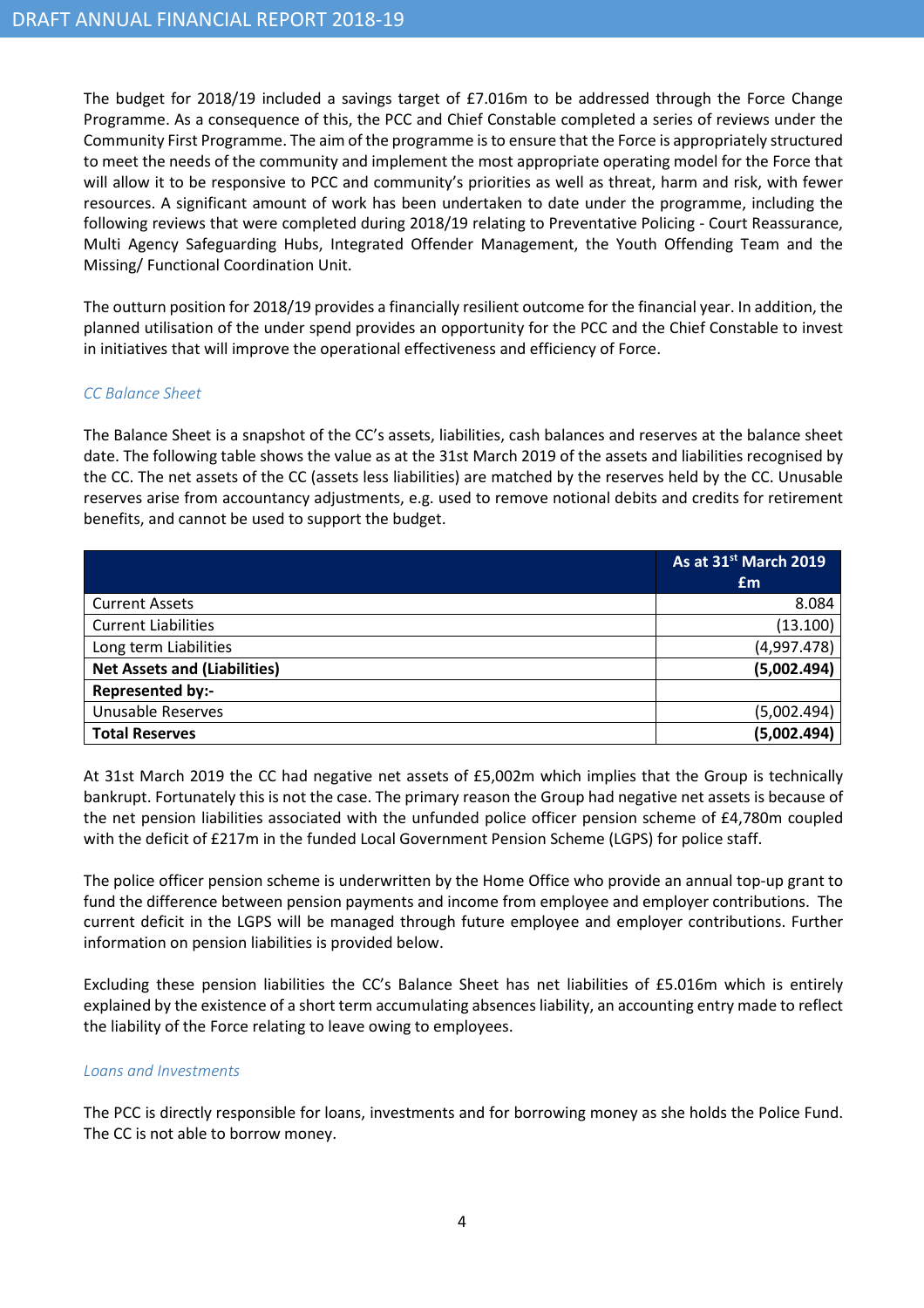## Pension Liabilities

Police Officers and Police Staff are offered retirement benefits by the PCC and Group as part of their terms and conditions of employment. In accordance with International Accounting Standard (IAS) 19, the PCC and Group are required to ensure that its accounts and that of the CC reflect the fair value of the assets and liabilities of the schemes and that benefits earned are recognised in the accounting periods in which they arise. As at the 31st March 2019 the CC had the following net pension liabilities:-

|                                                      | £m          |
|------------------------------------------------------|-------------|
| Police Pension Scheme (i.e. Police Officers)         | (4,780.220) |
| Local Government Pension Scheme (i.e. PCC and Staff) | (217.258)   |
| <b>Total</b>                                         | (4,997.478) |

In accordance with IAS 19 the CC's accounts incorporate a negative pensions reserve to show the estimated liability in relation to the retirement benefits. However, considering the above liability and the overall impact it has on the Balance Sheet, it must be taken into account that:-

- The police officer pension scheme is a statutory scheme, as specified by Police Regulations, whereby the Group pays an employer's contribution of 24.2% of pensionable pay for all serving police officers into the Police Pension Fund Account. If there is insufficient money in the Pension Fund Account to meet all expenditure commitments in any particular year, the Home Office will fund the deficit. In practice, therefore, the significant liability of £4.780 billion will be covered by future employer contributions and the receipt of Home Office grant monies.
- PCC and Police Staff are entitled to join the Local Government Pension Scheme (LGPS) as administered by Wirral Metropolitan Borough Council. The disclosed liability of £217.258m in respect of LGPS is likely to be funded in a number of ways, including potential changes to contribution rates and improved performance of the Fund's investments.

Further information on pension liabilities is provided in the pension notes.

## 2019/20 and Beyond

In 2019/20 the PCC was again able to set a balanced budget. In doing so, the PCC raised the precept by 1.95%, the maximum allowable, i.e. by £24 per Band D Equivalent, resulting in an additional £9.9m of precept income. Maximising the precept not only helped balance the budget, but has also provided an opportunity for the Chief Constable to recruit an additional 40 Police Officers and provide some stability to the Force over the next couple of years. As part of the budget the PCC also allowed the Chief Constable to reinvest savings from the Community First Programme approved during 2018/19 to recruit an additional 40 Police Officers and 14 Police Staff in 2019/20, as well as save 40 Police Officer posts that were due to be lost. The Chief Constable intends to reinvest in priority areas to enhance the Force's operational capability.

However, despite balancing the budget in 2019/20, the latest Medium Term Financial Strategy (MTFS) forecasts that the PCC and Force will be required to identify potentially £18.4m of savings over the MTFS period. The Force will continue to identify and deliver 'non-staff' cost savings/ cost mitigations. This will help to ensure that the overall savings requirement impact to staff budgets is reduced. As well as implementing a long term estates strategy savings programme that will deliver an estimated £1.9m worth of savings, the Force also will look to make £0.250m each year from coloration with partners. In addition, the Force will continue to use national, regional, and local procurement networks to gain further benefits and savings for equipment and services. The Force will also continue to develop strategies that will look to recycle or reuse existing equipment such as IT devices, and office furniture; to date this has delivered some £0.3m worth of cost mitigation.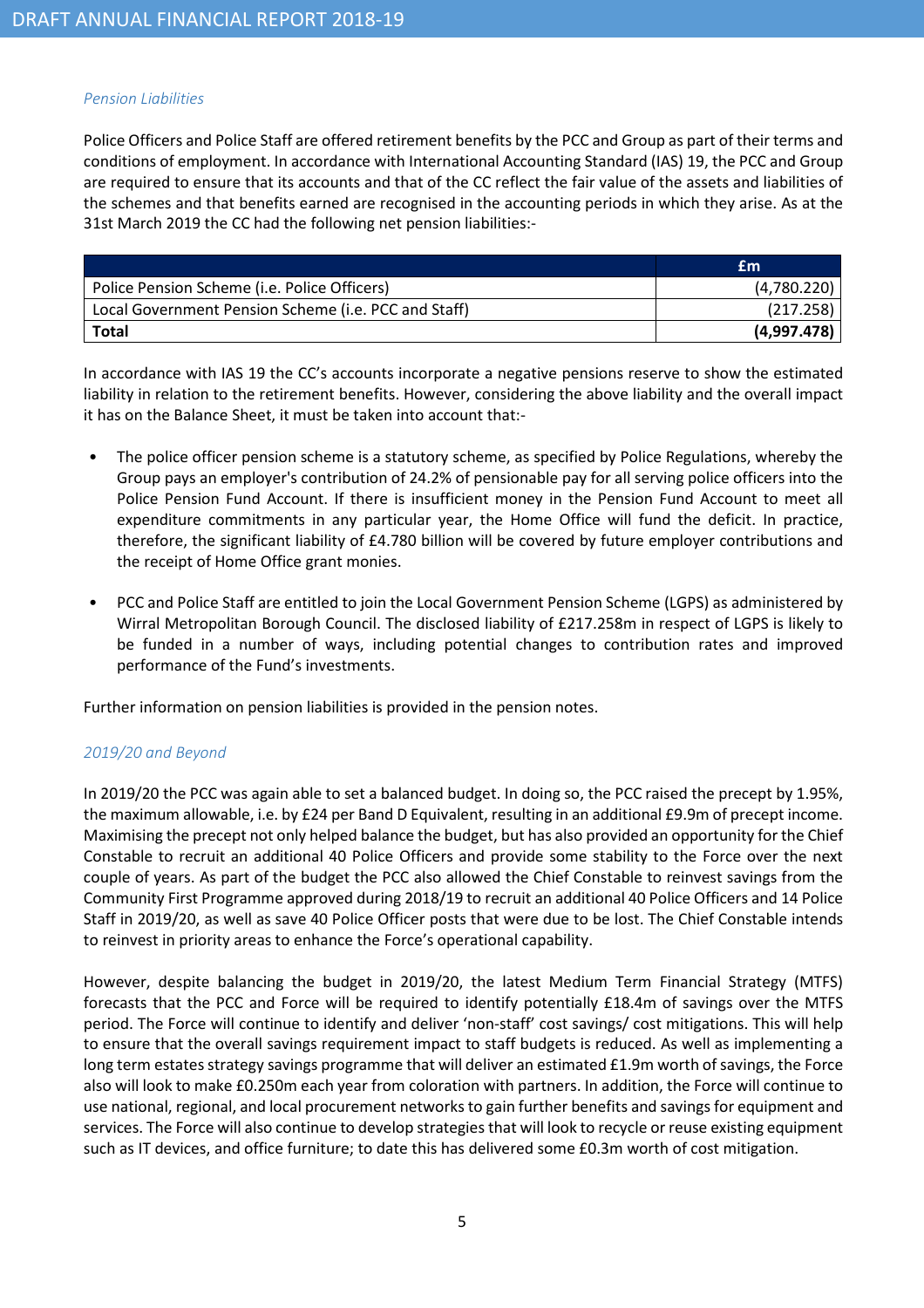# 4. NON-FINANCIAL PERFORMANCE

## Annual Review of Governance Arrangements

The PCC and Chief Constable have approved and adopted a Joint Code of Corporate Governance, consistent with the principles of the CIPFA/SOLACE Framework: Delivering Good Governance in Local Government 2016, which sets out the PCC's and Chief Constable's shared approach to integrating the core good governance principles into the conduct of the business, and sets out the arrangements for reviewing their effectiveness.

The CC and Chief Officers within the Force have conducted a review of the effectiveness of the Governance Framework, including the system of internal control and internal audit, and their findings are detailed within the Annual Governance Statement included within the Statement of Accounts. The overall conclusion based on the findings of the review undertaken and the assurances received is that the Governance Framework, including the system of internal audit and internal audit, is operating effectively and continues to be fit for purpose.

## Merseyside Police

In 2018/19 across Merseyside, there was a 6% increase in 'All Crime' compared to the previous year; 133,212 crimes recorded in 2018/19 compared to 125,449 crimes recorded in 2017/18. Increases have been seen in a number of categories, specifically; Violence Against the Person (+27%), in both Violence With Injury (+7%) and Violence Without Injury (+48%) categories; Cyber Crime (+28%) and Hate Crime (+7%). Knife Crime increased 38%, which is higher than the national increase.

Decreases have been seen in a number of categories, specifically; Sexual Offences (-8%), in both Rape (-11%) and Other Sexual Offence (-7%) categories; Stealing (-10%), including Vehicle Crime (-15%) and Burglary (-21%); within which Burglary Dwellings decreased by 24%. Incidents of ASB have also reduced by 29%.

Increases in crime recording is not necessarily an undesirable outcome as in many ways reporting is encouraged and it is often a reflection of public confidence in policing that leads to the report of a crime. Other factors that contribute to changes in recorded crime levels include the implementation of new crime categories which are added by the Home Office, as well as additional changes in how individual crime types are recorded. Such changes over the past year have significantly impacted on Violence and Knife Crime recording in particular. Furthermore, the Force is continually developing ways in which members of the public can contact the Police; an example of such includes the force establishing a 'Social Media Desk' whereby members of the public can contact the police to report a crime via platforms such as Facebook and Twitter.

There has been a significant decrease in Burglary offences, particularly Burglary Dwelling; as well as an increase in positive outcomes. This has been assisted by Operation Castle, which has targeted this type of offence and led to many successful convictions.

Her Majesty's Inspectorate of Constabulary and Fire & Rescue Services (HMICFRS) independently assesses the effectiveness and efficiency of police forces and fire & rescue services in the public interest. The HMICFRS undertake annual PEEL (Police Effectiveness Efficiency Legitimacy) assessments of police forces in England and Wales. Forces are assessed on their effectiveness, efficiency and legitimacy. They are judged as outstanding, good, requires improvement or inadequate on these categories based on inspection findings, analysis and Her Majesty's Inspectors' professional judgment across the year.

In 2017 the HMICFRS issued its fourth PEEL assessment of Merseyside Police and the following ratings were given:-

• Legitimacy - How legitimate is the force at keeping people safe and reducing crime? – Rated Good;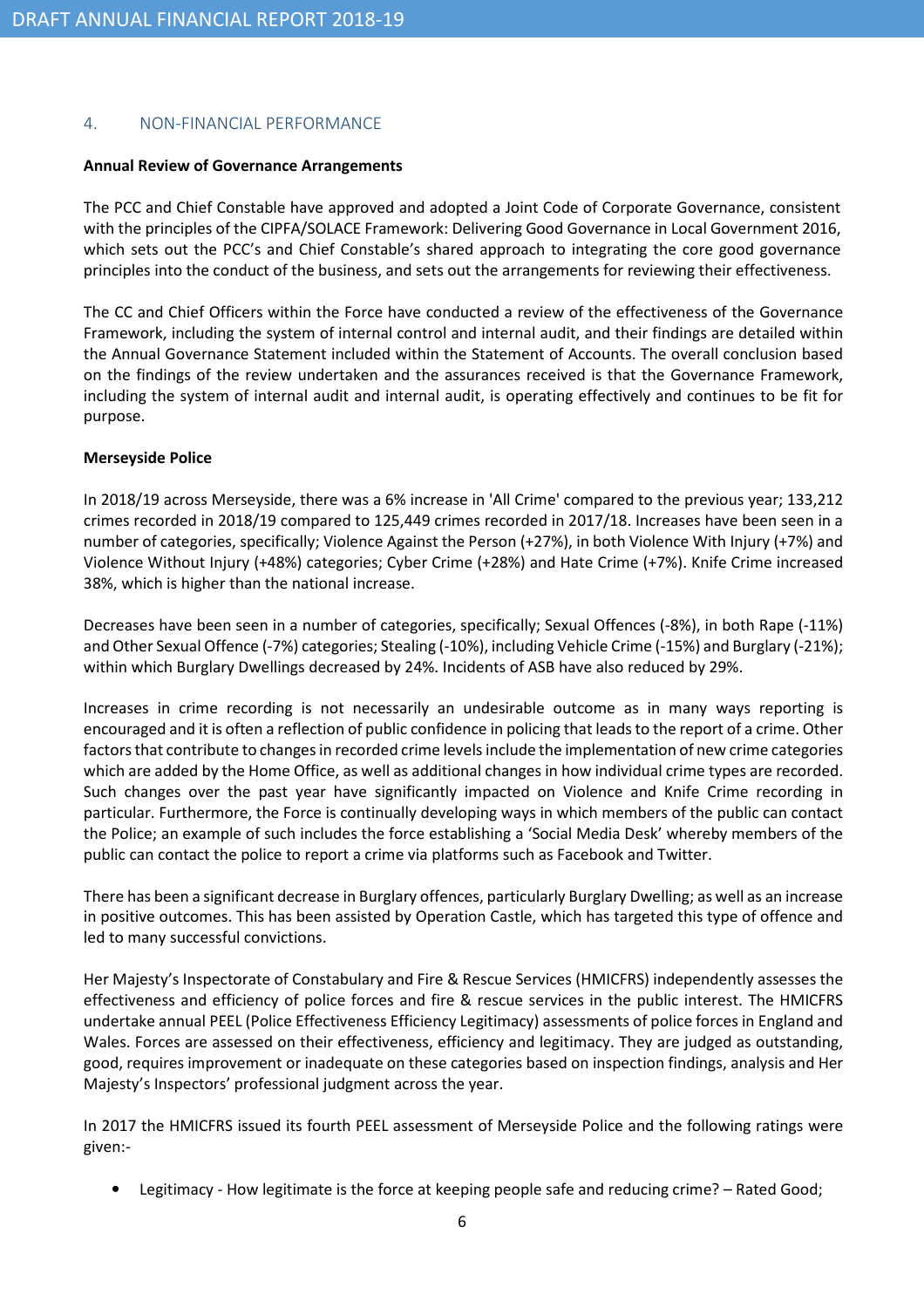- Efficiency How efficient is the force at keeping people safe and reducing crime?- Rated Good; and
- Effectiveness How effective is the force at keeping people safe and reducing crime? Rated Good.

During 2018/19, HMICFRS adopted a risk based approach to the annual PEEL Assessment. Unlike in previous years, whereby all forces were subject to an annual PEEL Assessment, Efficiency and Legitimacy in the Spring and Effectiveness in the Autumn, HMICFRS moved to one annual assessment of forces, with all forces assessed in one of three tranches during the period from September 2018 through to June 2019. Merseyside will be subject to the annual PEEL assessment as part of the third tranche, week commencing the 24th June 2019.

Notwithstanding this, bespoke Force thematic inspection reports relating to Crime Data Integrity, Child Protection and Custody were published during 2018/19. With regards Crime Data Integrity, HMICFRS's overall judgment of the Force was 'good.' The Child Protection and Custody inspections did not receive a graded judgment. In both of these areas, the Force will be subject to a follow up inspection in 2019/20 to assess progress made against the recommendations and areas for improvement identified in the inspection reports.

## 5. PEOPLE

As at the 31<sup>st</sup> March 2019 the actual number of people employed by Merseyside Police is detailed in the table below.

|                              | <b>Total FTE</b> |
|------------------------------|------------------|
| <b>Merseyside Police</b>     |                  |
| <b>Police Officers</b>       | 3,401            |
| <b>Police Staff</b>          | 1,913            |
| <b>PCSO<sub>S</sub></b>      | 2648             |
| <b>TOTAL Group Employees</b> | 5,579            |

# 6. EXPLANATION OF THE STATEMENT OF ACCOUNTS

The purpose of the Statement of Accounts is to provide details of the CC financial activities for the year ending 31st March 2019. The financial statements for 2018/19 have been prepared in accordance with The Code of Practice on Local Authority Accounting in the UK 2018/19 (the Code) issued by the Chartered Institute of Public Finance and Accountancy (CIPFA), which is recognised by statute as representing proper accounting practice. This Code of Practice is based on International Financial Reporting Standards (IFRS) and also draws on approved accounting standards issued by the International Public Sector Accounting Standards Board and the UK Accounting Standards Board where these provide additional guidance.

The financial statements may not always appear straightforward since they have to meet technical, legal and professional standards. The Narrative Statement provides a brief explanation and overview of the financial performance of the CC and highlights any significant features. The accounts that follow provide further detail of the financial affairs of the CC and are comprised of:-

- Independent Auditor's Report, this sets out the opinion of the external auditor, Grant Thornton UK LLP, on whether the accounts presented give a 'true and fair view' of the financial position and operations of the CC for 2018/19;
- Statement of Responsibilities for the Statement of Accounts, this statement sets out the responsibilities of the CC and the CC's Chief Finance Officer;
- the Comprehensive Income and Expenditure Statement, this statement shows the accounting cost in the year of providing services in accordance with generally accepted accounting practices, rather than the amount to be funded from taxation. Elected Policing Bodies, i.e. PCC's, raise taxation to cover expenditure in accordance with regulations, this may be different from the accounting cost. The CIES is reconciled to the net expenditure that is chargeable to taxation and rents in the Expenditure and Funding Analysis (EFA)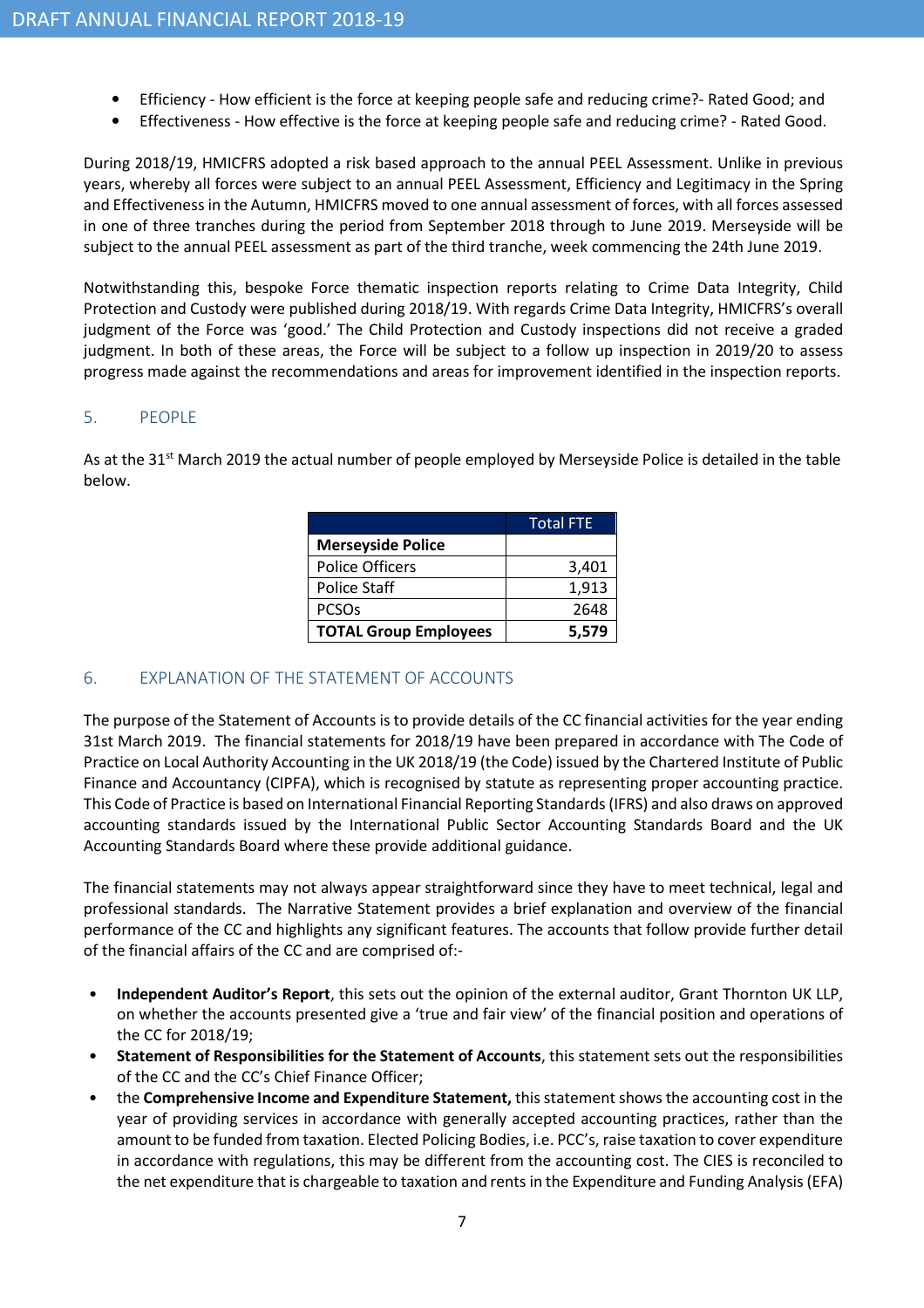contained in the notes to the accounts. The EFA shows how annual expenditure is used and funded in comparison with those resources consumed or earned in accordance with generally accepted accounting practices;

- the **Balance Sheet**, this statement shows the value as at the Balance Sheet date of the assets and liabilities recognised by the CC. The net assets of the CC (assets less liabilities) are matched by the reserves held by the CC;
- the Movement in Reserves Statement, this statement shows the movement in the year on the different reserves held by the CC analysed into 'usable reserves' (i.e. those that can be applied to fund expenditure or reduce the council tax precept) and unusable reserves (i.e. those that the CC are not able to use to provide services);
- Notes to the Financial Statements, these notes include a Statement of the Accounting Policies used as the basis of preparing the financial statements, information required by the Code of Practice that is not presented elsewhere in the financial statements, i.e. notes that break down lines presented on the face of the financial statements into their significant components and information that is not provided elsewhere in the financial statements, but is relevant to an understanding of any of them (e.g. transactions with related parties); and
- the Pension Fund Account, which summarises the amounts received into and paid out of the police officer pension fund operated by the CC during the year;
- A glossary of terms has also been prepared and is included at the end of the Statement of Accounts to assist readers in understanding the technical accounting terminology.

# Events After the Reporting Period

The draft unaudited Statement of Accounts were authorised for issue on the 30<sup>th</sup> May 2019. Events taking place after this date are not reflected in the draft financial statements or notes. Where events have taken place on or before 30<sup>th</sup> May 2019 which provided information about conditions existing at 31<sup>st</sup> March 2019, the figures in the financial statements were adjusted in all material respects to reflect the impact of this information. The Statement of Accounts were not adjusted for events that have taken place between 1st April 2019 and  $30<sup>th</sup>$  May 2019 which are indicative of conditions that arose after the reporting period. Since the issuing of the unaudited Statement of Accounts and the completion of the audit of the accounts no material events have been identified.

# 7. STRATEGIC RISKS

The structures and processes for managing risk is well established at various levels within Merseyside Police. The force follows the College of Policing Authorised Professional Practice in terms of the processes and procedures for managing risk.

Community First, the new performance framework, prioritises areas of threat, harm and risk within and outside of the police and crime plan priorities, allowing the force to concentrate on the putting victims first and providing a quality service to our communities.

The Deputy Chief Constable is the strategic lead for risk management and Chief Officers collectively consider the strategic and reputation risks that have potential to impact on the achievement of the force's strategic objectives and the PCC's Police and Crime Plan priorities. Risks are identified and managed through the Continuous Improvement Board, which considers and agrees the strategic direction necessary to address current threat, harm and risk issues.

The force uses the national MoRiLE (Management of Risk in Law Enforcement) scoring process, which provides a consistent approach to identifying and prioritising strategic priorities and resources. The current force risks and priorities include:-

• Firearms;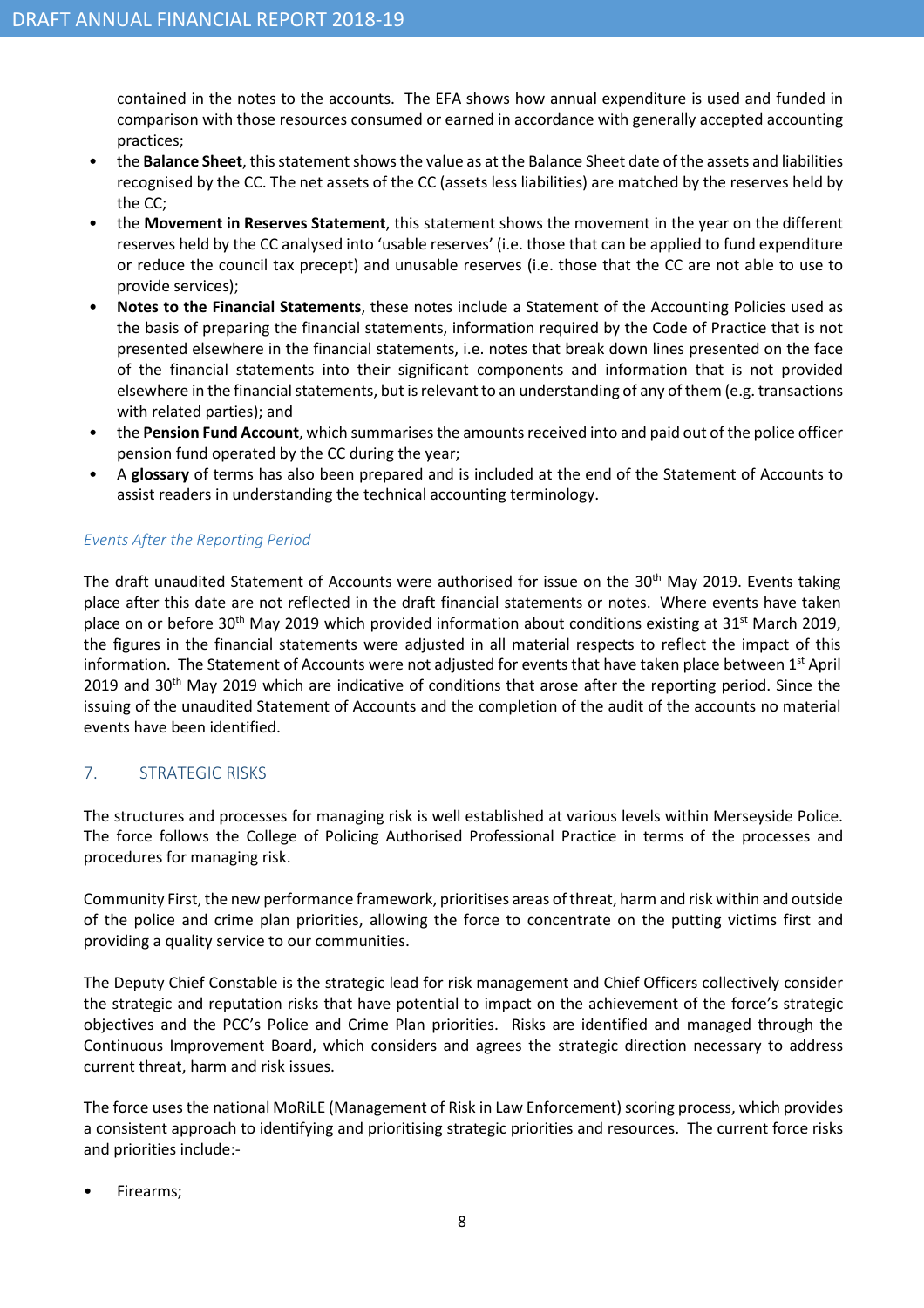- Child Exploitation;
- Domestic Abuse;
- Burglary;
- Crime Outcomes;
- Sickness Absence.

In addition to the management of strategic risks, the force manages risks at a strand level, with each Chief Officer maintaining oversight of their key portfolio risks and the progress being made to manage and mitigate these risks.

## 8. SUMMARY AND CONCLUSION

Overall, the PCC and Group is currently in a sound financial position, with some resilience to meet unforeseen circumstances, a major issue with regard to an emergency service such as the Police Service. Within a tight financial regime, the PCC and Chief Constable have protected, as much as possible operational performance through investing in the operational priorities set out by the PCC in the Police and Crime Plan. However, the PCC and the Force will continue to face a very significant financial challenge to balance its budget in the future, as well maintaining an efficient and effective Police Service.

The PCC and Chief Constable have identified that further savings of £18.4m will be required to be made by the end of 2023/24, assuming that Government Grant funding remains at the 2019/20 level and the precept is increased by 1.95% pa. However, the Police funding formula may be reviewed following the next Comprehensive Spending Review, consequently there is a risk that if a new formula was introduced it could have a detrimental impact on the level of grant funding received and any reduction would be on top of the estimated savings already identified. This situation represents a very significant financial risk and policing challenge for the PCC and Merseyside Police.

A strategy to address the savings requirement has been developed. The key element of the strategy is the continuation of the Community First programme. This change programme will continue to review the more strategic processes supported by a continuous improvement approach to smaller scale pieces of work. These will be supported by the existing collaboration programmes. The PCC and Force will continue to work with local forces, other emergency services and national work streams to consider options where collaboration can support how the Force can deliver local services in a better, more efficient way.

## 9. ACKNOWLEDGEMENTS

The production of the Statement of Accounts would not have been possible without the exceptionally hard work and dedication of colleagues in the Force Finance Department. I would like to express my gratitude to all colleagues who have assisted in the preparation of this document and also thank them for all their support during the course of the year.

## The Narrative Statement by the Director of Resources was signed by Keith Dickinson on 30<sup>th</sup> May 2019

Keith Dickinson ACMA/ CGMA/ FCMA Director or Resources for the Chief Constable of Merseyside Police 30th May 2019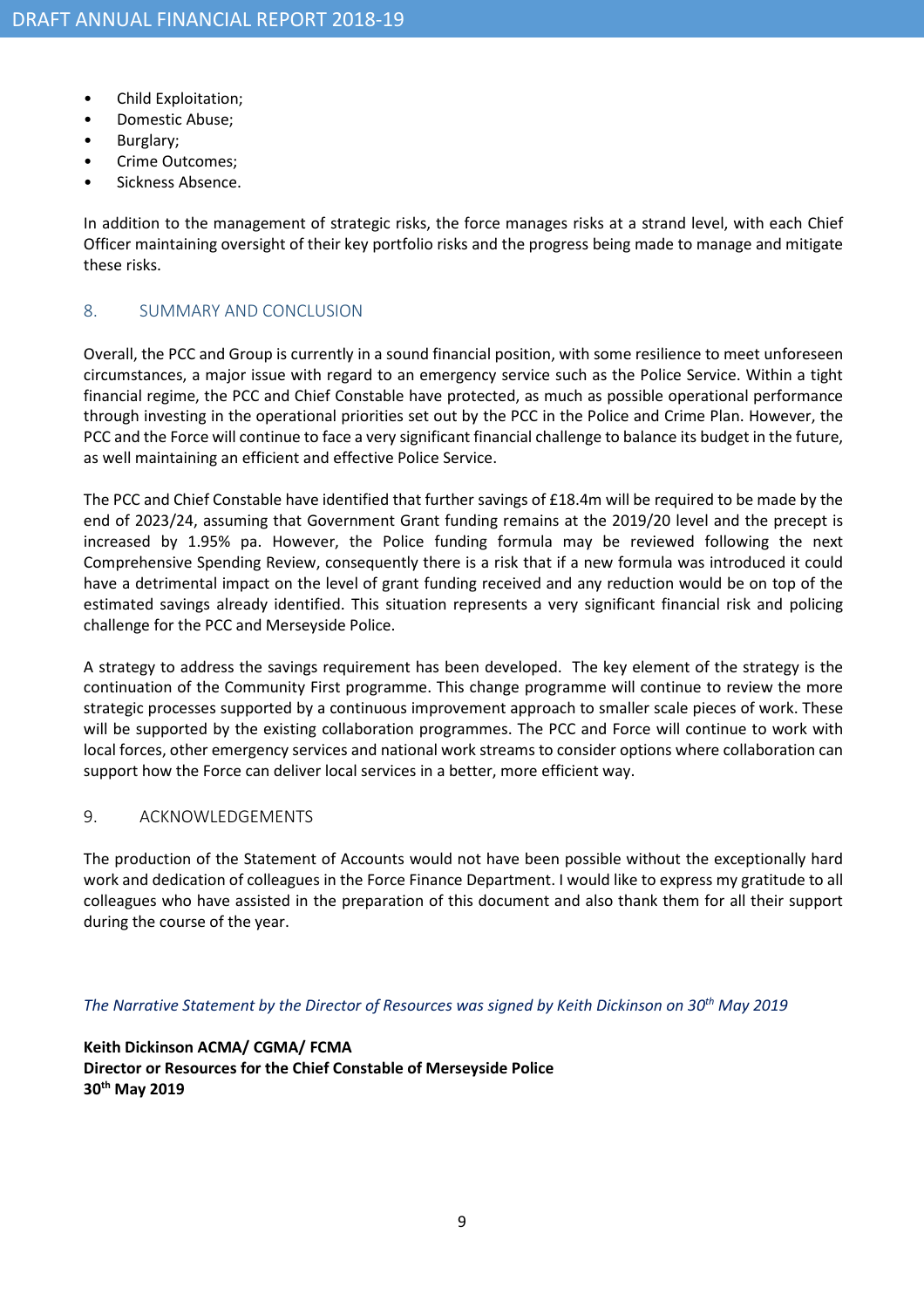Independent Auditors Report to the Chief Constable of Merseyside Police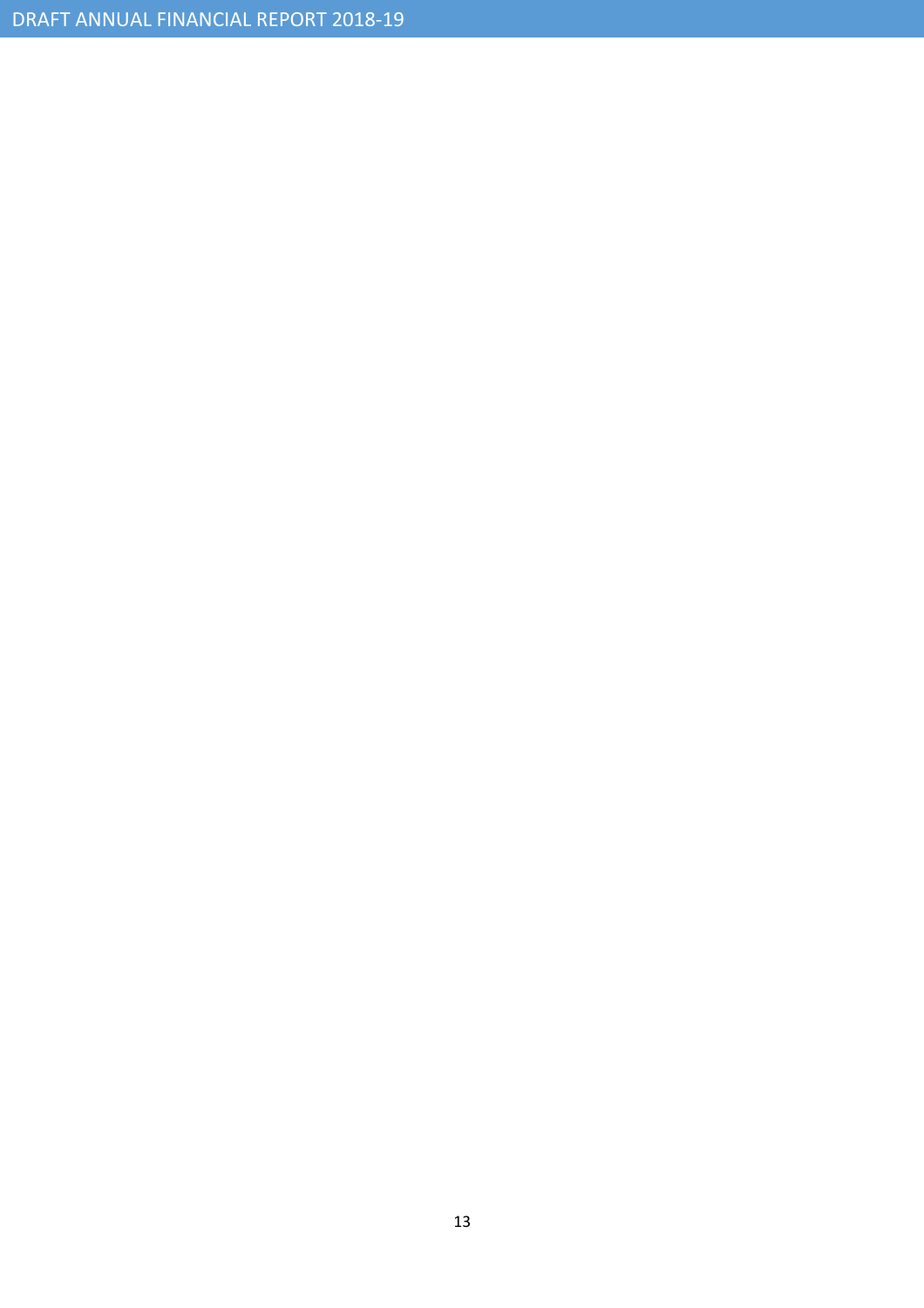# Statement of Responsibilities for the Statement of Accounts

## The Chief Constable's responsibilities

The Chief Constable is required to:-

- Make arrangements for the proper administration of its financial affairs and to ensure that one of its officers (the Chief Finance Officer) has responsibility for the administration of those affairs;
- Manage its affairs to secure economic, efficient and effective use of resources and safeguard its assets; and
- Approve the Statement of Accounts.

# APPROVAL OF STATEMENT OF ACCOUNTS

## Director of Resources for the Chief Constable of Merseyside Police

The Chief Constable's Director of Resources is responsible for securing the preparation and production of the Statement of Accounts for the Chief Constable of Merseyside Police which, in terms of the CIPFA/LASAAC Code of Practice on Local Authority Accounting in the United Kingdom ('the Code'), is required to present a 'true and fair view' of the financial position of the Chief Constable of Merseyside Police at the accounting date and its Income and Expenditure for the year ended 31st March 2019.

In securing the preparation of the Statement of Accounts, the Director of resources has:-

- selected suitable accounting policies and then applied them consistently;
- made judgements and estimates that were reasonable and prudent; and
- complied with the Code of Practice on Local Authority Accounting where applicable.

The Director of Resources has also:-

- ensured that proper accounting records have been kept which were up to date; and
- taken reasonable steps for the prevention and detection of fraud and other irregularities.

I certify that the Statement of Accounts gives a true and fair view of the financial position of the Chief Constable of Merseyside Police at the accounting date and of the income and expenditure for the year ended 31st March 2019. In addition, the Statement of Accounts has been prepared in accordance with the accounting principles and policies set out in Note 1. I have authorised the Statement of Accounts for issue on the  $30^{th}$  May 2019. Any events after this date have not been recognised.

## The Statement of Responsibilities was signed by Keith Dickinson on  $30<sup>th</sup>$  May 2019

# Keith Dickinson ACMA/ CGMA/ FCMA

Director of Resources for the Chief Constable of Merseyside Police 30th May 2019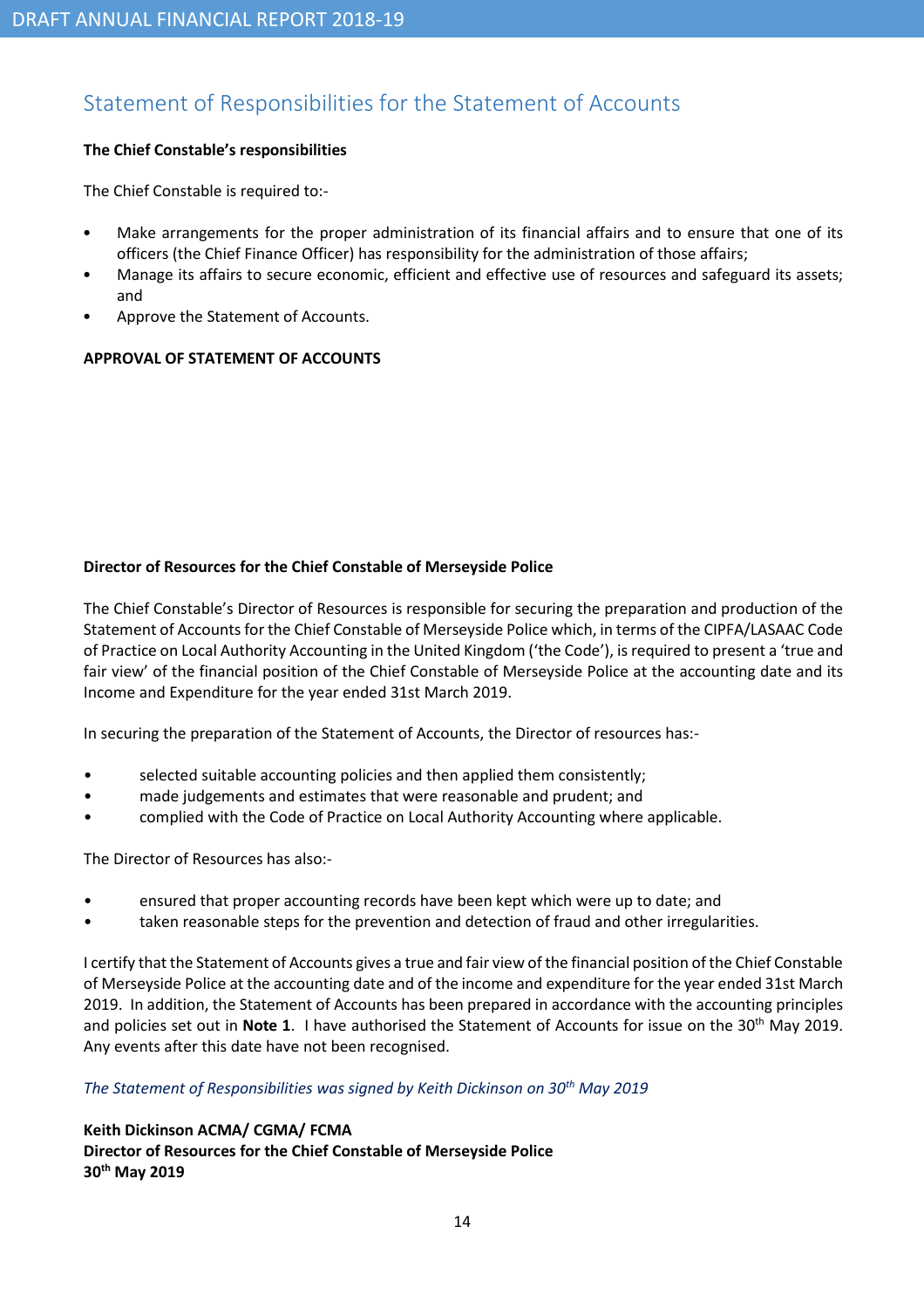# The Comprehensive Income and Expenditure Statement (CIES)

This statement shows the accounting cost in the year of providing services in accordance with generally accepted accounting practices. It summarises the resources that have been generated and consumed in providing policing and crime reduction services during the year. It includes all day to day expenses and related income on an accruals basis, as well as transactions measuring the value of property, plant and equipment actually consumed and the real projected value of retirementbenefits earned by employees in the year.

| 2017/18                            |                     |                                  |                                                     |             |                                    | 2018/19             |                 |
|------------------------------------|---------------------|----------------------------------|-----------------------------------------------------|-------------|------------------------------------|---------------------|-----------------|
| <b>Gross</b><br><b>Expenditure</b> | <b>Gross Income</b> | <b>Net</b><br><b>Expenditure</b> |                                                     | <b>Note</b> | <b>Gross</b><br><b>Expenditure</b> | <b>Gross Income</b> | Net Expenditure |
| £000                               | £000                | £000                             |                                                     |             | £000                               | £000                | £000            |
| 381,149                            | (426, 765)          | (45, 616)                        | <b>Policing Services</b>                            | 20          | 379,761                            | (430,068)           | (50, 307)       |
| 381,149                            | (426, 765)          | (45, 616)                        | <b>Cost of services</b>                             |             | 379,761                            | (430,068)           | (50, 307)       |
| 83.524                             |                     | 83.524                           | Other operating expenditure                         |             | 86,624                             |                     | 86,624          |
| 126,425                            |                     | 126,425                          | Financing and investment income and expenditure     | 8           | 121,002                            |                     | 121,002         |
| 591,098                            | (426, 765)          | 164,332                          | <b>Deficit on Provision of Services</b>             |             | 587,387                            | (430,068)           | 157,319         |
| (200,248)                          |                     | (200, 248)                       | Remeasurements of the net defined benefit liability | 21.14       | 70,381                             |                     | 70,381          |
| 390,850                            | (426, 765)          | (35, 916)                        | <b>Total Comprehensive Income and Expenditure</b>   |             | 657,768                            | (430,068)           | 227,700         |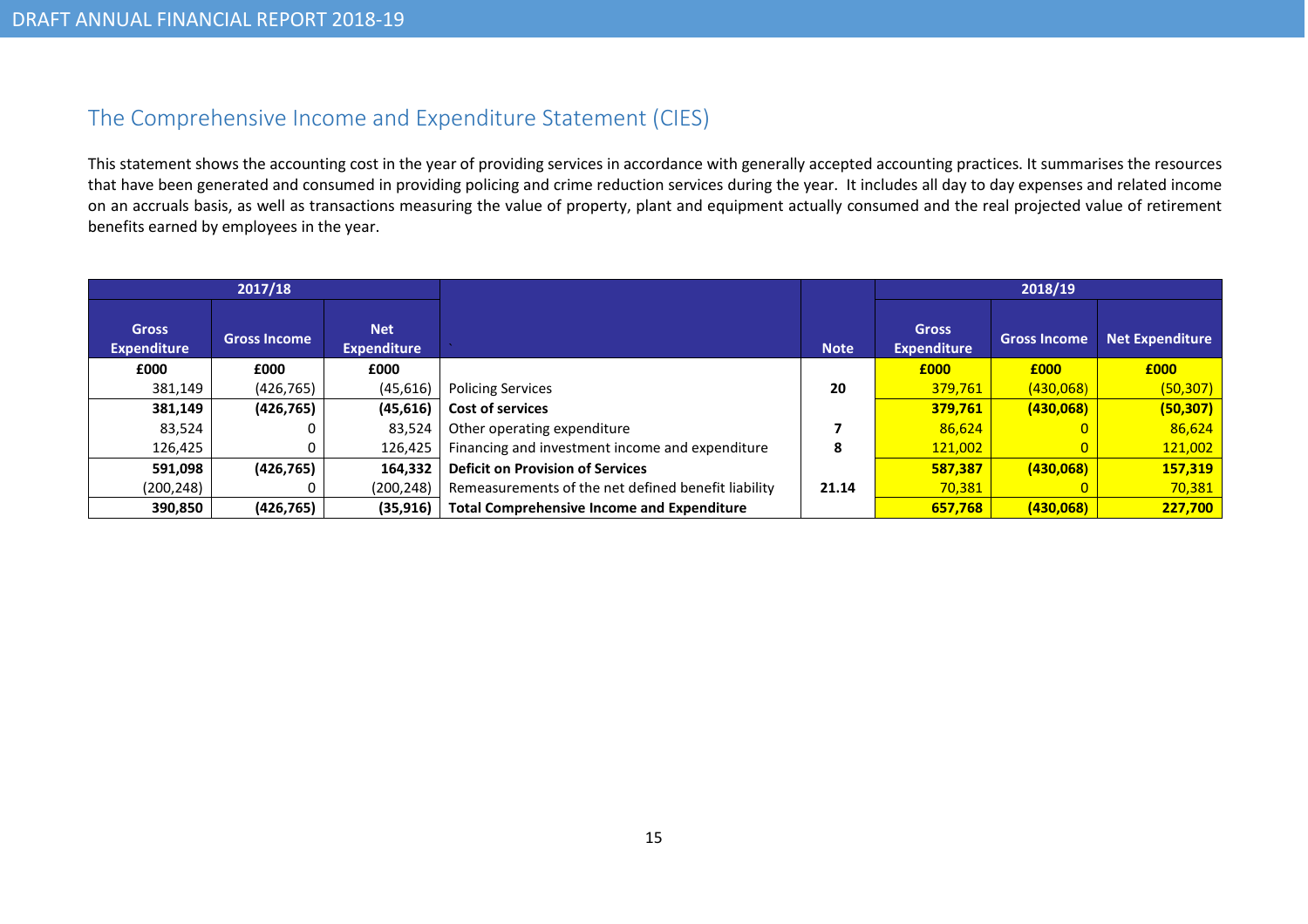# The Balance Sheet

The Balance Sheet shows the value, as at the Balance Sheet date, of the assets and liabilities recognised by the CC. The assets and liabilities recognised relate to police officers and police staff under the direction and control of the CC. The net liabilities of the CC are matched by the reserves held.

| As at 31st March<br>2018 |                                                      | <b>Note</b> | As at 31st March<br>2019 |
|--------------------------|------------------------------------------------------|-------------|--------------------------|
| £000                     |                                                      |             | £000                     |
|                          |                                                      |             |                          |
|                          | <b>Long Term Assets</b>                              |             |                          |
| 0                        | Property, plant and equipment                        |             | $\overline{0}$           |
| $\mathbf{0}$             | <b>Total Long Term Assets</b>                        |             | $\overline{0}$           |
|                          |                                                      |             |                          |
|                          | <b>Current Assets</b>                                |             |                          |
| 8,842                    | Short-term debtors                                   | 10          | 8,084                    |
| 8,842                    | <b>Total Current Assets</b>                          |             | 8,084                    |
|                          | <b>Current Liabilities</b>                           |             |                          |
| (13, 584)                | Short-term creditors                                 | 11          | (13, 100)                |
| 0                        | Short-term borrowing                                 |             | O                        |
| 0                        | Provisions                                           |             | 0                        |
| (13, 584)                | <b>Total Current Liabilities</b>                     |             | (13, 100)                |
|                          |                                                      |             |                          |
|                          | <b>Long-term Liabilities</b>                         |             |                          |
| (4,770,052)              | Liability relating to defined benefit pension scheme | 21.7        | (4,997,478)              |
| (4,770,052)              | <b>Total Long-term Liabilities</b>                   |             | (4,997,478)              |
|                          |                                                      |             |                          |
| (4, 774, 794)            | <b>Net Assets/(Liabilities)</b>                      |             | (5,002,494)              |
|                          |                                                      |             |                          |
|                          | <b>Reserves</b>                                      |             |                          |
| 0                        | Usable reserves                                      | MiRS        | $\overline{0}$           |
| (4, 774, 794)            | Unusable reserves                                    |             | (5,002,494)              |
| (4, 774, 794)            | <b>Total Reserves</b>                                |             | (5,002,494)              |

# The Cash Flow Statement

The Cash Flow Statement shows the changes in cash and cash equivalents of the CC during the reporting period. However as all payments were made from the Police Fund which is held by the PCC, and similarly all income and funding is received by the PCC, the CC does not have any cash flows from operating, investing or financing activities.

| 2017/18 |                                                | 2018/19 |
|---------|------------------------------------------------|---------|
| £000    |                                                | £000    |
| 0       | Cash Flows from Operating Activities           |         |
| 0       | Cash Flows from Investing Activities           |         |
| 0       | Cash Flows from Financing Activities           |         |
| 0       | Movement in cash and cash equivalents          |         |
| 0       | <b>Cash and Cash Equivalents at 1st April</b>  | n       |
| 0       | <b>Cash and Cash Equivalents at 31st March</b> |         |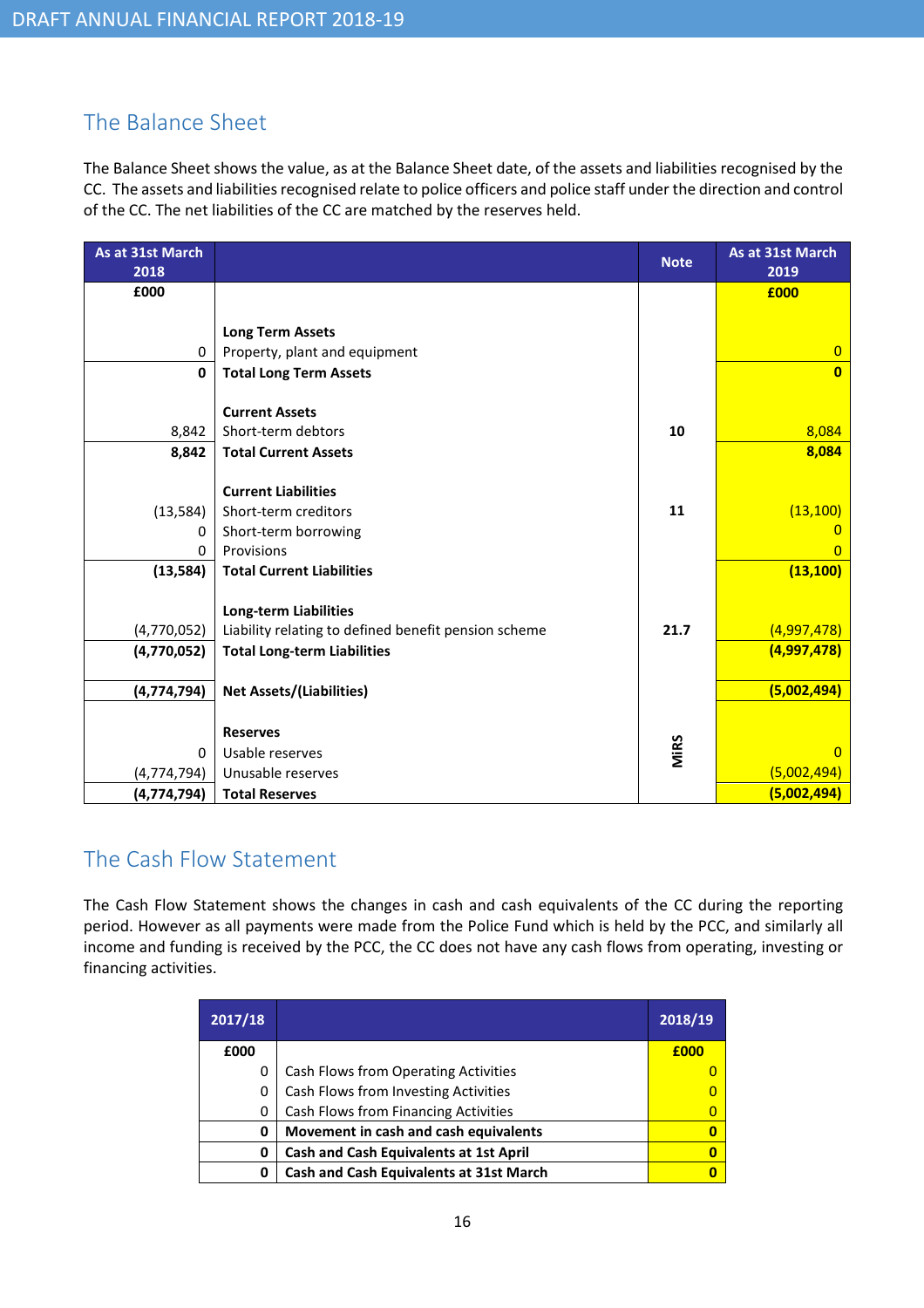# The Movement in Reserves Statement 2017/18 and 2018/19

 This statement shows the movement in the 2017/18 and 2018/19 financial years on the different reserves held by the CC, analysed into 'usable' reserves (i.e. those that can be used to fund expenditure or reduce local taxation) and 'usable' reserves. At present, the only transactions shown in this statement relate to the pensions reserve and the accumulated absences account (reflecting movements relating to police officers and police staff under the direction and control of the CC). All other reserves are managed by the PCC. The financial consequences of the operational activities undertaken by the CC can be seen in the CIES.

|                                                                                  |             | <b>Usable Reserves</b>                |                                   | <b>Unusable Reserves</b>                                |               |                                 |
|----------------------------------------------------------------------------------|-------------|---------------------------------------|-----------------------------------|---------------------------------------------------------|---------------|---------------------------------|
|                                                                                  | <b>Note</b> | <b>General Fund</b><br><b>Balance</b> | <b>Pensions</b><br><b>Reserve</b> | <b>Accumulated</b><br><b>Absences</b><br><b>Account</b> | <b>Total</b>  | <b>Total</b><br><b>Reserves</b> |
|                                                                                  |             | £000                                  | £000                              | £000                                                    | £000          | £000                            |
| <b>Balance as at 1st April 2017</b>                                              |             | $\overline{0}$                        | (4,805,541)                       | (5, 169)                                                | (4,810,710)   | (4,810,710)                     |
| Deficit on provision of services on an accounting basis                          |             | (164, 332)                            | ŋ                                 | 0                                                       | $\bf{0}$      | (164, 332)                      |
| Remeasurements of the net defined benefit liability                              |             | $\Omega$                              | 200,248                           | Ω                                                       | 200,248       | 200,248                         |
| <b>Total Comprehensive Income and Expenditure</b>                                |             | (164, 332)                            | 200,248                           | $\mathbf{0}$                                            | 200,248       | 35,916                          |
|                                                                                  |             |                                       |                                   |                                                         |               |                                 |
| Actual amounts charged against the Pension Fund for the year                     |             | (50, 825)                             | 50,825                            | $\Omega$                                                | 50,825        | $\mathbf{0}$                    |
| Difference in pension costs between accounting basis (IAS 19) and funding basis  |             | 215,584                               | (215, 584)                        |                                                         | (215, 584)    |                                 |
| Transfer of pension liabilities from PCC                                         |             |                                       | O                                 |                                                         |               |                                 |
| Difference in employee remuneration costs (between accounting and funding basis) |             | (427)                                 | O                                 | 427                                                     | 427           | 0                               |
| Adjustments between accounting basis and funding basis under regulations:        |             | 164,332                               | (164, 759)                        | 427                                                     | (164, 332)    | $\overline{0}$                  |
| Net increase or (decrease)                                                       |             | $\bf{0}$                              | 35,489                            | 427                                                     | 35,916        | 35,916                          |
|                                                                                  |             |                                       |                                   |                                                         |               |                                 |
| Balance as at 31st March 2018 and 1st April 2018                                 | 6           | $\overline{0}$                        | (4,770,052)                       | (4, 742)                                                | (4, 774, 794) | (4, 774, 794)                   |
| Deficit on provision of services on an accounting basis                          |             | (157, 319)                            | $\Omega$                          | 0                                                       | $\mathbf{0}$  | (157, 319)                      |
| Remeasurements of the net defined benefit liability                              |             | $\overline{0}$                        | (70, 381)                         | 0                                                       | (70, 381)     | (70, 381)                       |
| <b>Total Comprehensive Income and Expenditure</b>                                |             | (157, 319)                            | (70, 381)                         | $\overline{0}$                                          | (70, 381)     | (227,700)                       |
|                                                                                  |             |                                       |                                   |                                                         |               |                                 |
| Actual amounts charged against the Pension Fund for the year                     |             | (51, 844)                             | 51,844                            | 0                                                       | 51,844        |                                 |
| Difference in pension costs between accounting basis (IAS 19) and funding basis  |             | 208,889                               | (208, 889)                        | Ω                                                       | (208, 889)    |                                 |
| Transfer of pension liabilities from PCC                                         |             | $\Omega$                              | O                                 |                                                         |               |                                 |
| Difference in employee remuneration costs (between accounting and funding basis) |             | 274                                   | O                                 | (274)                                                   | (274)         |                                 |
| Adjustments between accounting basis and funding basis under regulations:        |             | 157,319                               | (157, 045)                        | (274)                                                   | (157, 319)    | $\overline{0}$                  |
| Net increase or (decrease)                                                       |             | $\mathbf{0}$                          | (227, 426)                        | (274)                                                   | (227,700)     | (227,700)                       |
| <b>Balance as at 31st March 2019</b>                                             | 6           | $\overline{\mathbf{0}}$               | (4,997,478)                       | (5.016)                                                 | (5,002,494)   | (5,002,494)                     |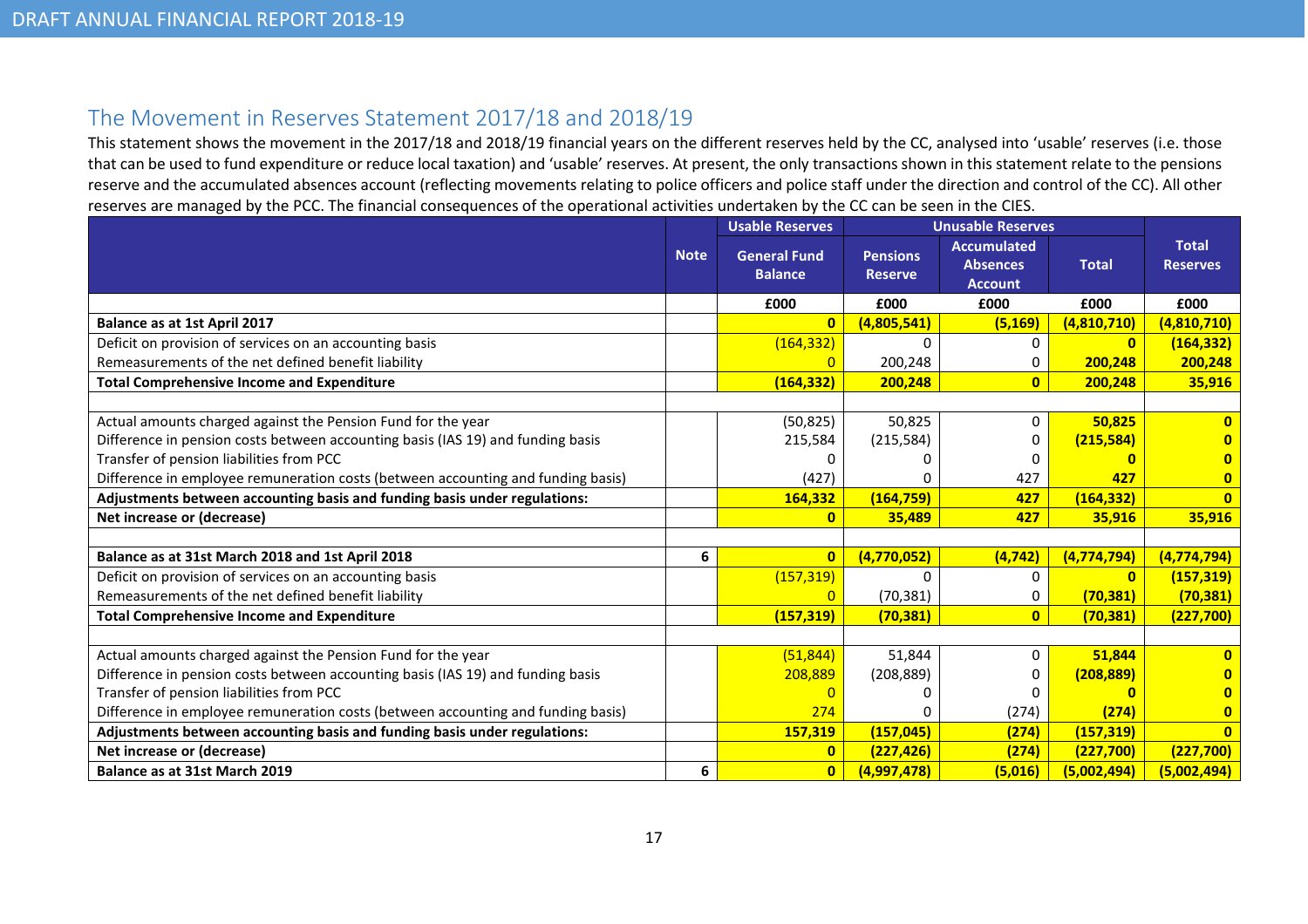# Notes to the Financial Statements

# 1 ACCOUNTING POLICIES

# 1.1 General Principles

Accounting policies are the principles applied to show the effect of transactions and events on the financial statements. The financial statements have been prepared in accordance with The Code of Practice on Local Authority Accounting in the UK 2018/19 (the Code) issued by the Chartered Institute of Public Finance and Accountancy (CIPFA), which is recognised by statute as representing proper accounting practice. This Code of Practice is based on International Financial Reporting Standards (IFRS) and also draws on approved accounting standards issued by the International Public Sector Accounting Standards Board and the UK Accounting Standards Board, where these provide additional guidance.

The accounting convention adopted is historical cost, modified by the revaluation of certain categories of property, plant and equipment.

Following the passing of the Police Reform and Social Responsibility Act 2011, Merseyside Police Authority was replaced on 22nd November 2012 with two 'corporation sole' bodies, the Police and Crime Commissioner for Merseyside (PCC) and the Chief Constable of Merseyside Police (CC). Both bodies are required to prepare separate Statements of Accounts.

The Financial Statements included here represent the accounts for the CC. The financial statements cover the 12 months to 31st March 2019. The identification of the PCC as the holding organisation and the requirements to produce Group accounts stems from the powers and responsibilities of the PCC under the Police Reform and Social Responsibility Act 2011.

The PCC Group and the CC have adopted consistent accounting policies, which are detailed below in alphabetical order.

# 1.2 Accruals of Income and Expenditure

The revenue accounts are maintained on an accruals basis, which means that the sums due to or from the CC during the year are included, whether or not the cash has actually been received or paid in the year. In particular:-

- Where income and expenditure has been recognised but cash has not yet been received or paid, a debtor or creditor for the relevant amount is included in the Balance Sheet;
- Supplies are recorded as expenditure when they are consumed. Supplies received but not yet consumed are held as inventories in the Balance Sheet;
- Fees, charges and rents due from customers are accounted for as income at the date the relevant goods or services are provided; and
- Interest payable on borrowings and receivable on investments is accounted for in the year to which it relates.

Whilst all expenditure is paid for by the PCC including the wages of police staff and officers, the actual recognition in the respective PCC and CC Financial Statements is based on economic benefit.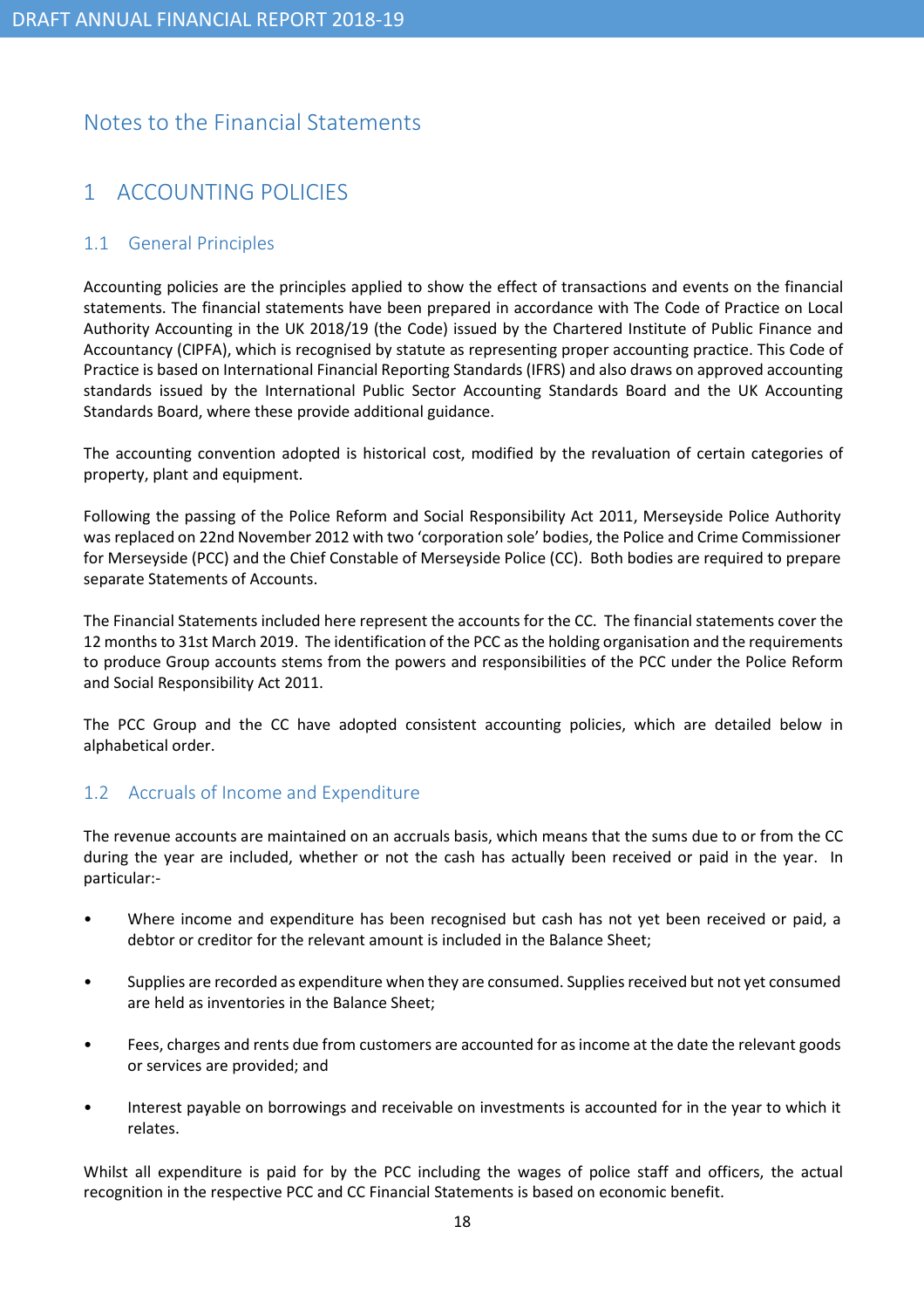# 1.3 Cost and Income Recognition

All expenditure is paid for by the PCC including the wages of police staff and officers and no cash transactions take place between the two entities. Costs are however recognised within the CC accounts to reflect the financial resources consumed at the request of CC and the economic benefit this brings about. For example an economic benefit is recognised to reflect the utilisation of the PCC assets which mirrors depreciation of property, plant and equipment, amortisation of intangible assets and impairment/revaluation losses. The PCC is the recipient of all funding related to police and crime reduction. The CC recognises the provision of funding and other resources from the PCC through the PCC funding in the Comprehensive Income and Expenditure Statement.

# 1.4 Employee Benefits

## Benefits Payable During Employment

Short-term employee benefits are those due to be settled within 12 months of the year-end. They include such benefits as wages and salaries, paid annual leave and paid sick leave and non-monetary benefits (e.g. cars) for current employees. These benefits are recognised as an expense for services in the year in which the employee renders service to the CC. An accrual is made for the cost of holiday entitlements (or any form of leave, e.g. time off in lieu) earned by employees but not taken before the year-end which employees can carry forward into the next financial year. The accrual is charged to the Comprehensive Income and Expenditure Statement but then reversed out through the Movement in Reserves Statement so that holiday benefits are charged to revenue in the financial year in which the holiday absence occurs.

## Termination Benefits

Termination benefits are amounts payable as a result of a decision by the CC to terminate an employee's employment before the normal retirement date or an employee's decision to accept voluntary redundancy. They are charged on an accruals basis to the appropriate service line in the Comprehensive Income and Expenditure Statement at the earlier of when the authority can no longer withdraw the offer of those benefits or when the authority recognises costs for a restructuring.

Where termination benefits involve the enhancement of pensions, statutory provisions require the General Fund balance to be charged with the amount payable to the pension fund or pensioner in the year, not the amount calculated according to the relevant accounting standards. In the Movement in Reserves Statement, appropriations are required to and from the Pensions Reserve to remove the notional debits and credits for pension enhancement termination benefits and replace them with debits for the cash paid to the pension fund and pensioners and any such amounts payable but unpaid at the year-end.

## Post Employment Benefits (Pensions)

As part of the terms and conditions of employment the CC offers retirement benefits for Police Officers and Police Staff. The schemes provide members with defined benefits related to pay and service as follows:-

## Police Officers

The original Police Pension Scheme (PPS) is governed by the Police Pensions Regulation 1987 (as amended) and related regulations that are made under the Police Pensions Act 1976. The new Police Pension Scheme (NPPS) is also governed by the Police Pensions Act 1976 (as amended by the Police Pension Regulations 2006).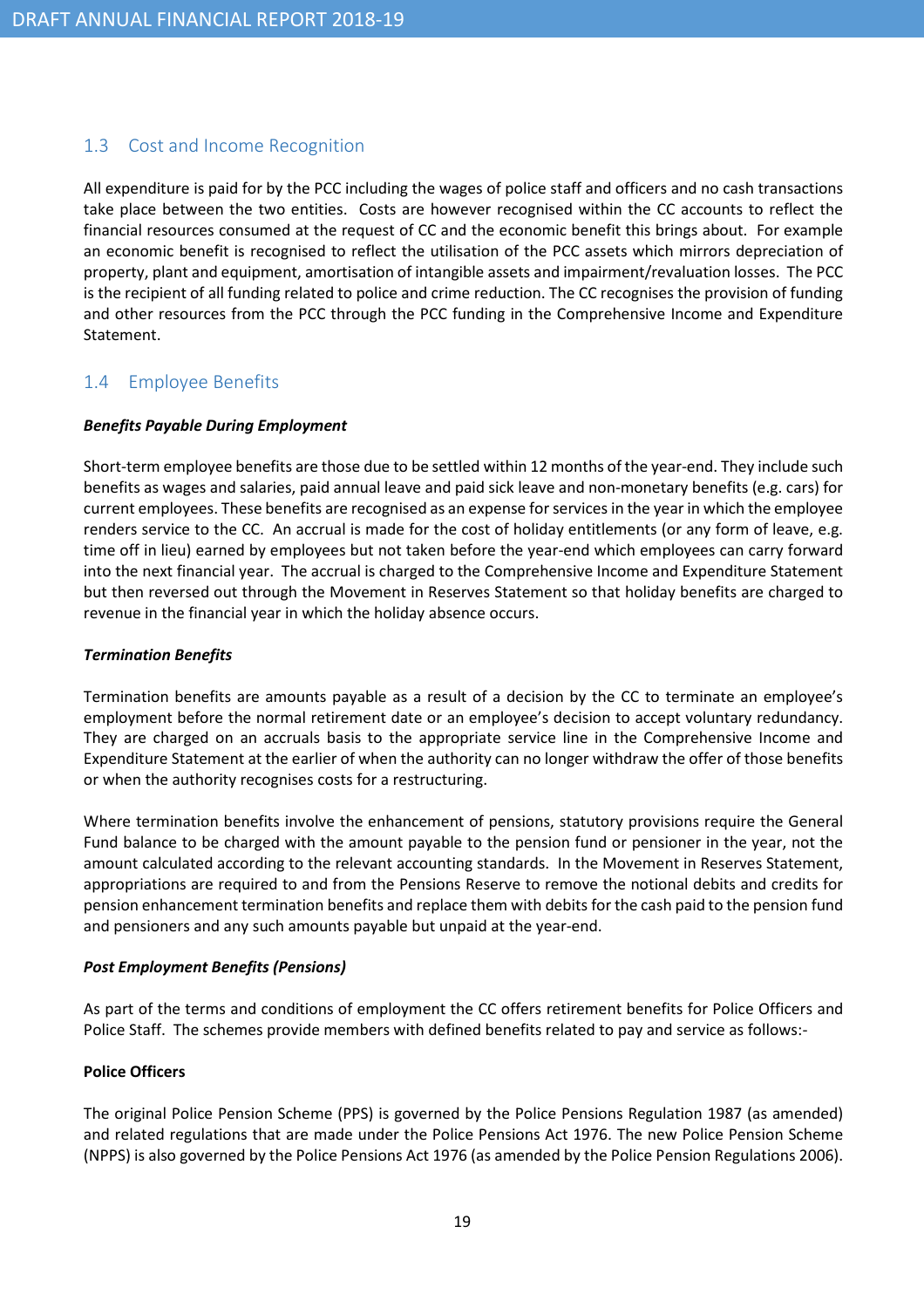The 1987, 2006 and 2015 Police Pension Schemes for police officers are unfunded schemes, which means that there are no investment assets built up to meet the pensions liabilities, and cash has to be generated to meet the actual payments as they fall due. The CC is required by legislation to operate a Pension Fund with the amounts that must be paid into or out of the Pension Fund being specified by regulation. The former Police Authority set up a Pension Fund on 1st April 2006 from which pensions payments are made and into which contributions from the PCC and employees are received. The PCC then receives a top-up grant from the Government equal to the sum by which the amount payable for pensions from the Pension Fund exceeds the amount receivable from the PCC into the Pension Fund. The Pension Fund is shown separately in the Accounts.

## Police Staff

Police staff, subject to certain qualifying criteria, are eligible to join the Local Government Pension Scheme (LGPS), which is a funded defined benefit scheme. Pensions and other retirement benefits are paid from the fund and employers and employees make regular contributions into the fund so that the liabilities are paid for evenly, over the employment period. Actuarial valuations of the fund are undertaken every three years to determine the contribution rates needed to meet its liabilities, the last valuation having been at 31st March 2017. The Governance arrangements for the Merseyside Pension Fund (MPF) are contained within the MPF Governance Policy, which has been prepared in accordance with the requirements of the provisions of the Local Government Pension Scheme (England and Wales) (Amendment no. 2) Regulations 2005 and is available on the MPF website.

The above schemes provide defined benefits to members (retirement lump sums and pensions), earned during employee's periods of employment. The schemes are accounted for in accordance with International Accounting Standard (IAS) 19 "Employee Benefits" which is based on the principle that an organisation should account for retirement benefits when it is committed to give them, even though this may be many years in the future and will not be payable until employees retire.

Adoption of IAS 19 requires a pension asset or liability to be recognised in the Balance Sheet, made up of the net position of retirement liabilities and pension scheme assets.

The liabilities of the Merseyside Pension Fund attributable to Merseyside Police are included in the Balance Sheet on an actuarial basis using the projected unit method, i.e. an assessment of the future payments that will be made in relation to retirement benefits earned to date by employees, based on assumptions about mortality rates, employee turnover rates, etc., and estimates of projected earnings for current employees.

Pension scheme assets (LGPS only) attributable to the CC are included at their fair value. Plan assets of the Police Pension Scheme include employer and employee's contributions with an associated experience adjustment in the form of a remeasurement to bring net assets to zero at year-end. The CC currently has a net pensions liability and this is matched on the Balance Sheet by a Pensions Reserve.

The change in net pensions liability during the year is analysed into several components:-

- Current Service Cost the increase in liabilities as a result of service earned by employees in the current year. This is charged to cost of services within the Comprehensive Income and Expenditure Statement;
- Past Service Cost the increase in liabilities arising from current year decisions, the effect of which relate to service in earlier years. This is charged to non-distributed costs in the Comprehensive Income and Expenditure Statement in the period when an entity amends a benefit plan;
- Net Pensions Interest Cost replacing the interest cost and the expected return on assets (previously disclosed separately). The net interest expense or income on the net pension liability or asset represents the financing cost or income of deferring payment or pre paying employee services. It is calculated by multiplying the net pension liability or the net pension asset by the discount rate used to measure the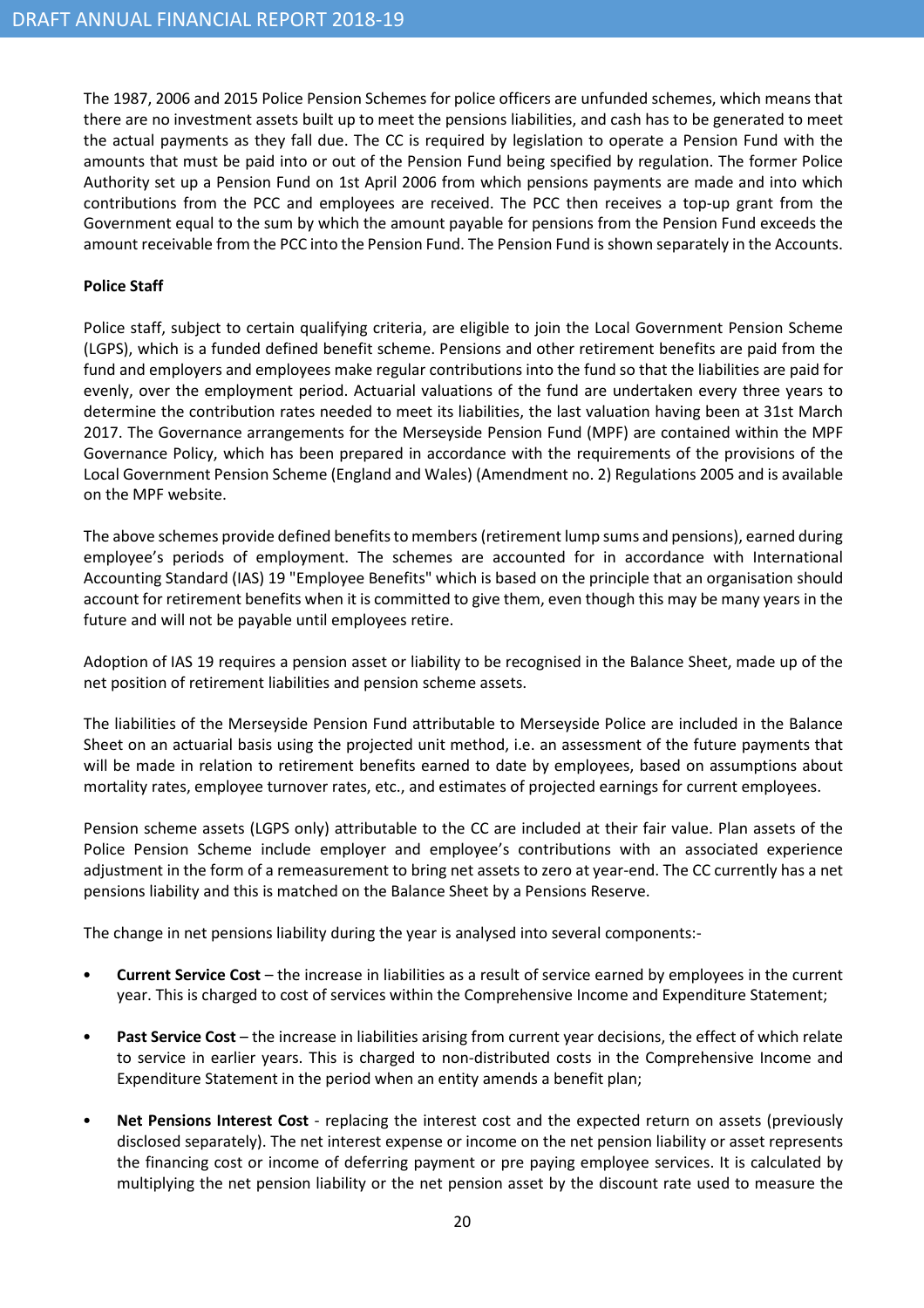pension liability. If the interest on the pension liability exceeds the interest on the plan assets, it will be net interest expense. If the interest on the plan assets exceeds the interest on the pension liability, it will be net interest income. Net interest income or expense will be presented in financing and investment income and expenditure;

- Remeasurements these are changes in the net pension liabilities that arise because events have not coincided with assumptions made at the last actuarial valuation or because actuaries have updated their assumptions. Remeasurements are made up of actuarial gains and losses on the defined benefit obligation, differences between actual investment returns and the return implied by the net interest cost, and the effect of the asset ceiling. Remeasurements are recognised in the Balance Sheet immediately, with a corresponding charge or credit to the Comprehensive Income and Expenditure Statement in the period in which they occur;
- Administration Costs and other Expenses administration costs are directly related to the management of plan assets and any tax payable by the plan itself, other than tax included in the actuarial assumptions used to measure the defined benefit obligation, are recognised as a reduction in the return on plan assets and recorded in other comprehensive income and expenditure. Other administration costs must not be deducted from the return on plan assets and are recognised in surplus or deficit on the provision of services.

Statutory provisions require that the amount charged to the General Fund Balance is the amount paid by the CC to pension funds rather than that calculated under IAS 19. This means that an appropriation to or from the Pensions Reserve is necessary within the Movement in Reserves Statement to replace the notional sums for retirement benefits with the actual pensions costs.

## Long Term Employee Benefits

Long term employee benefits are paid for officers retiring on ill health grounds, and are termed as long term disability benefits paid out under the regulations contained in the Police (Injury Benefit) Regulations 2006. These injury awards are charged to the Comprehensive Income and Expenditure Statement along with any resulting the actuarial gains and losses (included in IAS19 remeasurements in other comprehensive income and expenditure).

Under Chapter 6.2 of the Code, long-term disability benefits are usually accounted for as 'other long-term benefits' because they are not seen to be subject to the same degree of uncertainty as the measurement of post-employment benefits. However, International Public Sector Accounting Standard 25 (IPSAS25) allows this presumption to be rebutted where the CC believes that there is significant volatility and/or materiality in the level of long-term disability payments. Where the CC rebutts the presumption the Code allows long-term disability payments to be treated in the same way as defined benefit post-employment benefits. Due to the materiality and significant volatility in the payment of injury pensions the CC rebutts the presumption above, and has accounted for those payments in the same way as other defined benefit post-employment benefits.

# 1.5 Events After the Balance Sheet Date

Events after the reporting period are those events, both favourable and unfavourable, that occur between the end of the reporting period and the date when the Statement of Accounts is authorised for issue. Two types of events can be identified:-

Those that provide evidence of conditions that existed at the end of the reporting period – the Statement of Accounts is adjusted to reflect such events; and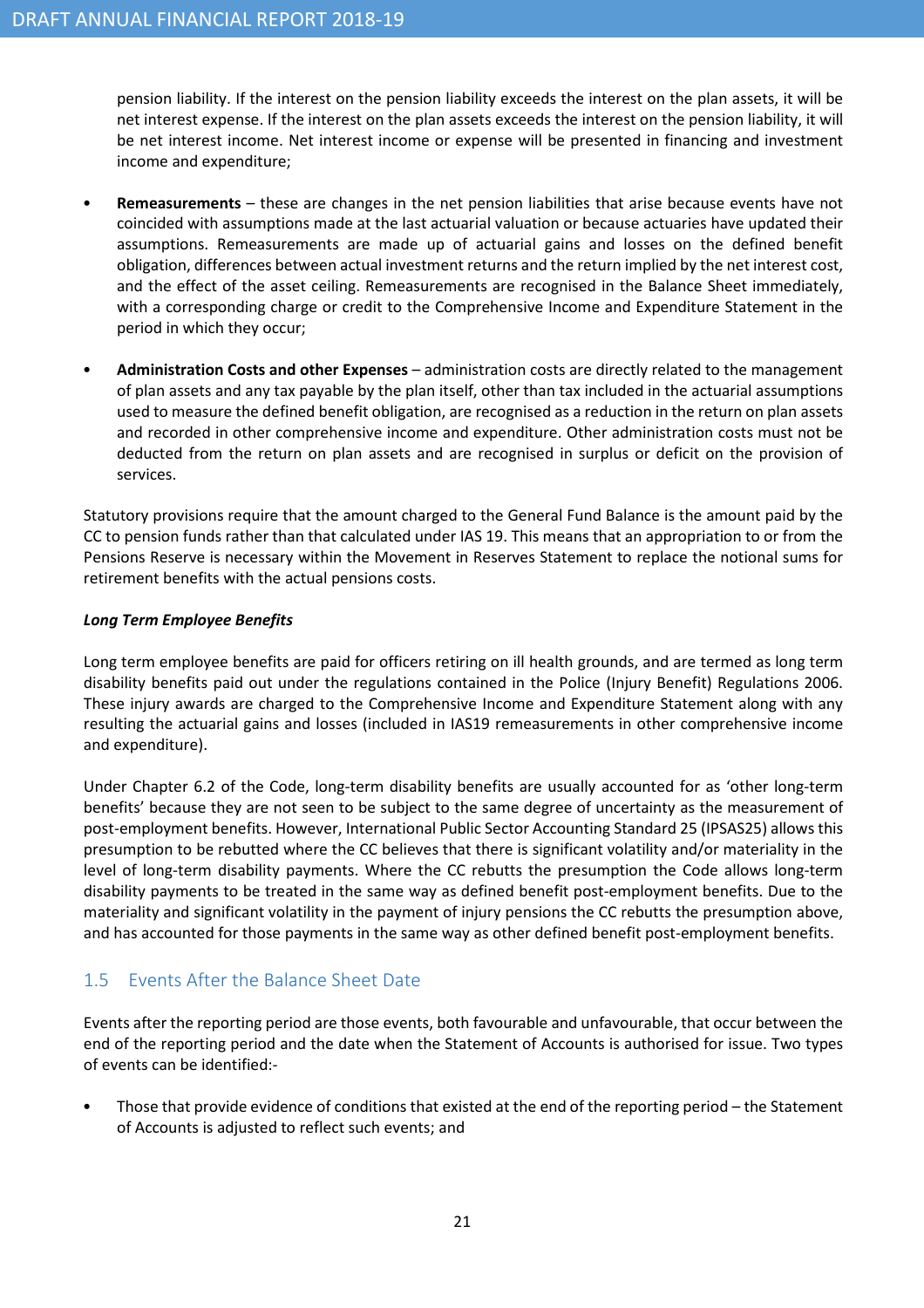• Those that are indicative of conditions that arose after the reporting period – the Statement of Accounts is not adjusted to reflect such events, but where a category of events would have a material effect disclosure is made in the notes of the nature of the events and their estimated financial effect.

Events taking place after the date of authorisation for issue are not reflected in the Statement of Accounts.

# 1.6 Exceptional Items

When items of income and expense are material, their nature and amount is disclosed separately, either on the face of the Comprehensive Income and Expenditure Statement or in the notes to the accounts, depending on how significant the items are to an understanding of the CC's financial performance.

# 1.7 Jointly Controlled Operations

Jointly controlled operations are joint arrangements in which the CC and other venturers have joint control of the operation. Joint control exists when the decisions about the relevant activities require the unanimous consent of the parties sharing control. The activities undertaken by the CC in conjunction with other venturers involve the use of the assets and resources of the venturers rather than the establishment of a separate entity. The parties that have joint control of the arrangement have rights to the assets, and obligations for the liabilities, relating to the arrangement.

The Comprehensive Income and Expenditure Statement (CIES) is debited with the CC's share of expenditure incurred. As the PCC receives all income and funding any income received from the structure of the arrangement will be credited to the CIES of the PCC. The PCC then credits the CC with an equivalent amount through the intra-group funding.

Assets and liabilities arising from the activities of the operation are held on the PCC's balance sheet.

# 1.8 Pension Top Up Grant

The police pension schemes are unfunded and have no investment assets. Benefits payable are funded by contributions from officers and the PCC. Any difference between benefits payable and contributions receivable is funded by an additional contribution from the PCC which is financed by a top-up grant from the Home Office. The top-up grant income is calculated on an accruals basis and is credited to the PCC and Group Comprehensive Income and Expenditure Statement.

# 1.9 PCC Funding of the Chief Constable's Expenditure

As the Chief Constable has no resources with which to fulfil his devolved responsibilities to provide a policing service, the expenditure is funded by the PCC. The PCC's funding of the CC's expenditure takes the form of 'intragroup funding' and is shown as income in the CC's CIES and expenditure in the PCC's CIES. The intragroup transactions are accounted for on an accruals basis and are eliminated on consolidation in the Group financial statements. There is no actual transfer of cash involved in this transaction as all the resources belong to the PCC.

# 1.10 Prior Period Adjustments, Changes in Accounting Policies and Estimates and Errors

Prior period adjustments may arise as a result of a change in accounting policies or to correct a material error. Changes in accounting estimates are accounted for prospectively, i.e. in the current and future years affected by the change and do not give rise to a prior period adjustment.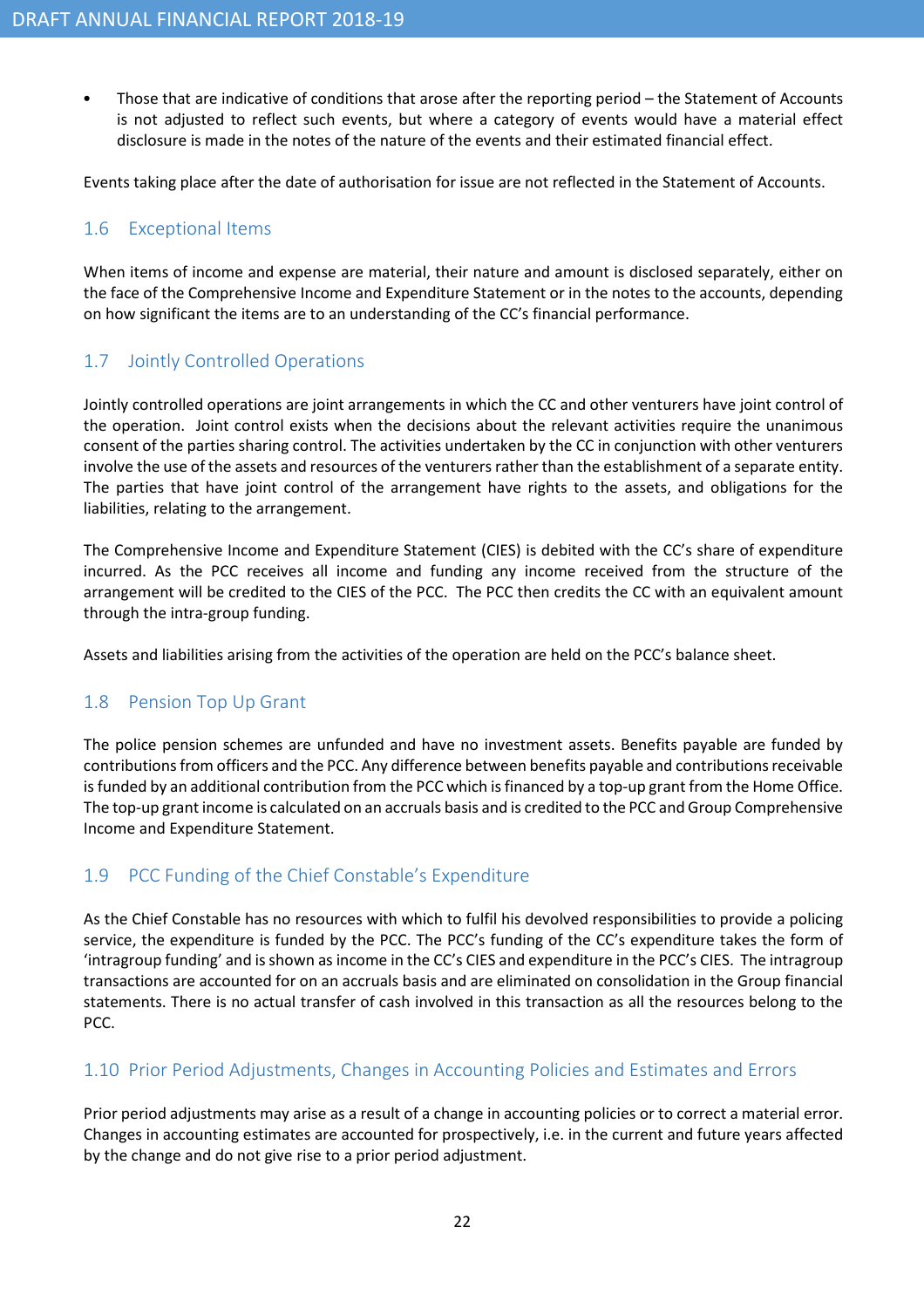Changes in accounting policies are only made when required by proper accounting practices or the change provides more reliable or relevant information about the effect of transactions, other events and conditions on the CC's financial position or financial performance. Where a change is made, it is applied retrospectively (unless stated otherwise) by adjusting opening balances and comparative amounts for the prior period as if the new policy had always been applied.

Material errors discovered in prior period figures are corrected retrospectively by amending opening balances and comparative amounts for the prior period.

# 1.11 Financial Assets and Liabilities

All financial instruments are included in the Balance Sheet at amortised cost. For borrowings this means that the amount presented in the Balance Sheet is the outstanding principal repayment, and the interest charged to the Comprehensive Income and Expenditure Statement is the amount payable in the year. Likewise investments are included in the Balance Sheet as the outstanding principal receivable, and the interest credited to the Comprehensive Income and Expenditure Statement is the amount receivable in the year.

# 1.12 Provisions, Contingent Liabilities and Contingent Assets

## Provisions

Provisions are made where an event has taken place that gives the CC a legal or constructive obligation that probably requires settlement by a transfer of economic benefits or service potential, and a reliable estimate can be made of the amount of the obligation.

Provisions are charged as an expense in the Comprehensive Income and Expenditure Statement in the year that the CC becomes aware of the obligation, and are measured at the best estimate at the Balance Sheet date of the expenditure required to settle the obligation, taking into account relevant risks and uncertainties. The CC is funded for the provision through the intra-group funding from the PCC and the provisions are held on the PCC Balance Sheet.

Where it becomes less than probable that a transfer of economic benefits will now be required (or a lower settlement than anticipated is made), the provision is reversed in the Balance Sheet of the PCC and the CC will receive a credit back from the PCC (through the intra-group account) to the Comprehensive Income and Expenditure Statement.

## Contingent Liabilities

A contingent liability arises where an event has taken place that gives the CC a possible obligation whose existence will only be confirmed by the occurrence or otherwise of uncertain future events not wholly within the control of the CC. Contingent liabilities also arise in circumstances where a provision would otherwise be made but either it is not probable that an outflow of resources will be required or the amount of the obligation cannot be measured reliably.

Contingent liabilities are not recognised in the Balance Sheet but disclosed in a note to the accounts.

## Contingent Assets

A contingent asset is a possible asset that arises from past events and whose existence will be confirmed only by the occurrence or non-occurrence of one or more uncertain future events not wholly within the control of the CC. The CC does not recognise a contingent asset in the financial statements but discloses as a note to the accounts where an inflow of economic benefits or service potential is probable.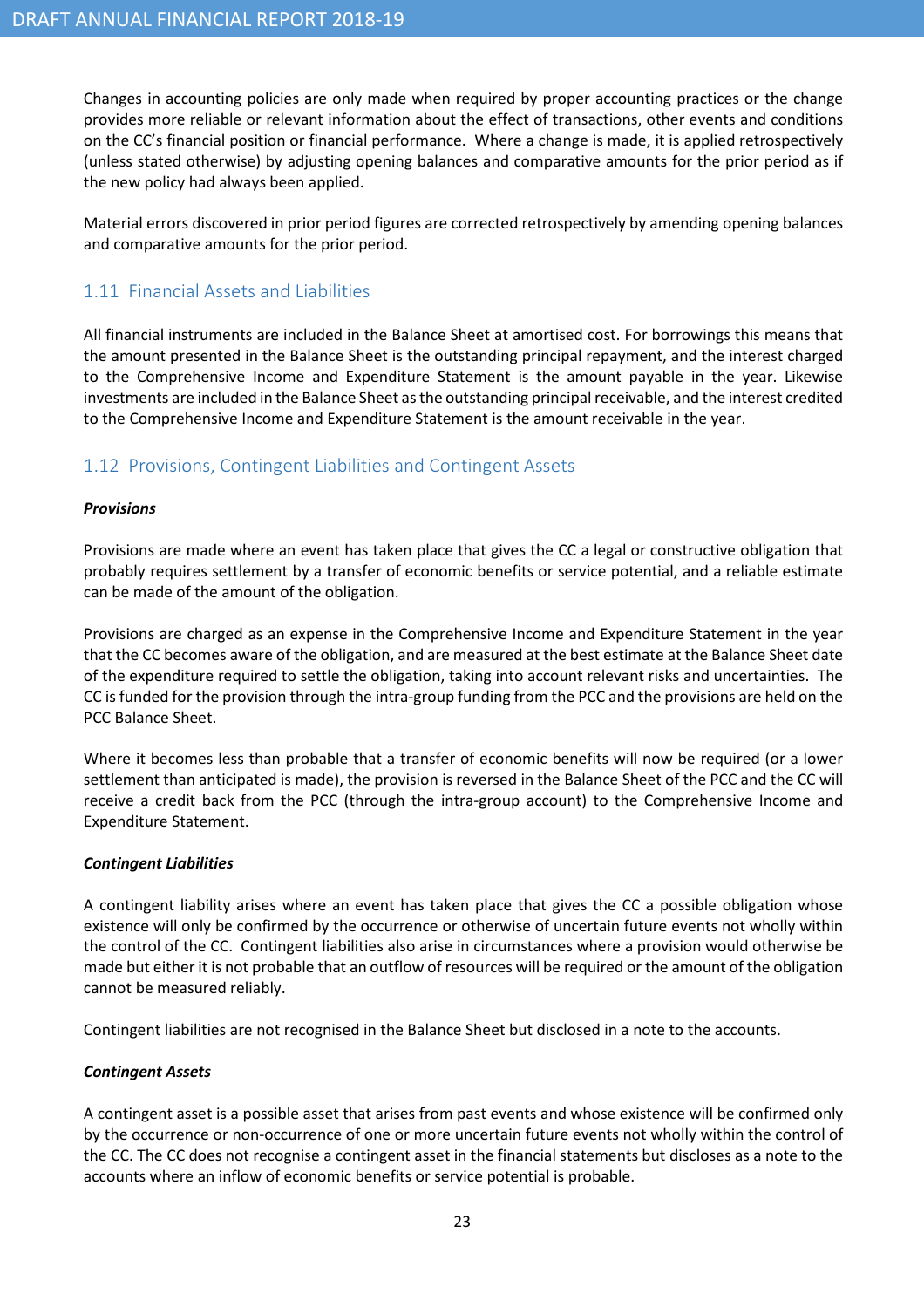# 1.13 VAT

The CC does not submit a VAT return and the PCC submits a single VAT return on behalf of the PCC Group. Income and expenditure excludes any amounts related to VAT, as all VAT collected is payable to HM Revenue and Customs and all VAT paid is recoverable from them.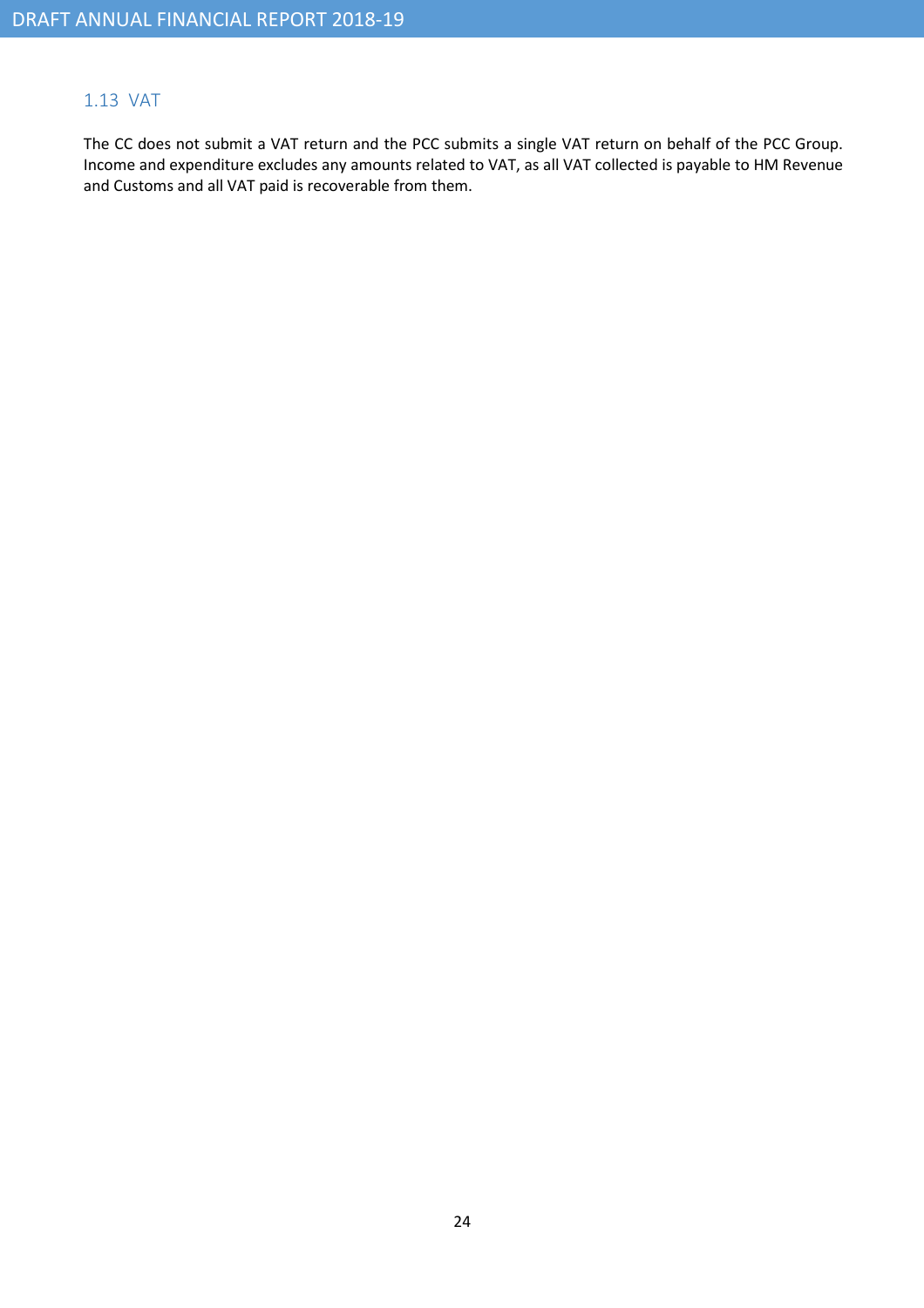# 2 ACCOUNTING STANDARDS ISSUED, NOT ADOPTED

The following sets out amendments to accounting standards or new accounting standards that have been issued on or before 1st January 2018 but will not be adopted by the Code until 2019/20.

# 2.1 Amendments to IAS 40 Investment Property: Transfers of Investment Property

IASB agreed to amend the paragraph to reinforce the principle for transfers into, or out of, investment property in IAS 40 to specify that such a transfer should only be made when there has been a change in use of the property. The proposals in the exposure draft published in November 2015 have now been finalised.

The impact of the amendment to this standard has been considered and it is not expected to have a significant impact on the accounts of the Chief Constable.

# 2.2 Annual Improvements to IFRS Standards 2014 – 2016 Cycle

Amendments to IFRS 3, IFRS 11, IAS 12 and IAS 23. The narrow scope amendments impact four standards.

- IFRS 3 was clarified that an acquirer should remeasure its previously held interest in a joint operation when it obtains control of the business.
- Conversely, IFRS 11 now explicitly explains that the investor should not remeasure its previously held interest when it obtains joint control of a joint operation, similarly to the existing requirements when an associate becomes a joint venture and vice versa.
- The amended IAS 12 explains that an entity recognises all income tax consequences of dividends where it has recognised the transactions or events that generated the related distributable profits, eg in profit or loss or in other comprehensive income. It is now clear that this requirement applies in all circumstances as long as payments on financial instruments classified as equity are distributions of profits, and not only in cases when the tax consequences are a result of different tax rates for distributed and undistributed profits.
- The revised IAS 23 now includes explicit guidance that the borrowings obtained specifically for funding a specified asset are excluded from the pool of general borrowings costs eligible for capitalisation only until the specific asset is substantially complete.

The impact of the amendment to this standard has been considered and it is not expected to have a significant impact on the accounts of the Chief Constable.

# 2.3 IFRIC 22 Foreign Currency Transactions and Advance Consideration

IFRIC 22 clarifies the accounting for transactions that include the receipt or payment of advance consideration in a foreign currency. Consensus is that the date of the transaction, for the purpose of determining the exchange rate, is the date of initial recognition of the non-monetary prepayment asset or deferred income liability; for multiple payments or receipts in advance, a date of transaction is established for each payment or receipt.

The impact of the amendment to this standard has been considered and it is not expected to have a significant impact on the accounts of the Chief Constable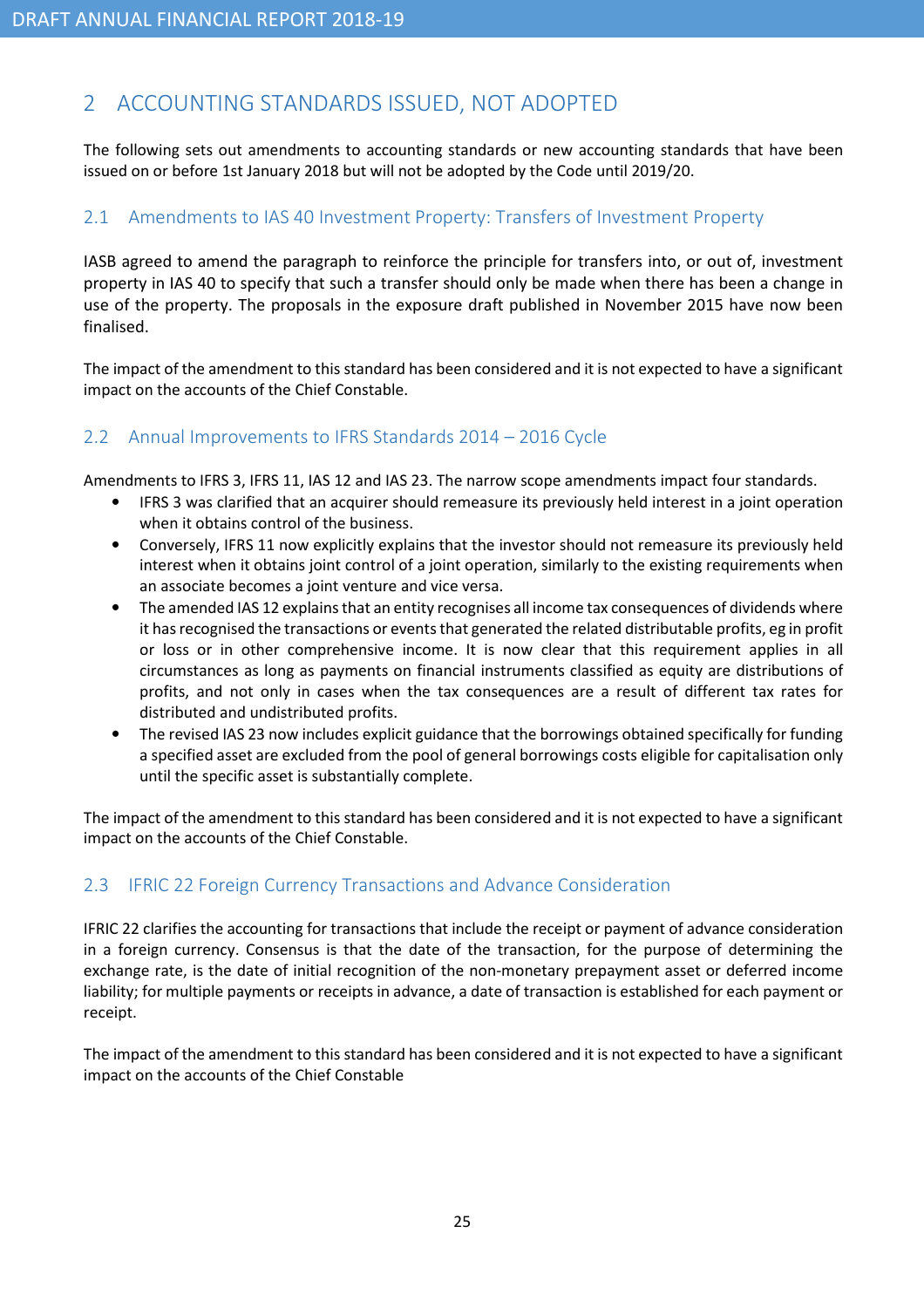# 2.4 IFRIC 23 Uncertainty over Income Tax Treatments

IFRIC 23 clarifies the accounting for uncertainties in income taxes. The interpretation is to be applied to the determination of taxable profit (tax loss), tax bases, unused tax losses, unused tax credits and tax rates, when there is uncertainty over income tax treatments under IAS 12.

The impact of the amendment to this standard has been considered and it is not expected to have a significant impact on the accounts of the Chief Constable.

# 2.5 Amendments to IFRS 9 Financial Instruments: Prepayment Features with Negative Compensation

The amendments enable measurement at amortised cost of certain loans and debt securities that can be prepaid at an amount below amortised cost, for example at fair value or at an amount that includes a reasonable compensation payable to the borrower equal to present value of an effect of increase in market interest rate over the remaining life of the instrument. In addition, the text added to the standard's basis for conclusion reconfirms existing guidance in IFRS 9 that modifications or exchanges of certain financial liabilities measured at amortised cost that do not result in the derecognition will result in an gain or loss in profit or loss. Reporting entities will thus in most cases not be able to revise effective interest rate for the remaining life of the loan in order to avoid an impact on profit or loss upon a loan modification.

The impact of the amendment to this standard has been considered and it is not expected to have a significant impact on the accounts of the Chief Constable.

# 2.6 IFRS 16 Leases

.

The new standard sets out the principles for the recognition, measurement, presentation and disclosure of leases. All leases result in the lessee obtaining the right to use an asset at the start of the lease and, if lease payments are made over time, also obtaining financing. Accordingly, IFRS 16 eliminates the classification of leases as either operating leases or finance leases as is required by IAS 17 and, instead, introduces a single lessee accounting model. Lessees will be required to recognise: (a) assets and liabilities for all leases with a term of more than 12 months, unless the underlying asset is of low value; and (b) depreciation of lease assets separately from interest on lease liabilities in the statement of profit or loss and other comprehensive income. IFRS 16 substantially carries forward the lessor accounting requirements in IAS 17. Accordingly, a lessor continues to classify its leases as operating leases or finance leases, and to account for those two types of leases differently.

The impact of the amendment to this standard, and its impact upon the accounts of the Chief Constable is being considered.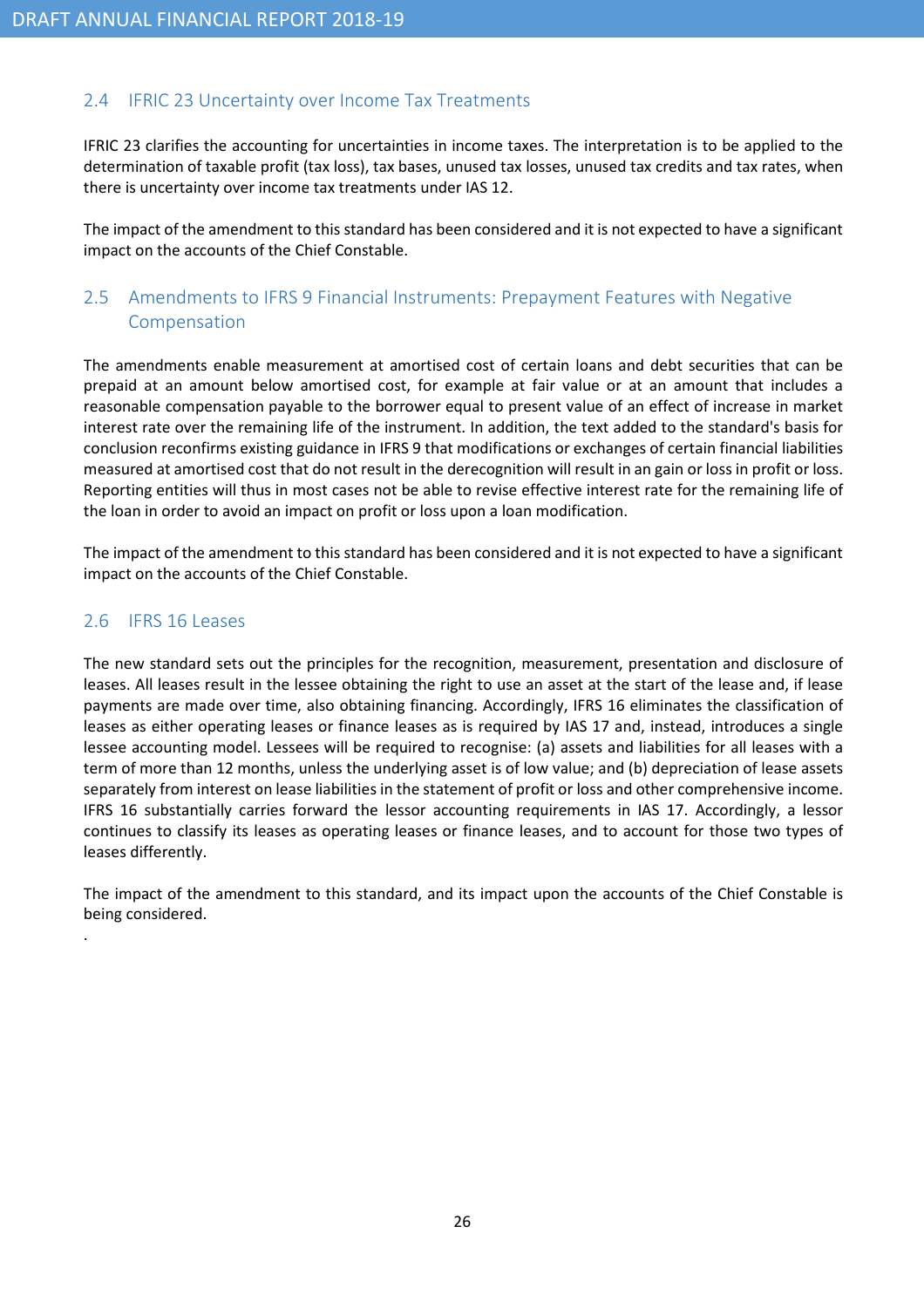# 3 CRITICAL JUDGEMENTS IN APPLYING ACCOUNTING POLICIES

In applying the accounting policies set out in Note 1, the CC has had to make certain judgements about complex transactions or those involving uncertainty about future events.

The critical judgements made in the Statement of Accounts are:-

## Collaborations

The CC and PCC are involved in a widening range of ways of working to provide policing services and it has therefore been necessary to consider carefully the accounting implications of collaboration covering all circumstance where the Group is working co-operatively with other policing bodies and chief constables.

The PCC has carefully considered all collaborative activity. The judgements and accounting treatment of collaborative activity can be found in note 18 Joint Arrangements.

| <b>Comprehensive Income</b><br>and Expenditure<br><b>Statement (CIES)</b> | <b>Recognised</b><br>in PCC CIES                    | <b>Recognised</b><br>in CC CIES        | <b>Judgement</b>                                                                                                                                                                                                                                                                                                                                                                                                                                                                                                                                                                                                                                                                          |
|---------------------------------------------------------------------------|-----------------------------------------------------|----------------------------------------|-------------------------------------------------------------------------------------------------------------------------------------------------------------------------------------------------------------------------------------------------------------------------------------------------------------------------------------------------------------------------------------------------------------------------------------------------------------------------------------------------------------------------------------------------------------------------------------------------------------------------------------------------------------------------------------------|
| Income                                                                    | <b>YES</b>                                          | <b>YES</b>                             | The Financial Management Code of Practice (FMCP) for the<br>Police Service, issued by the Secretary of State, makes it<br>clear that the PCC is the recipient of funding relating to<br>policing and crime reduction, including government grants<br>and precepts and other sources of income. This is<br>supported in the PCC's Scheme of Corporate Governance<br>which states that 'all funding to the Chief Constable must<br>come via the Commissioner'. Therefore the PCC recognises<br>all income receivable in its single entity financial statements<br>and in turn provides funding to the CC to undertake day-to-<br>day policing and crime reduction services during the year. |
| Expenditure - employee<br>costs of police officers                        | <b>NO</b>                                           | <b>YES</b>                             | In recognising employee costs the PCC has considered the<br>requirements of IAS19. This does not use control of risks<br>and rewards in determining recognition but rather<br>considers which body is responsible for incurring employee<br>expenditure. In making this judgement however, the<br>underlying substance of who the employment is incurred<br>for has been considered and not just the legal form. Police<br>Officers are employees of the Crown and they represent the<br>most significant cost of operational policing which the CC is<br>solely responsible for. The full IAS19 costs of police officers<br>are therefore reflected in the CC's financial statements.    |
| Expenditure - employee<br>costs of civilian staff                         | YES (for staff<br>in Office of<br>PCC)              | YES (for all<br>other staff)           | The majority of police civilian staff are employed by the CC.<br>These staff are considered to be employed to support the<br>operational policing role of the CC and this expenditure is<br>recorded in the CC's financial statements. The employee<br>costs reported in the financial statements of the PCC relate<br>to staff employed in the Office of the PCC who support the<br>strategic role of the PCC.                                                                                                                                                                                                                                                                           |
| <b>Other Direct Expenditure</b>                                           | YES (for costs<br>relating to the<br>Office of PCC) | YES (for all<br>other direct<br>costs) | The majority of other direct expenditure is employee driven<br>(e.g. rent, rates, building maintenance, power, light, heat,<br>telephones, transport, etc). The costs are recognised in the<br>financial statements of the entity which recognises the<br>employee's costs.                                                                                                                                                                                                                                                                                                                                                                                                               |
| Interest payable/receivable                                               | YES                                                 | <b>NO</b>                              | The PCC holds all cash balances, loans and investments. The<br>CC does not hold a bank account and no cash transactions<br>take place between the two bodies.                                                                                                                                                                                                                                                                                                                                                                                                                                                                                                                             |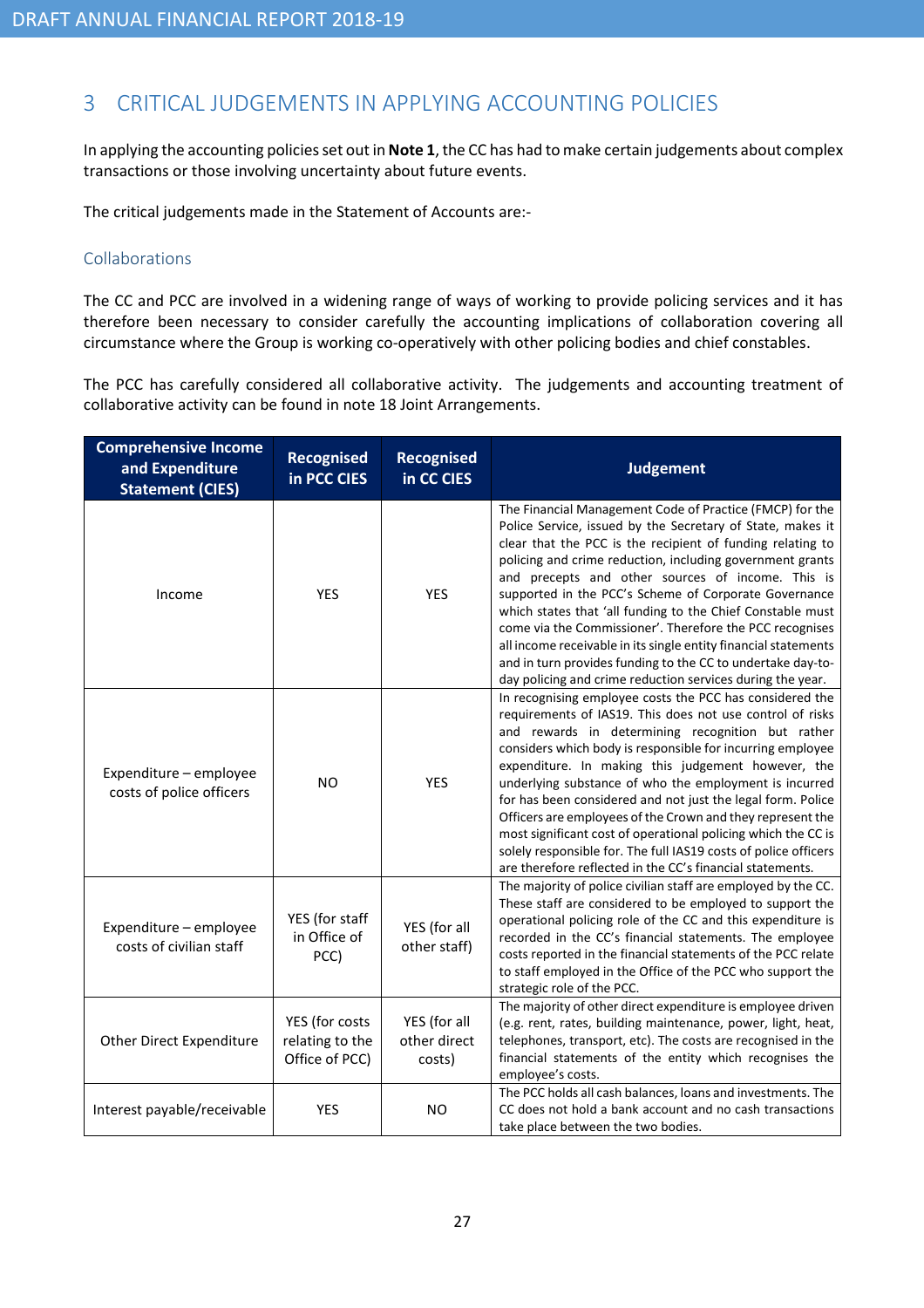| <b>Comprehensive Income</b><br>and Expenditure<br><b>Statement (CIES)</b> | Recognised<br>in PCC CIES | Recognised<br>in CC CIES | <b>Judgement</b>                                                                                                                                                                                                                                                                                                                                                                                                                                                                                                                                                                                                                                                                                                                                                                                          |
|---------------------------------------------------------------------------|---------------------------|--------------------------|-----------------------------------------------------------------------------------------------------------------------------------------------------------------------------------------------------------------------------------------------------------------------------------------------------------------------------------------------------------------------------------------------------------------------------------------------------------------------------------------------------------------------------------------------------------------------------------------------------------------------------------------------------------------------------------------------------------------------------------------------------------------------------------------------------------|
| Property Plant and<br>Equipment (including<br>assets held for sale)       | YES                       | <b>NO</b>                | The PCC has legal title to long term assets, the power to<br>determine whether the assets are sold and receives all the<br>sales proceeds. The PCC controls the services provided<br>through the long term assets, who they are provided to, and<br>controls the residual value at the end of the contractual<br>arrangement. It is therefore considered that the PCC will<br>receive the future benefits from the assets. The PCC<br>charges the CC a fair value for the assets which reflects<br>impairment/revaluation<br>depreciation<br>and<br>losses<br>chargeable to the CIES.                                                                                                                                                                                                                     |
| <b>Current Assets</b>                                                     | <b>YES</b>                | YES <sup>*</sup>         | The majority of current assets are recognised on the PCC's<br>balance sheet. Inventories are recognised on the PCC's<br>Balance Sheet as the PCC controls the services provided<br>through the assets. The majority of debtors are recognised<br>on the PCC's as the PCC is the recipient of all funding and is<br>therefore considered to receive the future benefits. Cash<br>and cash equivalents and short-term investments are<br>recognised on the PCC's balance sheet as the PCC is in<br>receipt of all income and funding and makes all payments.<br>The CC does not hold a bank account and no cash<br>transactions take place between the two bodies.                                                                                                                                          |
| <b>Current Liabilities</b>                                                | <b>YES</b>                | YES <sup>*</sup>         | The majority of the current liabilities are recognised on the<br>PCC's balance sheet. The PCC has responsibility for<br>managing financial relationships with third parties and has<br>legal responsibility for discharging the contractual terms<br>and conditions of suppliers. The deferred liabilities relate to<br>inherited debt which is a liability of the PCC. Provisions<br>relating to insurance risks are recognised in full on the PCC's<br>Balance Sheet. Whilst the PCC and the CC are jointly<br>responsible for approving risk management and strategy,<br>the PCC is ultimately responsible for financial liabilities<br>affecting the Police Fund. Provisions relating to officers and<br>staff under the direction and control of the CC are<br>recognised on the CC's Balance Sheet. |
| Long-term liabilities                                                     | YES                       | YES <sup>*</sup>         | The PCC and CC each recognise pension liabilities relating to<br>staff under their direction and control. The treatment of<br>other long term liabilities and provisions is consistent with<br>the treatment of current liabilities outlined above.                                                                                                                                                                                                                                                                                                                                                                                                                                                                                                                                                       |
| <b>Usable Reserves</b>                                                    | <b>YES</b>                | NO.                      | The PCC has the responsibility of deciding upon the level of<br>general balances and earmarked reserves. The CC must<br>present a business case to the PCC for one-off expenditure<br>items to be funded from earmarked reserves and/or<br>general balances.                                                                                                                                                                                                                                                                                                                                                                                                                                                                                                                                              |
| <b>Unusable Reserves</b>                                                  | <b>YES</b>                | YES <sup>*</sup>         | The PCC and CC each recognise the pensions reserve and<br>accumulated absences account balances relating to staff<br>under their direction and control. The remaining unusable<br>reserves are held in relation to property, plant and<br>equipment and are therefore recorded on the balance<br>sheet of the PCC.                                                                                                                                                                                                                                                                                                                                                                                                                                                                                        |

\* Balances reported on the CC's balance sheet relate to assets/liabilities/reserves arising from officers/staff under the direction and control of the CC.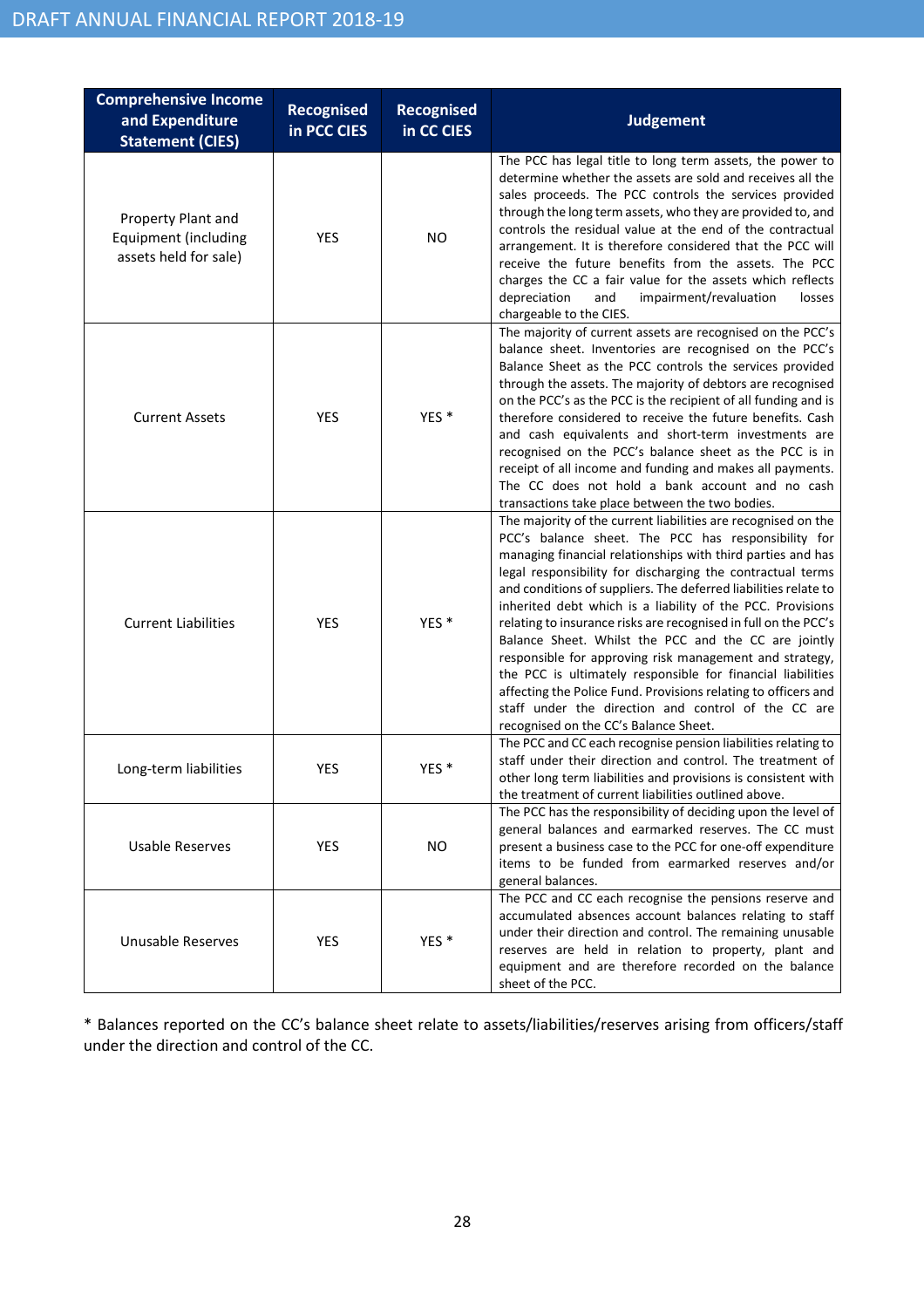# 4 ASSUMPTIONS MADE ABOUT THE FUTURE AND OTHER MAJOR SOURCES OF ESTIMATION UNCERTAINTY

The Statement of Accounts contains estimated figures that are based upon assumptions made by the CC about the future or that are otherwise uncertain. Estimations are made taking into account historical experience, current trends and other relevant factors. However, because balances cannot be determined with certainty, actual results could be materially different from the assumptions and estimates.

The pension liability is recognised on the CC and Group Balance Sheet. Estimation of the net liability to pay pensions depends on a number of complex judgements relating to the discount rate used, the rate at which salaries are projected to increase, changes in retirement ages, mortality and expected returns on pension fund assets. The CC and the Group use an independent firm of actuaries to assess the Local Government Pension Scheme assets and liabilities and the Government Actuaries Department to assess the Police Scheme liabilities.

The pensions' liability and the reserve will vary significantly should any of the assumptions prove to be inaccurate. For instance, a 0.1% increase in the discount rate would decrease the pension liability by £105m or a one year increase in life expectancy would increase the pension liability by £131m. The effects on the net pensions liability of changes in individual assumptions are shown in Note 21.9. The Group recognises the cost of retirement benefits in the cost of services when the benefits are eventually paid as pensions. However, the charge required to be made against the precept is based on the cash payable in the year, so the real cost of retirement benefits is reversed out in the Movement in Reserves Statement. Any revisions to the estimation of the net liability to pay pensions would not impact upon the Revenue Account of the Group.

# 5 EVENTS AFTER THE REPORTING PERIOD

The Draft Statement of Accounts was authorised for issue by Keith Dickinson, Director of Resources to the Chief Constable of Merseyside Police on 30th May 2019.

Events taking place after this date are not reflected in the financial statements or notes.

Where events have taken place on or before 30<sup>th</sup> May 2019 which provide information about conditions existing at 31st March 2019, the figures in the financial statements have been adjusted in all material respects to reflect the impact of this information.

The Statement of Accounts is not adjusted for events that have taken place between 1st April 2019 and 30<sup>th</sup> May 2019 which are indicative of conditions that arose after the reporting period.

# 6 ADJUSTMENTS BETWEEN ACCOUNTING BASIS AND FUNDING BASIS UNDER REGULATIONS

This note details the adjustments that are made to the total comprehensive income and expenditure recognised by the CC in the year in accordance with proper accounting practice to arrive at the resources that are specified by statutory provisions as being available to the CC to meet future capital and revenue expenditure. The following sets out a description of the reserves that the adjustments are made against.

# 6.1 General Fund Balance

The CC does not hold any General Fund Balances.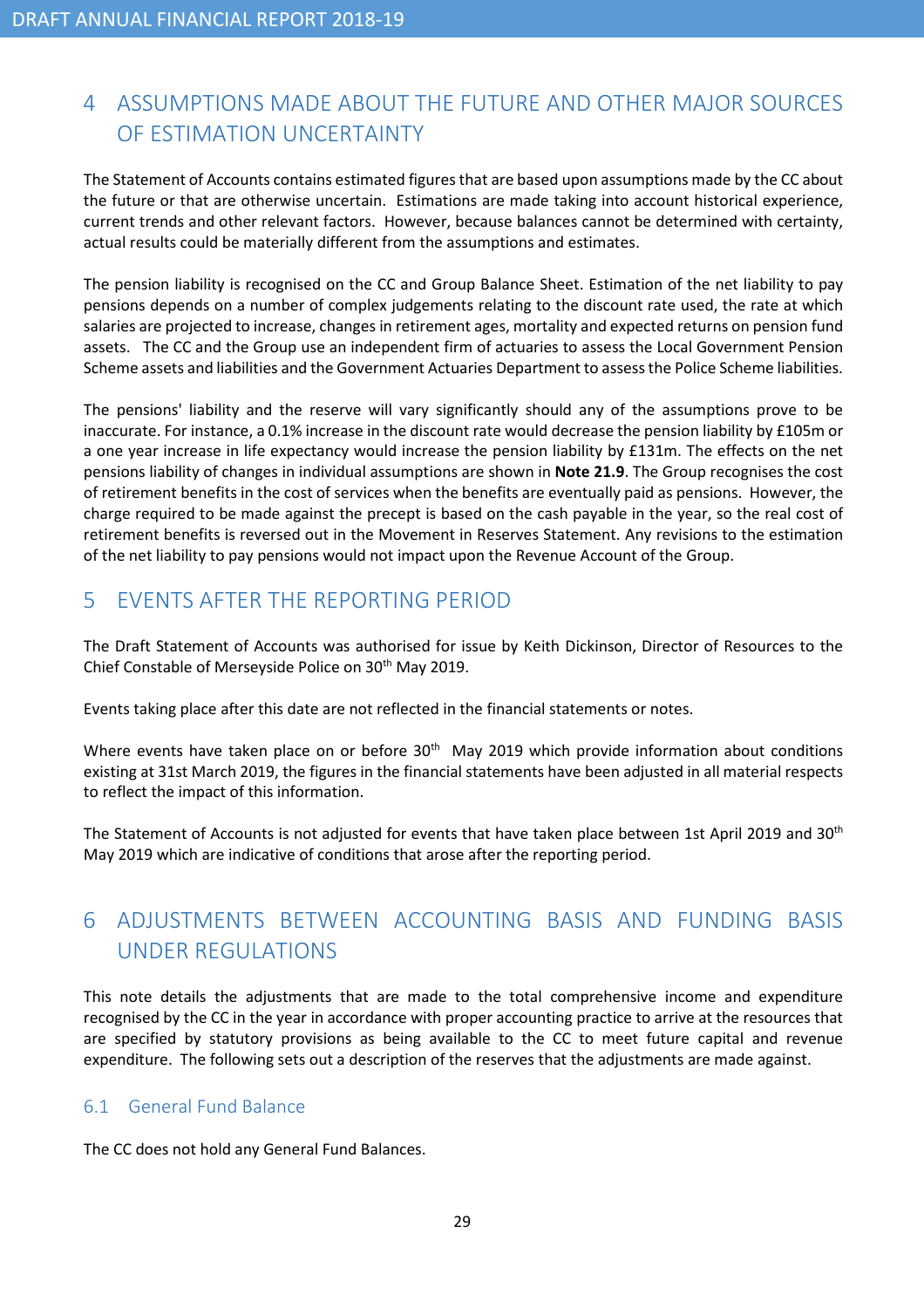# 6.2 The Pensions Reserve

The Pensions Reserve absorbs the timing differences arising from the different arrangements for accounting for post-employment benefits and for funding benefits in accordance with statutory provisions. Statutory provisions require the police fund to be charged with the amount payable to pension funds in the year, not the amount calculated according to the relevant standards. This adjustment means that the accounting entries do not impact on the requirement to raise council tax. In the Movement in Reserves Statement therefore there are appropriations to and from an unusable pensions reserve to remove the notional debits and credits for retirement benefits and replaces them with debits for the cash paid to the pension fund and pensioners and any such amounts payable but unpaid at the year-end.

The negative balance that arises on the pension reserve therefore measures the beneficial impact to the police fund of being required to account for retirement benefits on the basis of cash flows rather than as benefits are earned by employees. The negative balance also shows the substantial shortfall in the benefits earned by past and current employees and the resources set aside to meet them, and represents the Net Defined Benefit Obligation to the CC. The statutory arrangements will ensure that funding will have been set aside by the time the benefits come to be paid (see pensions notes for details).

| 2017/18     |                                                                                                                                                                                          | 2018/19     |
|-------------|------------------------------------------------------------------------------------------------------------------------------------------------------------------------------------------|-------------|
| £000        |                                                                                                                                                                                          | £000        |
| (4,805,541) | <b>Balance as at 1st April</b>                                                                                                                                                           | (4,770,052) |
| 200,248     | Remeasurements of the net defined benefit liability                                                                                                                                      | (70, 381)   |
| (215, 584)  | Reversal of items relating to retirement benefits debited or credited to the<br>Surplus or Deficit on the Provision of Services in the Comprehensive income<br>and Expenditure Statement | (208, 889)  |
| 50,825      | Employer's pension contributions and direct payments to pensioners payable<br>in the year                                                                                                | 51,844      |
| (4,770,052) | <b>Balance at 31st March</b>                                                                                                                                                             | (4,997,478) |

# 6.3 The Accumulated Absences Account

The Accumulated Absences Account absorbs the differences that would otherwise arise on the General Fund Balance for accruing for compensated absences earned but not taken in the year (e.g. annual leave entitlement carried forward at 31st March 2019). Statutory arrangements require that the impact on the General Fund Balance is neutralised and this charge is reversed out through an unusable reserve in the Movement in Reserves Statement so that accounting entries would not impact on the requirement to raise council tax.

| 2017/18  |                                                                                                                                                                                                                                            | 2018/19  |
|----------|--------------------------------------------------------------------------------------------------------------------------------------------------------------------------------------------------------------------------------------------|----------|
| £000     |                                                                                                                                                                                                                                            | £000     |
| (5, 169) | <b>Balance as at 1st April</b>                                                                                                                                                                                                             | (4, 742) |
| 5,169    | Settlement or cancellation of accrual made at the end of the preceeding year                                                                                                                                                               | 4,742    |
| 0        |                                                                                                                                                                                                                                            | 0        |
| (4, 742) | Amount by which staff and officer remuneration charged to the<br>Comprehensive Income and Expenditure Statement on an accruals basis is<br>different from remuneration chargeable in the year in accordance with<br>statutory requirements | (5,016)  |
| (4,742)  | <b>Balance at 31st March</b>                                                                                                                                                                                                               | (5.016)  |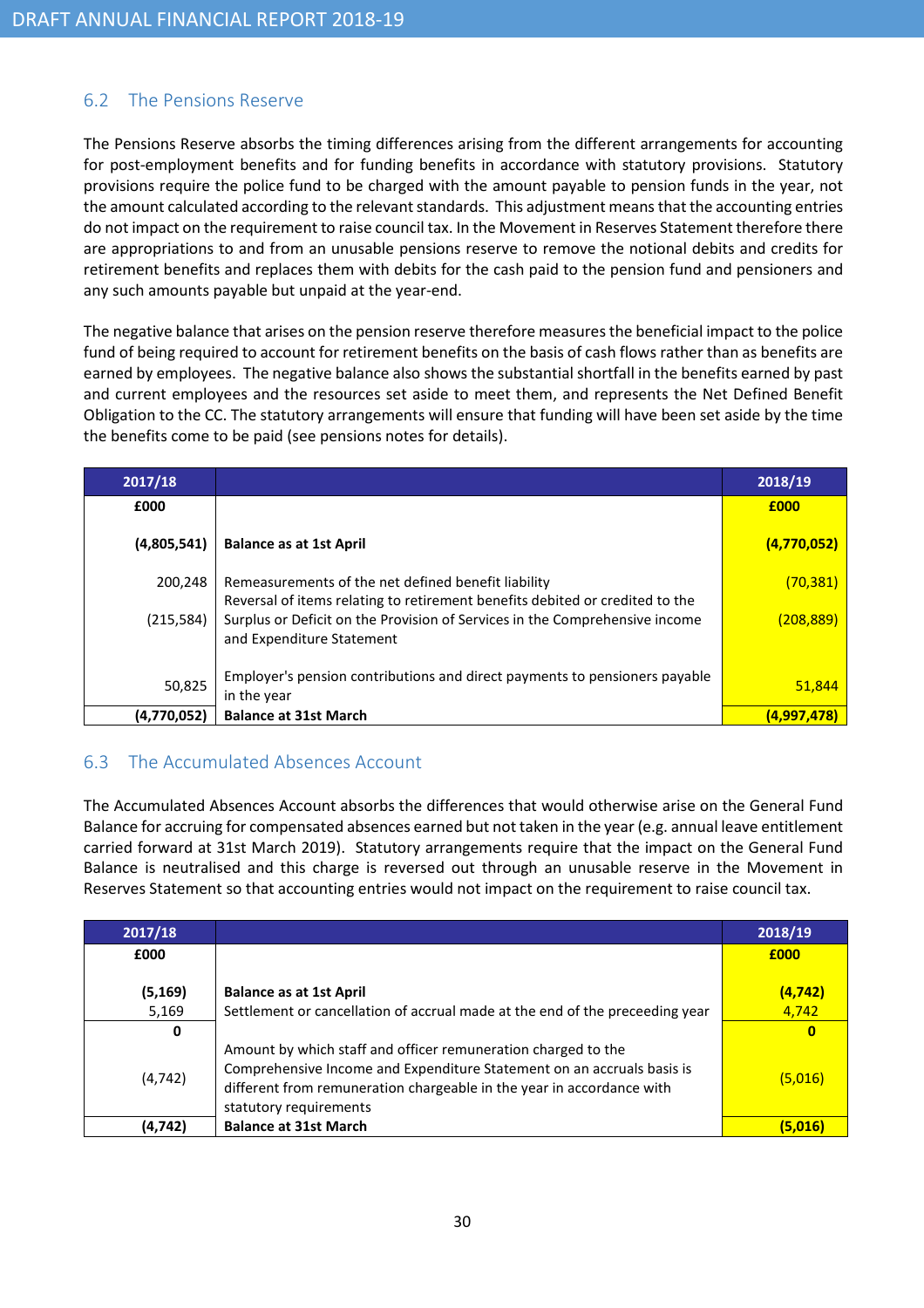# 7 OTHER OPERATING INCOME AND EXPENDITURE

| 2017/18 |                                 | 2018/19 |
|---------|---------------------------------|---------|
| £000    |                                 | £000    |
| 264     | Administrative expenses         | 284     |
| 83,260  | Amounts payable to pension fund | 86,340  |
| 83,524  |                                 | 86,624  |

# 8 FINANCING AND INVESTMENT INCOME AND EXPENDITURE

| 2017/18 |                            | 2018/19 |
|---------|----------------------------|---------|
| £000    |                            | £000    |
| 126,425 | Net pensions interest cost | 121,002 |
| 126,425 |                            | 121,002 |

# 9 FINANCIAL INSTRUMENTS

# 9.1 Categories of Financial Instruments

The definition of a financial instrument is 'any contract that gives rise to a financial asset of one entity and a financial liability, or equity instrument of another entity'. The term 'financial instrument' covers both financial assets and liabilities. The definition is broad and covers instruments used in treasury management including the borrowing and lending of money and making of investments. However it also extends to include such items as trade receivables (debtors) and trade payables (creditors). The following categories of financial instruments are carried in the Balance Sheets of the CC:-

| <b>31st March</b><br>2018 |                                         | <b>31st March</b><br>2019 |
|---------------------------|-----------------------------------------|---------------------------|
| £000                      |                                         | £000                      |
|                           |                                         |                           |
|                           | <b>Debtors</b>                          |                           |
| 228                       | Loans and Receivables                   | 329                       |
| 228                       | <b>Total Debtors</b>                    | 329                       |
|                           |                                         |                           |
|                           | <b>Creditors</b>                        |                           |
| (4, 972)                  | Financial liabilities at amortised cost | (5, 345)                  |
| (4, 972)                  | <b>Total Creditors</b>                  | (5, 345)                  |

Prepayments are also excluded because they are contractual rights to receive goods or services rather than to receive cash or another financial asset.

# 9.2 Financial Instruments Gains and Losses

The Comprehensive Income and Expenditure Statements of the Chief Constable recognise no gains and losses in relation to financial instrument.

# 9.3 Fair Value of Assets and Liabilities carried at Amortised Cost

Financial liabilities and financial assets represented by loans and receivables are included in the Balance Sheets at amortised cost. For borrowings this means that the amount presented in the Balance Sheet is the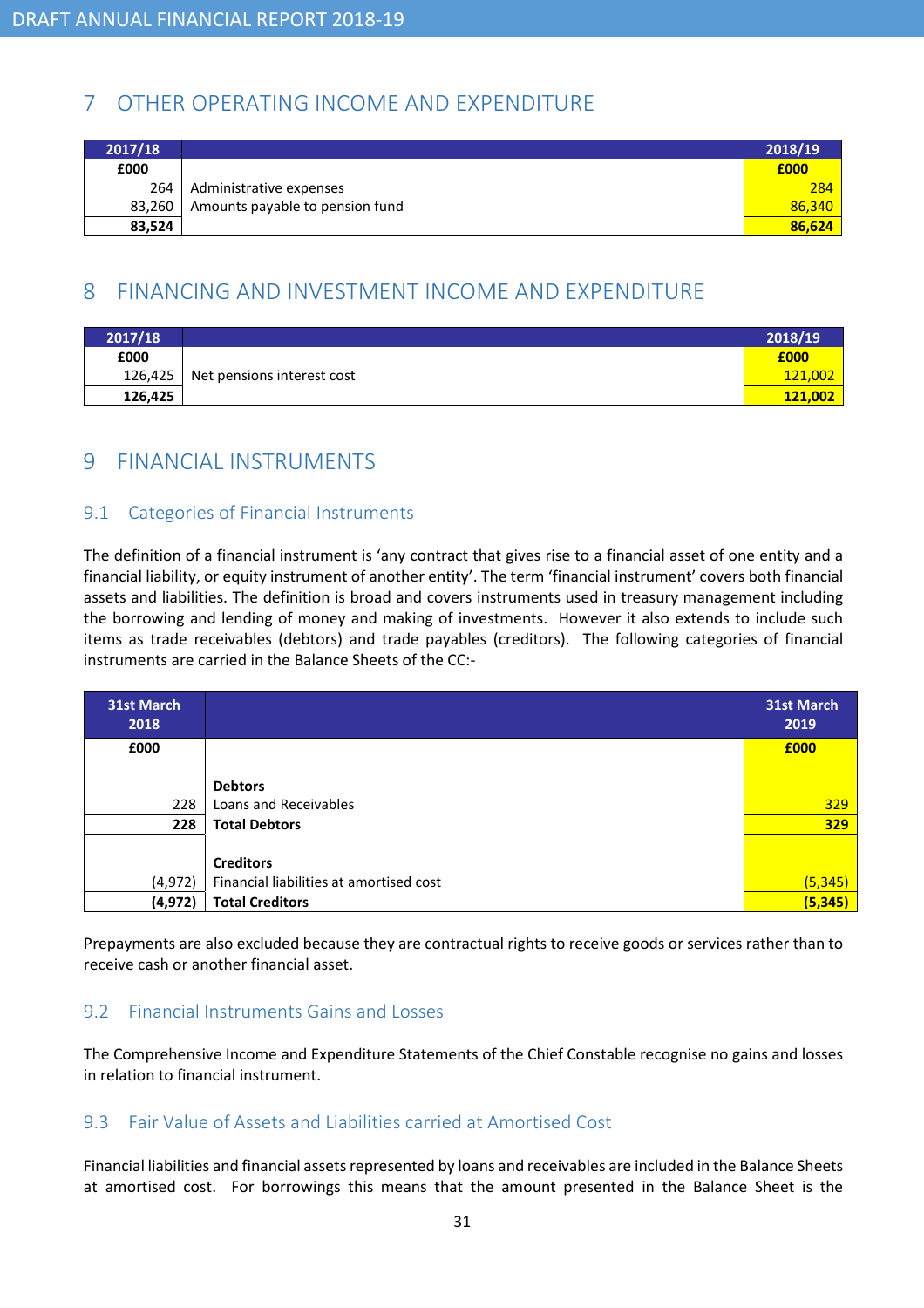outstanding principal repayment and the interest charged to the Comprehensive Income and Expenditure Statement is the amount payable in the year.

Their fair value can be assessed by calculating the present value of the cash flows that will take place over the remaining term of the instruments under the following assumptions:-

- No early repayment or impairment is recognised;
- Where an instrument will mature in the next 12 months, the Balance Sheet carrying amount is assumed to approximate fair value;
- The fair value of trade receivables and payables are assumed to be the invoiced or billed amount; and
- There is no expected impairment of the instrument from perceived future events.

The carrying value of current financial assets and liabilities is deemed to be a reasonable approximation of fair value because of the relatively short period to maturity. The balances are shown in Note 9.1.

# 9.4 Financial Instruments – Nature and Extent of Risks Arising

## Credit Risk

Due to the nature of the Chief Constables Financial Instruments there is no credit risk.

## Liquidity Risk

Due to the nature of the Chief Constables Financial Instruments there is no liquidity risk.

#### Market Risk

Due to the nature of the Chief Constables Financial Instruments there is no market risk.

# 10 DEBTORS

| <b>31st March</b> |                                 | <b>31st March</b> |
|-------------------|---------------------------------|-------------------|
| 2018              |                                 | 2019              |
| £000              |                                 | £000              |
| 228 l             | Short term accumulated absences | 329               |
| 8,615             | Intra-group account             | 7,755             |
| 8,842             | Total                           | 8,084             |

# 11 CREDITORS

| <b>31st March</b><br>2018 |                                       | <b>31st March</b><br>2019 |
|---------------------------|---------------------------------------|---------------------------|
| £000                      |                                       | £000                      |
| (3, 597)                  | Bodies external to general government | (2,528)                   |
| (5,016)                   | HM Revenue and Customs                | (5, 227)                  |
| (4,970)                   | Short term accumulating absences      | (5, 345)                  |
| (13, 584)                 | Total                                 | (13, 100)                 |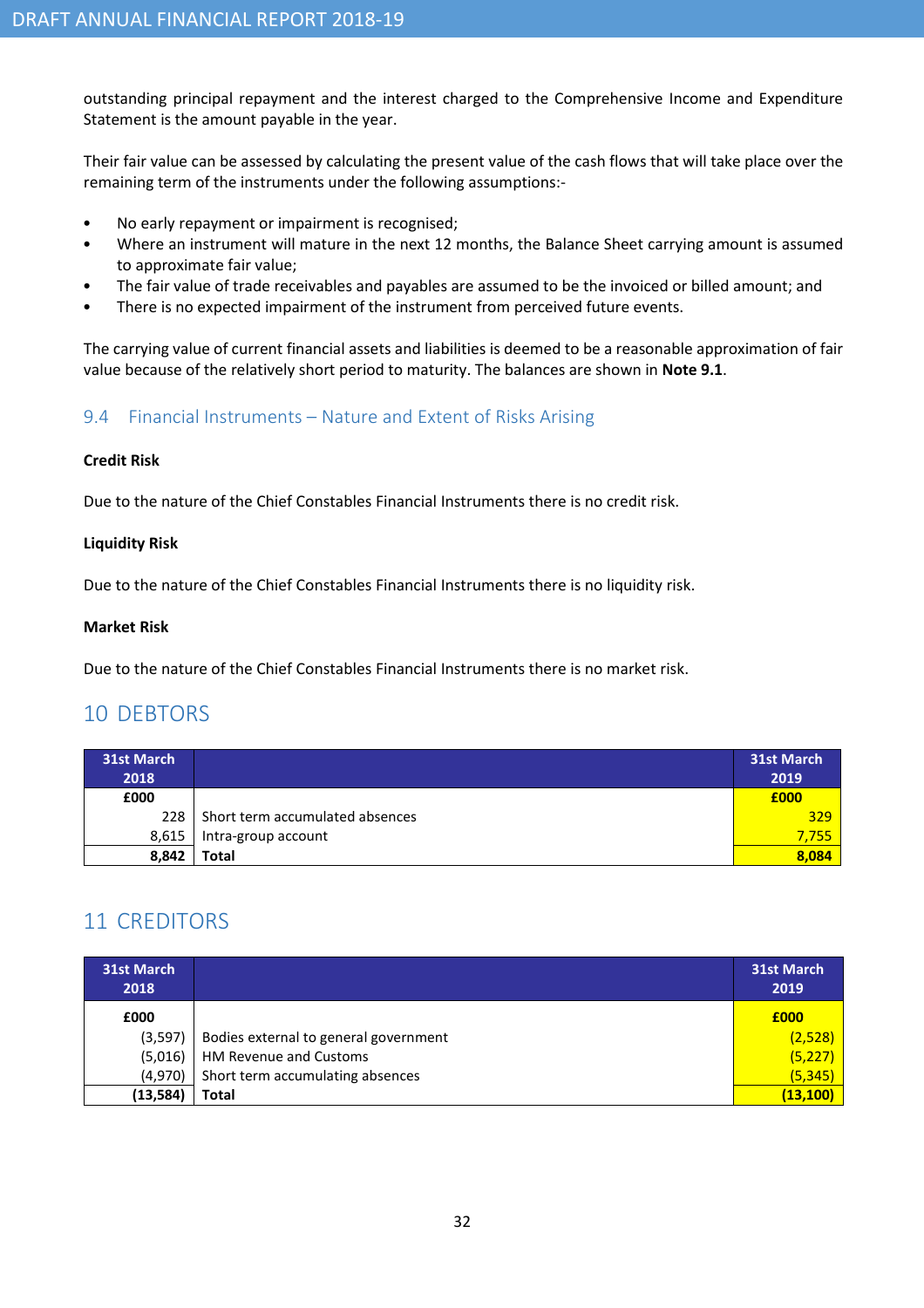# 12 PCC FUNDING FOR FINANCIAL RESOURCES CONSUMED

The Comprehensive Income and Expenditure Statement (CIES) summarises the resources that have been generated and consumed in providing policing and crime reduction services during the year. It includes all day to day expenses and related income on an accruals basis, as well as transactions measuring the value of property, plant and equipment assets actually consumed and the real projected value of retirement benefits earned by employees in the year.

The PCC provides funding to the CC for financial resources consumed. The funding provided covers the dayto-day expenses on an accruals basis as well as charges for operational assets consumed in the year. These transactions are reflected in the intra-group accounts of both entities.

The funding does not take account of:-

- Pension (IAS 19) charges/credits; or
- Compensated absences charges/credits.

These transactions, recorded in the Comprehensive Income and Expenditure Statement, are reversed in the Movement in Reserves Statement and charged/credited to the Pensions Reserve and Accumulated Absences Account in the Balance Sheet.

As the PCC funding does not take account of these charges or credits, the Comprehensive Income and Expenditure Statement has a deficit of £227.700m (2017/18: £35.916m surplus).

| 2017/18    |            |                                                           |           | 2018/19   |
|------------|------------|-----------------------------------------------------------|-----------|-----------|
| £000       | £000       |                                                           | £000      | £000      |
|            |            |                                                           |           |           |
|            | 390,850    | <b>CIES Total Gross Expenditure</b>                       |           | 657,768   |
|            | (426, 765) | PCC funding                                               |           | (430,068) |
|            | (35, 916)  | <b>CIES Total Comprehensive Income and Expenditure</b>    |           | 227,700   |
|            |            |                                                           |           |           |
|            |            | Pension (IAS 19) charges                                  |           |           |
| (50, 825)  |            | Employers pensions contributions paid in year             | (51, 844) |           |
| 84,602     |            | Current service cost                                      | 86,483    |           |
| 3,713      |            | Past service cost                                         | 600       |           |
| 264        |            | Administrative expenses                                   | 284       |           |
| 580        |            | Loss on curtailments                                      | 520       |           |
| (200, 248) |            | IAS 19 remeasurements                                     | 70,381    |           |
|            |            |                                                           |           |           |
| 126,425    |            | Pensions interest cost and expected return on plan assets | 121,002   |           |
|            | (35, 489)  |                                                           |           | 227,426   |
|            |            | Compensated absences charges/(credits)                    |           |           |
| (316)      |            | Decrease in creditor for short term accumulated absences  | 375       |           |
| (111)      |            | Decrease in debtor for short term accumulated absences    | (101)     |           |
|            | (427)      |                                                           |           | 274       |
|            | (35, 916)  | <b>CIES Total Comprehensive Income and Expenditure</b>    |           | 227,700   |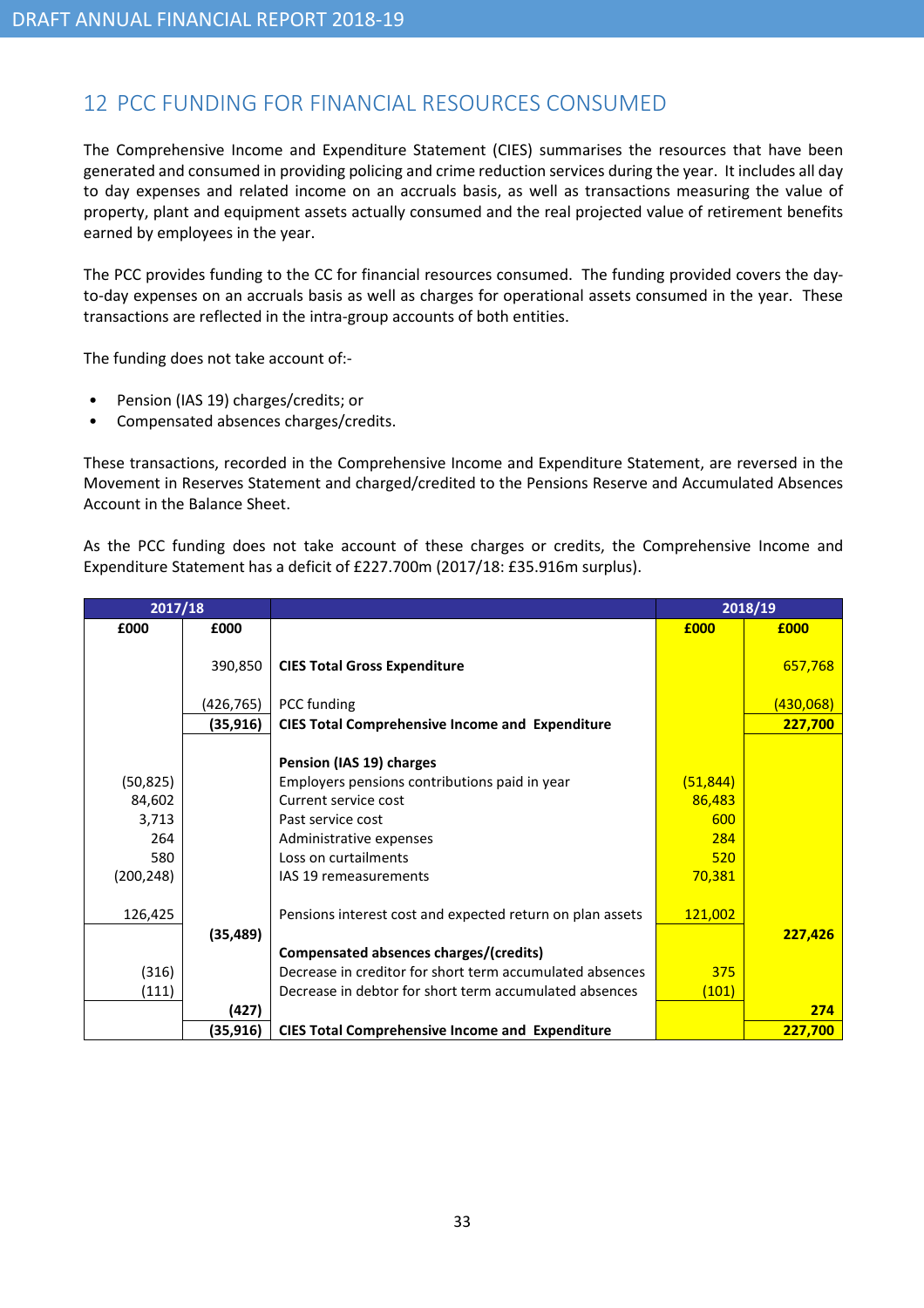# 13 OFFICERS' REMUNERATION

# 13.1 Remuneration Banding

The number of police officers and staff whose remuneration, excluding employer's pension contributions, was £50,000 or more in bands of £5,000 were:

| 2017/18        |          |          | 2018/19        |
|----------------|----------|----------|----------------|
| 249            | £50,000  | £55,000  | 264            |
| 146            | £55,001  | £60,000  | 153            |
| 34             | £60,001  | £65,000  | 42             |
| 13             | £65,001  | £70,000  | 9              |
| 10             | £70,001  | £75,000  | 10             |
| 11             | £75,001  | £80,000  | 11             |
| 12             | £80,001  | £85,000  | 11             |
| $\overline{7}$ | £85,001  | £90,000  | $\overline{2}$ |
| 4              | £90,001  | £95,000  | 11             |
| $\overline{2}$ | £95,001  | £100,000 | $\overline{0}$ |
| 0              | £100,001 | £105,000 | $\overline{1}$ |
| $\mathbf{1}$   | £105,001 | £110,000 | $\overline{0}$ |
| 3              | £110,001 | £115,000 | $\overline{2}$ |
| 1              | £115,001 | £120,000 | $\overline{0}$ |
| $\mathbf{1}$   | £120,001 | £125,000 | $\overline{1}$ |
| 1              | £135,001 | £140,000 | $\overline{0}$ |
| 0              | £140,001 | £145,000 | 0              |
| $\mathbf{1}$   | £145,001 | £150,000 | $\overline{0}$ |
| 0              | £150,001 | £155,000 | 0              |
| $\mathbf{1}$   | £160,001 | £165,000 | $\overline{0}$ |
| $\mathbf{1}$   | £185,001 | £190,000 | $\overline{0}$ |
| 0              | £190,001 | £195,000 | $\overline{1}$ |
| 498            |          |          | 518            |

Remuneration covers all amounts paid to, or receivable by, an employee and includes sums due by way of expenses allowance and the estimated money value of any other benefits received by an employee other than in cash. The table above also includes employees whose basic remuneration was below £50,000; however their total remuneration for the year exceeded £50,000 as a result of redundancy payments made.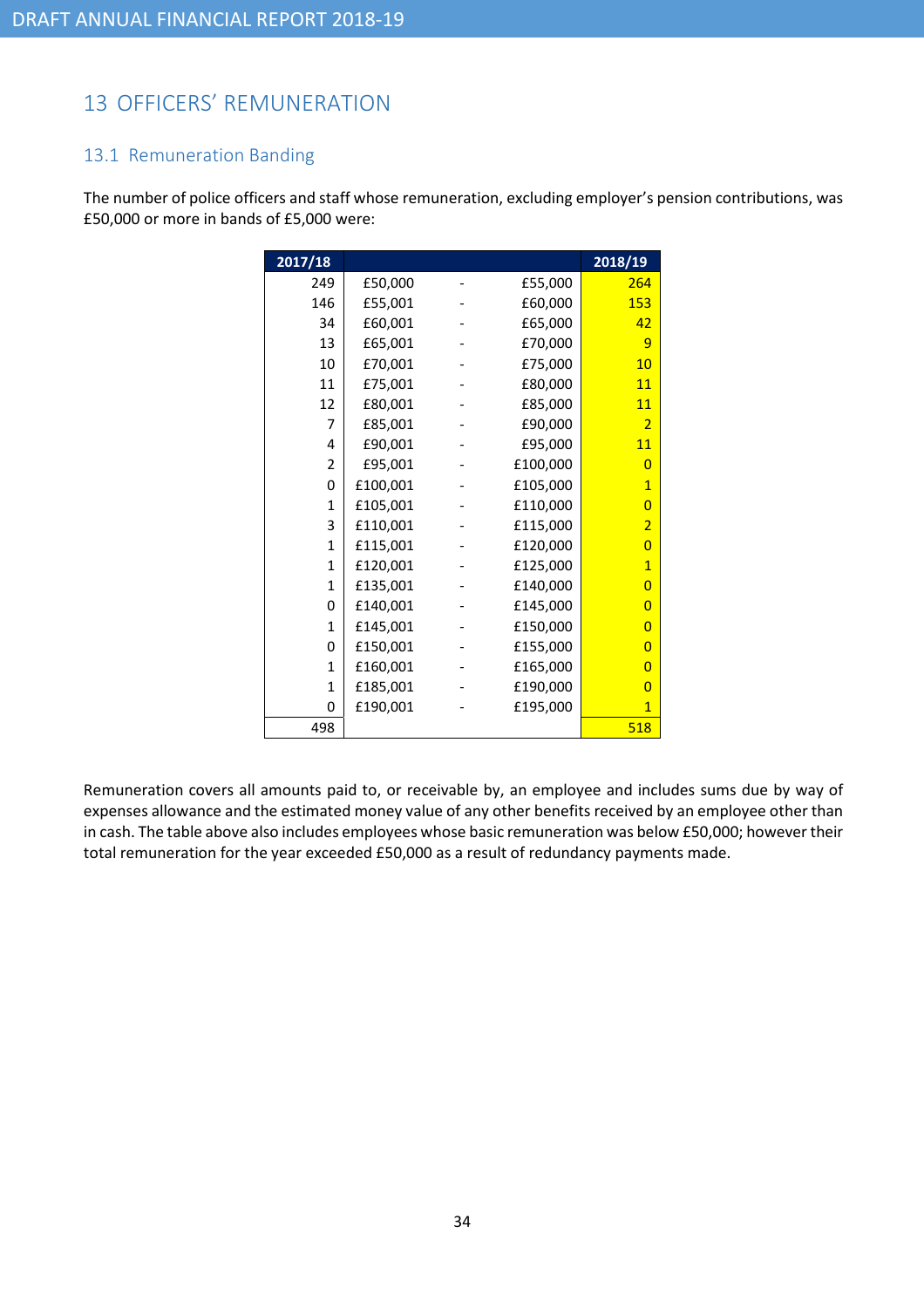# 13.2 Senior Officers Remuneration

The table below shows remuneration of defined senior and statutory officers for the years 2017/18 and 2018/19.

| <b>Post Holder information</b>   | <b>Notes</b>   | <b>Salaries (incl.</b><br><b>Fees and</b><br><b>Allowances</b> ) | <b>Expenses</b><br><b>Allowances</b> | <b>Benefits in</b><br><b>Kind</b> | <b>Total</b><br><b>Remuneration</b><br>excluding<br>pension<br>contributions | <b>Pension</b><br><b>Contribution</b> | <b>Total</b><br><b>Remuneration</b><br>including<br>pension<br>contributions |
|----------------------------------|----------------|------------------------------------------------------------------|--------------------------------------|-----------------------------------|------------------------------------------------------------------------------|---------------------------------------|------------------------------------------------------------------------------|
| Chief Constable - A Cooke        | $\mathbf{1}$   | 171,621                                                          | 16,980                               |                                   | 188,601                                                                      | 39,833                                | 228,434                                                                      |
| <b>Director of Resources</b>     |                | 99,714                                                           |                                      | 12,794                            | 112,508                                                                      | 13,162                                | 125,671                                                                      |
| Deputy Chief Constable           | $\overline{2}$ | 143,215                                                          | 12,267                               | 5,811                             | 161,293                                                                      | 32,863                                | 194,157                                                                      |
| <b>Assistant Chief Constable</b> | 3              | 131,239                                                          |                                      | 4,076                             | 135,315                                                                      | 30,338                                | 165,653                                                                      |
| <b>Assistant Chief Constable</b> |                | 104,627                                                          |                                      | 10,092                            | 114,719                                                                      | 25,062                                | 139,781                                                                      |
| <b>Assistant Chief Constable</b> |                | 106,390                                                          |                                      | 7,936                             | 114,326                                                                      | 25,148                                | 139,474                                                                      |
| <b>Assistant Chief Constable</b> | 4              | 88,205                                                           |                                      | 8,152                             | 96,357                                                                       | 20,892                                | 117,249                                                                      |
| <b>Assistant Chief Constable</b> | 5              | 117,271                                                          |                                      | 3,583                             | 120,854                                                                      | 26,885                                | 147,739                                                                      |
| <b>Total 2017/18</b>             |                | 962,283                                                          | 29,247                               | 52,444                            | 1,043,974                                                                    | 214,183                               | 1,258,157                                                                    |
| Chief Constable - A Cooke        | $\mathbf{1}$   | 174,557                                                          | 16,980                               |                                   | 191,537                                                                      | 13,333                                | 204,870                                                                      |
| Deputy Chief Constable           | 6              | 121,285                                                          |                                      | 8,328                             | 129,613                                                                      | 28,835                                | 158,448                                                                      |
| Deputy Chief Constable           | 7              | 82,563                                                           |                                      | 3,029                             | 85,592                                                                       | 19,734                                | 105,326                                                                      |
| <b>Assistant Chief Constable</b> | 8              | 5,257                                                            |                                      |                                   | 5,257                                                                        | 931                                   | 6,189                                                                        |
| <b>Assistant Chief Constable</b> |                | 112,708                                                          |                                      | 5,201                             | 117,909                                                                      | 27,017                                | 144,926                                                                      |
| <b>Assistant Chief Constable</b> | 9              | 114,550                                                          |                                      | 5,929                             | 120,479                                                                      | 27,104                                | 147,583                                                                      |
| <b>Assistant Chief Constable</b> | 10             | 94,808                                                           |                                      | 2,182                             | 96,990                                                                       | 22,254                                | 119,244                                                                      |
| <b>Assistant Chief Constable</b> | 11             | 87,736                                                           |                                      |                                   | 87,736                                                                       | 20,853                                | 108,590                                                                      |
| <b>Assistant Chief Constable</b> | 12             | 93,146                                                           | 750                                  |                                   | 93,896                                                                       | 20,960                                | 114,856                                                                      |
| <b>Assistant Chief Constable</b> | 13             | 90,637                                                           |                                      | 2,089                             | 92,726                                                                       | 20,371                                | 113,097                                                                      |
| <b>Director of Resources</b>     | 1,14           | 21,237                                                           | 1,458                                |                                   | 22,695                                                                       | 2,803                                 | 25,498                                                                       |
| <b>Director of Resources</b>     | 15             | 82,485                                                           |                                      |                                   | 82,485                                                                       | 10,888                                | 93,373                                                                       |
| <b>Director of Resources</b>     | 16             | 50,231                                                           |                                      | 4,394                             | 54,625                                                                       | 6,631                                 | 61,256                                                                       |
| Director of People               | 1,17           | 53,890                                                           | 3,778                                |                                   | 57,668                                                                       |                                       | 57,668                                                                       |
| <b>Total 2018/19</b>             |                | 1,185,090                                                        | 22,966                               | 31,152                            | 1,239,208                                                                    | 221,715                               | 1,460,923                                                                    |

# Note Detail

|    | The expenses allowance paid to the Chief Constable, Director of Resources and Director of People is a car allowance           |
|----|-------------------------------------------------------------------------------------------------------------------------------|
| 2  | The expenses allowance paid to the Deputy Chief Constable is a relocation allowance                                           |
| 3  | Assistant Chief Constable Seconded to The National Crime Agency 3rd April 2017 - costs fully recharged to NCA from this date  |
| 4  | Assistant Chief Constable joined the Force from 15th May 2017                                                                 |
| 5  | Assistant Chief Constable joined the Force from 15th May 2017 as National Collaboration Lead - costs fully recharged*         |
| 6  | Deputy Chief Constable promoted from the post of Assistant Chief Constable 05/11/2018 - full years' remuneration included     |
| 7  | Deputy Chief Constable resigned from the Force 04/11/2018                                                                     |
| 8  | Assistant Chief Constable Seconded to The National Crime Agency resigned from the Force 11/04/2018 - costs fully recharged    |
| 9  | Assistant Chief Constable Seconded to Cheshire Constabulary from 26/02/2019, all costs for this period fully recovered        |
| 10 | Assistant Chief Constable promoted from 05/11/2018                                                                            |
| 11 | Assistant Chief Constable promoted temporarily from Force 26/02/2019                                                          |
| 12 | Assistant Chief Constable promoted temporarily from Force 01/01/2019 as National Collaboration Lead - costs fully recharged*  |
| 13 | Assistant Chief Constable retired from the Force 31/12/2018 as National Collaboration Lead - costs fully recharged*           |
| 14 | Director of Resources joined the Force 15/01/2019                                                                             |
| 15 | Director of Resources temporarily promoted from Force for period 01/10/2018 to 14/01/2019 - full years' remuneration included |
| 16 | Director of Resources retired 30/09/2018                                                                                      |
| 17 | Director of People joined the Force 17/09/2018                                                                                |

\* Costs fully recharged across six Regional Forces (Merseyside, GMP, Cheshire, Cumbria, North Wales and Lancashire)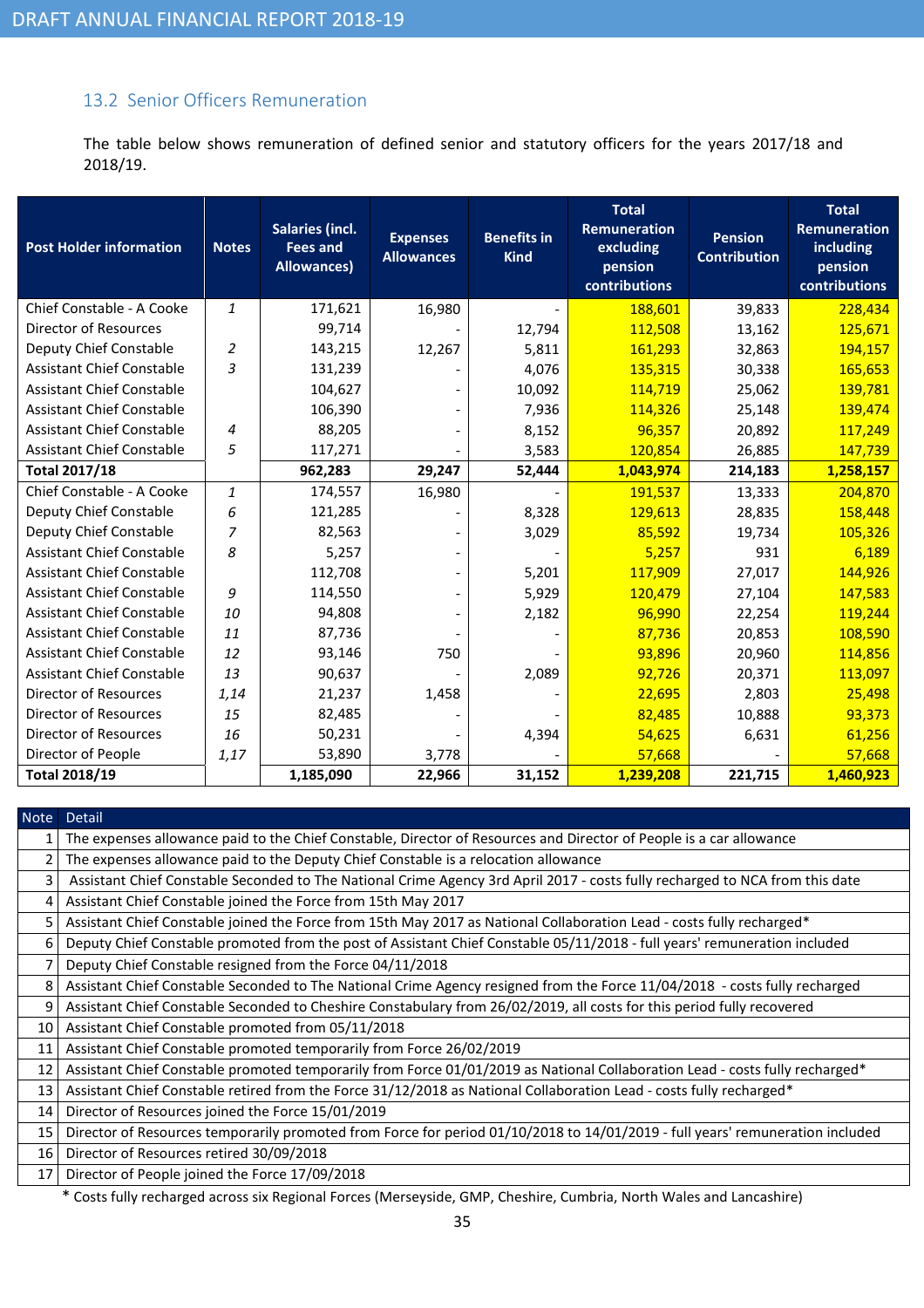# 14 TERMINATION BENEFITS

The CC terminated the contracts of a number of employees in 2018/19 and the total number of exit packages, with total cost per band and total cost of the compulsory and other redundancies, are set out in the table below.

| <b>Exit Package cost</b><br>band (including<br>special payments) |         | <b>Number of</b><br>compulsory<br><b>redundancies</b> | Number of other<br>departures agreed |                | <b>TOTAL number of</b><br>exit packages by<br>cost band |                | <b>TOTAL cost of exit</b><br>packages in each band |                |
|------------------------------------------------------------------|---------|-------------------------------------------------------|--------------------------------------|----------------|---------------------------------------------------------|----------------|----------------------------------------------------|----------------|
|                                                                  | 2017/18 | 2018/19                                               | 2017/18                              | 2018/19        | 2017/18                                                 | 2018/19        | 2017/18                                            | 2018/19        |
|                                                                  |         |                                                       |                                      |                |                                                         |                |                                                    |                |
| Less than £20,000                                                | 0       | $\overline{0}$                                        | 6                                    | $\overline{2}$ | 6                                                       | $\overline{2}$ | 51,722                                             | 27,492         |
| $£20,001 - £40,000$                                              | 0       | $\Omega$                                              | 3                                    | $\overline{4}$ | 3                                                       | 4              | 76,090                                             | 97,912         |
| £40,001 - £60,000                                                | 0       | $\overline{0}$                                        |                                      | $\overline{2}$ |                                                         | $\overline{2}$ | 99,136                                             | 108,281        |
| $£60,001 - £80,000$                                              | 0       | $\overline{0}$                                        |                                      | $\overline{1}$ |                                                         | $\overline{1}$ | 63,672                                             | 69,966         |
| $£80,001 - £100,000$                                             | 0       | $\overline{0}$                                        | 3                                    | $\overline{0}$ | 3                                                       | $\overline{0}$ | 256,620                                            | $\Omega$       |
| £100,001 - £150,000                                              | 0       | $\overline{0}$                                        |                                      | $\overline{0}$ |                                                         | $\overline{0}$ | 119,336                                            | $\overline{0}$ |
| £150,001 - £200,000                                              | 0       | $\overline{0}$                                        | 0                                    | $\overline{0}$ | 0                                                       | $\overline{0}$ | 0                                                  | $\overline{0}$ |
| Total                                                            | 0       | $\overline{0}$                                        | 16                                   | 9              | 16                                                      | 9              | 666,576                                            | 303,650        |

The total cost of £0.304m (£0.667m 2017/18) in the table above represents the charge for exit packages that have been agreed, accrued for, and charged to the Comprehensive Income and Expenditure Statement for the current year. Accrued costs for 2018/19 included above are £0.096m and are based on the estimated cost to the CC.

# 15 AUDIT COSTS

| 2017/18 |                                                                              | 2018/19 |
|---------|------------------------------------------------------------------------------|---------|
| £000    |                                                                              | £000    |
| 19      | Fees payable to Grant Thornton UK LLP with regard to external audit services | 14      |
| 19      | Total                                                                        | 14      |

The members of the Joint Audit Committee claimed expenses of £6,182 in 2018/19 (£5,278 in 2017/18) these costs are charged to the PCC.

# 16 RELATED PARTIES

The CC is required to disclose material transactions with related parties – bodies or individuals that have the potential to control or influence the CC or to be controlled or influenced by the CC. Disclosure of these transactions allows readers to assess the extent to which the CC might have been constrained in his ability to operate independently or might have secured the ability to limit another party's ability to bargain freely with the CC.

# Police and Crime Commissioner

The PCC has direct control over the Group's finances, including responsibility for funding of all pensions' liabilities, and is responsible for setting the Police and Crime Plan. The Chief Constable retains operational independence and operates within the budget set by the PCC, to deliver the aims and objectives set out in the Police and Crime Plan. Section 28 of the Police Reform and Social Responsibility Act 2011 requires that the local authorities covered by the police area must establish a Police and Crime Panel (PCP) for that area. The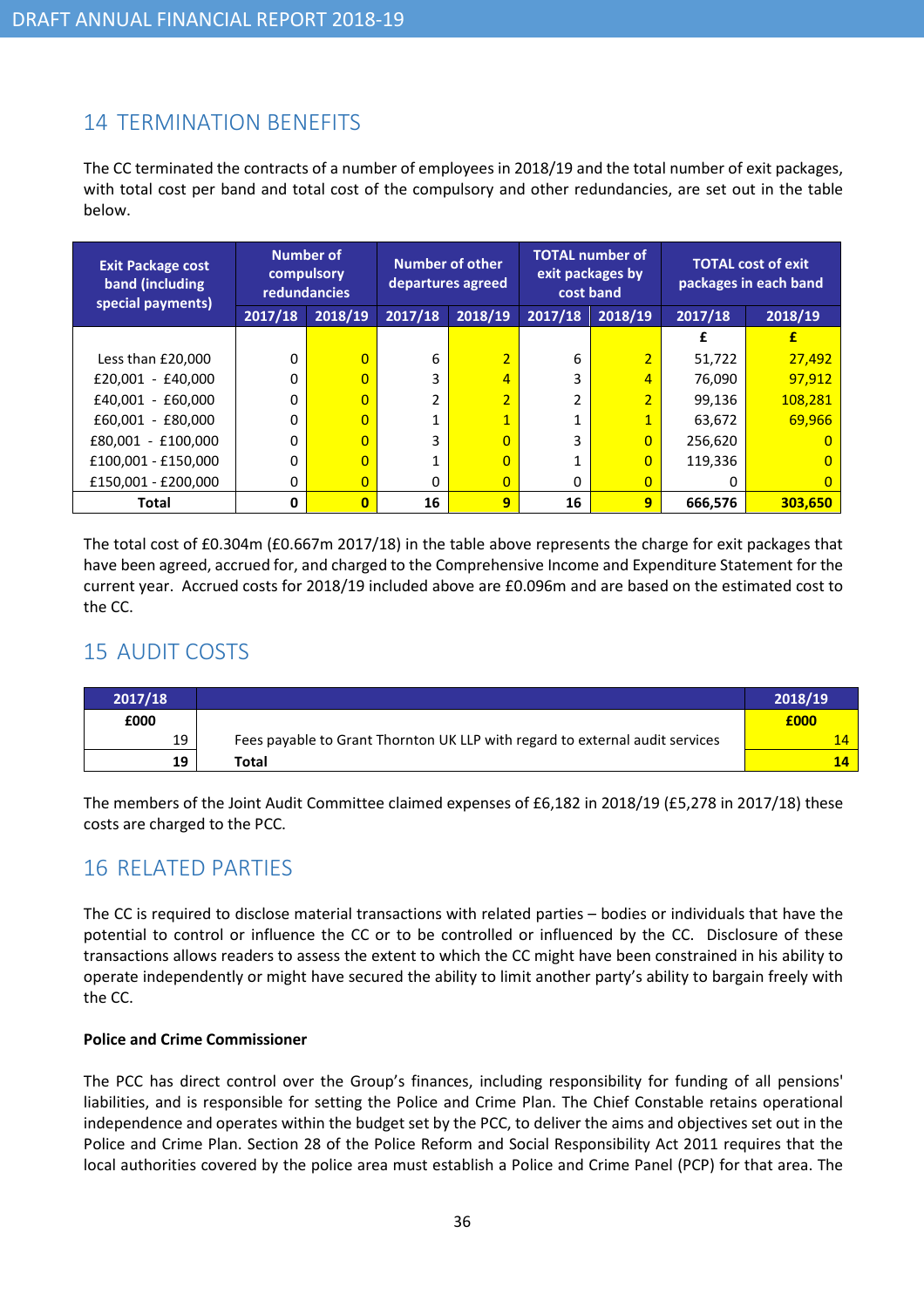PCP scrutinises the decisions of the PCC, reviews the Police and Crime Plan and has a right of veto over the precept.

## Central Government

Central Government has significant influence over the general operations of the CC. It is responsible for providing the statutory framework within which the CC operates and provides the majority of funding in the form of grants to the PCC. Grants received from government departments are set out in the PCC Group and the PCC Statement of Accounts 2018/19.

#### Local Authorities

Funding from Local Authorities in the Merseyside area is set out in the PCC Group and the PCC Statement of Accounts 2018/19.

#### **Officers**

The CC has considered transactions with senior officers of the Force and has concluded that there are no material transactions to disclose.

# 17 CHARGE TO CC FOR ASSETS CONSUMED IN THE YEAR

The PCC charges the CC for operational assets consumed in the year. This charge is made at fair value. The annual depreciation charge, impairments and upward and downward valuations chargeable to the PCC's Comprehensive Income and Expenditure Statement are considered to be a reasonable proxy for fair value. The following charges have been made:-

| 2017/18 |                                           | 2018/19 |
|---------|-------------------------------------------|---------|
| £000    |                                           | £000    |
| 9,816   | Depreciation                              | 11,171  |
| 2,671   | Impairment and upward/downward valuations | (2,029) |
| 1,300   | Amortisation                              | 1,482   |
| 13,787  |                                           | 10,624  |

# 18 JOINT ARRANGEMENTS

The CC is party to a number of joint arrangements. The 2017/18 Code adopts IFRS 11 'Joint Arrangements', which outlines the accounting requirements of entities that jointly control an arrangement. For the preparation of the 2018/19 financial statements all joint arrangements have been reviewed to ensure that the accounting treatment is in accordance with IFRS 11.

In 2018/19 the arrangements detailed below have been accounted for as joint operations. Jointly controlled operations are joint arrangements in which the CC and other venturers have joint control. Joint control exists when the decisions about the relevant activities require the unanimous consent of the parties sharing control. The activities undertaken by the CC in conjunction with other venturers involve the use of the assets and resources of the venturers rather than the establishment of a separate entity. The parties that have joint control of the arrangement have rights to the assets, and obligations for the liabilities, relating to the arrangement.

The Comprehensive Income and Expenditure Statement is debited with the CC's share of expenditure incurred. As the PCC receives all income and funding, the income receivable from the structure of the arrangement will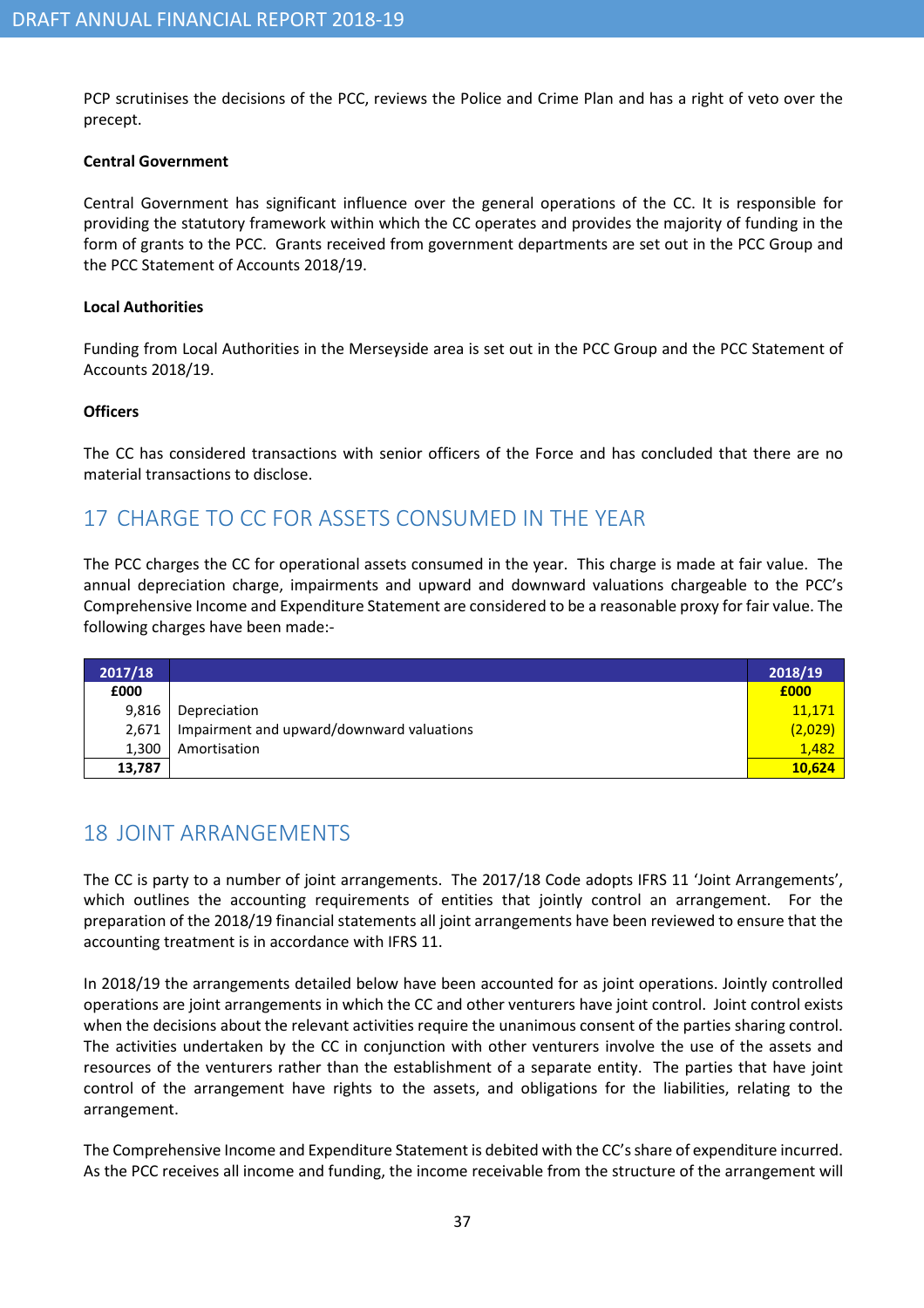be credited to the Comprehensive Income and Expenditure Statement of the PCC. The PCC credits the CC with an equivalent amount through the intra-group funding.

Assets and liabilities arising from the activities of the operation are held on the PCC's balance sheet.

# NWROCU (Formerly TITAN)

The policing bodies and Chief Constables of Cheshire, Cumbria, Greater Manchester, Lancashire, Merseyside and North Wales have agreed to collaborate in the provision of a shared Regional Organised Crime Unit. The objective of this unit is to protect the communities of the North West of England and North Wales from serious organised crime. The shared service delivered through these collaborative arrangements is known as NWROCU. Merseyside is the lead Force for this arrangement.

The PCC and CC consider that there is joint control of this arrangement because the collaborative agreement entered into by the parties:-

- Enables the PCC and CC, together with the other parties, to direct the activities that significantly affect the returns of the arrangement; and
- Requires the unanimous consent of the parties that effectively control the arrangement.

The unit is staffed by police officers and support staff from the six constituent forces with the overall expenditure being met by those Commissioners. For 2018/19 the total revenue costs of NWROCU were £21.676m. The unit received Home Office funding of £5.445m and the total net cost of the collaboration was £16.231m.

At the balance sheet date the unit held plant and equipment of £1.616m, cash balance of £0.013m, debtors of £5.189m, creditors of £2.897m, usable reserves of £1.267m and unusable reserves of £2.655m. The Groups net revenue contribution to Titan for 2018/19 was £4.009m. The share of the NWROCU balance sheet balances and the revenue contribution are not considered to be individually material to any of the participating forces. These balances are accounted for within the Group and the PCC Balance Sheet.

# The Underwater Search Unit

This unit serves the areas of Cheshire, Greater Manchester, Merseyside, Lancashire, Cumbria and North Wales and is staffed by police officers from the six constituent Police and Crime Commissioners with the overall expenditure being met by those Commissioners. The expenditure is apportioned on the basis of the 2018/19 police grant allocations.

## The North West Police Motorway Group (NWPMG)

This collaboration between Merseyside, Cheshire, Lancashire, and the Highways agency commenced in October 2008. The network covered by the Group consists of 552 carriageway miles, 13% of which are in Merseyside. The collaboration was instigated to ensure a co-ordinated approach to tackle key priorities.

## The North West Regional Firearms Collaboration

This collaboration between Merseyside, Cheshire, Lancashire, Cumbria, GMP and North Wales achieves a collaborative approach to the provision of police firearms training and response in the North West Region.

# Joint Control Centre (JCC)

The PCC has developed a Joint Control Centre (JCC), which is shared by Merseyside Police and Merseyside Fire and Rescue Service. This project has involved refurbishing existing buildings as well as a new build. The PCC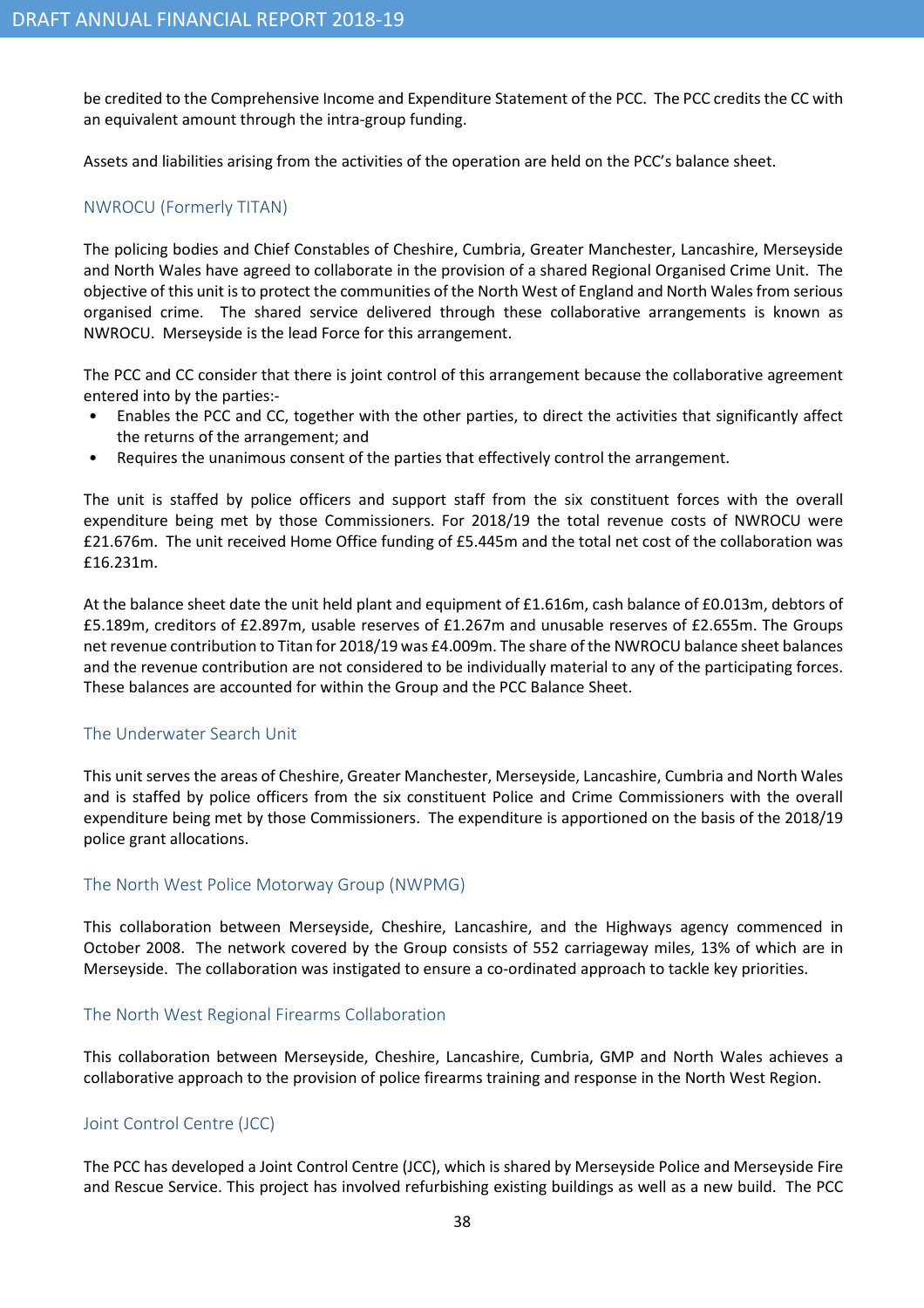leases the building from Merseyside Fire and Rescue Service (MFRS) for a term of 40 years. Further detail regarding this collaboration can be found in the PCC and Group Statement of Accounts.

## National Police Air Service (NPAS)

NPAS provides air support throughout England and Wales and has operated in the Merseyside area since January 2013. West Yorkshire police are the lead force. The PCC has not accounted for this collaboration as a joint arrangement because the PCC considers that there is no joint control of the arrangement. The Group recognises the cost of this service in the Comprehensive Income and Expenditure Statement.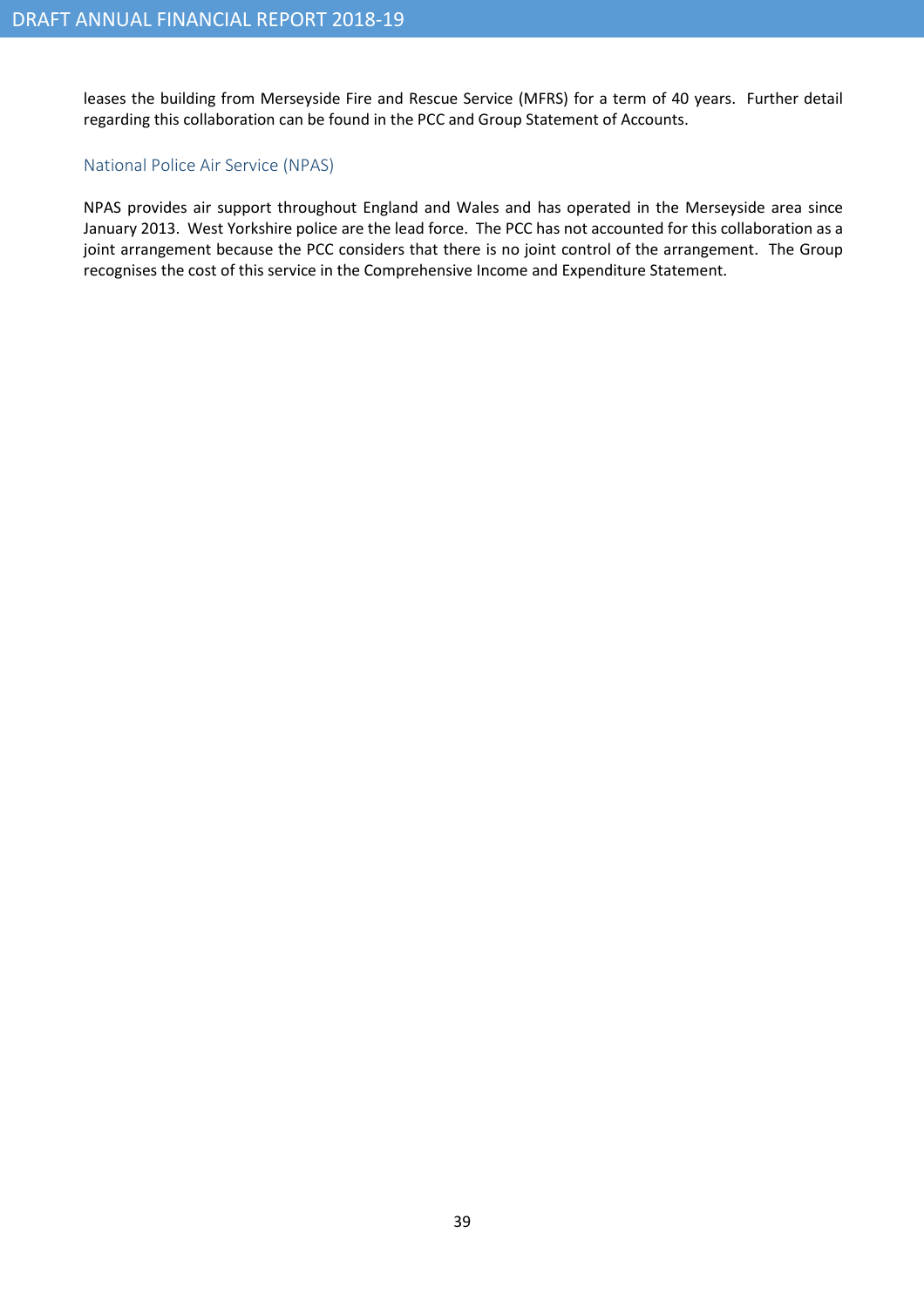# 19 THE EXPENDITURE AND FUNDING ANALYSIS (EFA)

This analysis takes the net expenditure that is chargeable to taxation and rents and reconciles it to the Comprehensive Income and Expenditure Statement. The Expenditure and Funding Analysis analysis shows how annual expenditure is used and funded from by the CC in comparison with those resources consumed or earned by the CC in accordance with generally accepted accounting practices. Income and expenditure accounted for under generally accepted accounting practices is presented more fully in the Comprehensive Income and Expenditure Statement.

|                                                           | 2017/18                             |                                                       |                   |                          |                                                                                       |                                                                          |             |                                                              |                                               | 2018/19                                          |                      |                   |                                                                                    |
|-----------------------------------------------------------|-------------------------------------|-------------------------------------------------------|-------------------|--------------------------|---------------------------------------------------------------------------------------|--------------------------------------------------------------------------|-------------|--------------------------------------------------------------|-----------------------------------------------|--------------------------------------------------|----------------------|-------------------|------------------------------------------------------------------------------------|
|                                                           |                                     | Adjustments between funding and accounting basis      |                   |                          |                                                                                       |                                                                          |             |                                                              |                                               | Adjustments between funding and accounting basis |                      |                   |                                                                                    |
| Net Expenditure Chargeable to<br>the General Fund Balance | Adjustments for Capital<br>Purposes | Pensions<br>Adjustments<br>change for <b>F</b><br>Net | Other differences | <b>Total Adjustments</b> | Comprehensive Income and<br><b>Expenditure Statement</b><br>in the<br>Net Expenditure |                                                                          | <b>Note</b> | Chargeable to<br>the General Fund Balance<br>Net Expenditure | Capital<br>Adjustments for<br><b>Purposes</b> | Net change for Pensions<br>Adjustments           | differences<br>Other | Total Adjustments | Comprehensive Income and<br><b>Expenditure Statement</b><br>Net Expenditure in the |
| £000                                                      | £000                                | £000                                                  | £000              | £000                     | £000                                                                                  |                                                                          |             | £000                                                         | £000                                          | £000                                             | £000                 | £000              | £000                                                                               |
| 5,635                                                     | 0                                   | (50, 825)                                             | (427)             | (51, 252)                | (45, 616)                                                                             | <b>Police Services</b>                                                   |             | 1,263                                                        | $\overline{0}$                                | (51, 844)                                        | 274                  | (51, 570)         | (50, 307)                                                                          |
| 5,635                                                     | $\mathbf 0$                         | (50, 825)                                             | (427)             | (51, 252)                | (45, 616)                                                                             | <b>Net Cost of Services</b>                                              |             | 1,263                                                        | $\mathbf{0}$                                  | (51, 844)                                        | 274                  | (51,570)          | (50, 307)                                                                          |
| (5,635)                                                   | 0                                   | 215,584                                               | 0                 | 215,584                  | 209,949                                                                               | Other Income and expenditure                                             |             | (1, 263)                                                     | $\overline{0}$                                | 208,889                                          | $\overline{0}$       | 208,889           | 207,626                                                                            |
| 0                                                         | 0                                   | 164,759                                               | (427)             | 164,332                  | 164,332                                                                               | <b>Surplus or Deficit</b>                                                |             | $\mathbf{0}$                                                 | $\mathbf{0}$                                  | 157,045                                          | 274                  | 157,319           | 157,319                                                                            |
| 0                                                         |                                     |                                                       |                   |                          |                                                                                       | <b>Opening General Fund Balance</b><br>Surplus/(Deficit) on General Fund |             | $\mathbf{0}$                                                 |                                               |                                                  |                      |                   |                                                                                    |
| 0                                                         |                                     |                                                       |                   |                          |                                                                                       | <b>Balance</b>                                                           |             | $\Omega$                                                     |                                               |                                                  |                      |                   |                                                                                    |
| 0                                                         |                                     |                                                       |                   |                          |                                                                                       | Transfers to / (from) Earmarked<br>Reserves                              |             | $\overline{0}$                                               |                                               |                                                  |                      |                   |                                                                                    |
| 0                                                         |                                     |                                                       |                   |                          |                                                                                       | <b>Closing General Fund Balance</b>                                      |             | $\mathbf{0}$                                                 |                                               |                                                  |                      |                   |                                                                                    |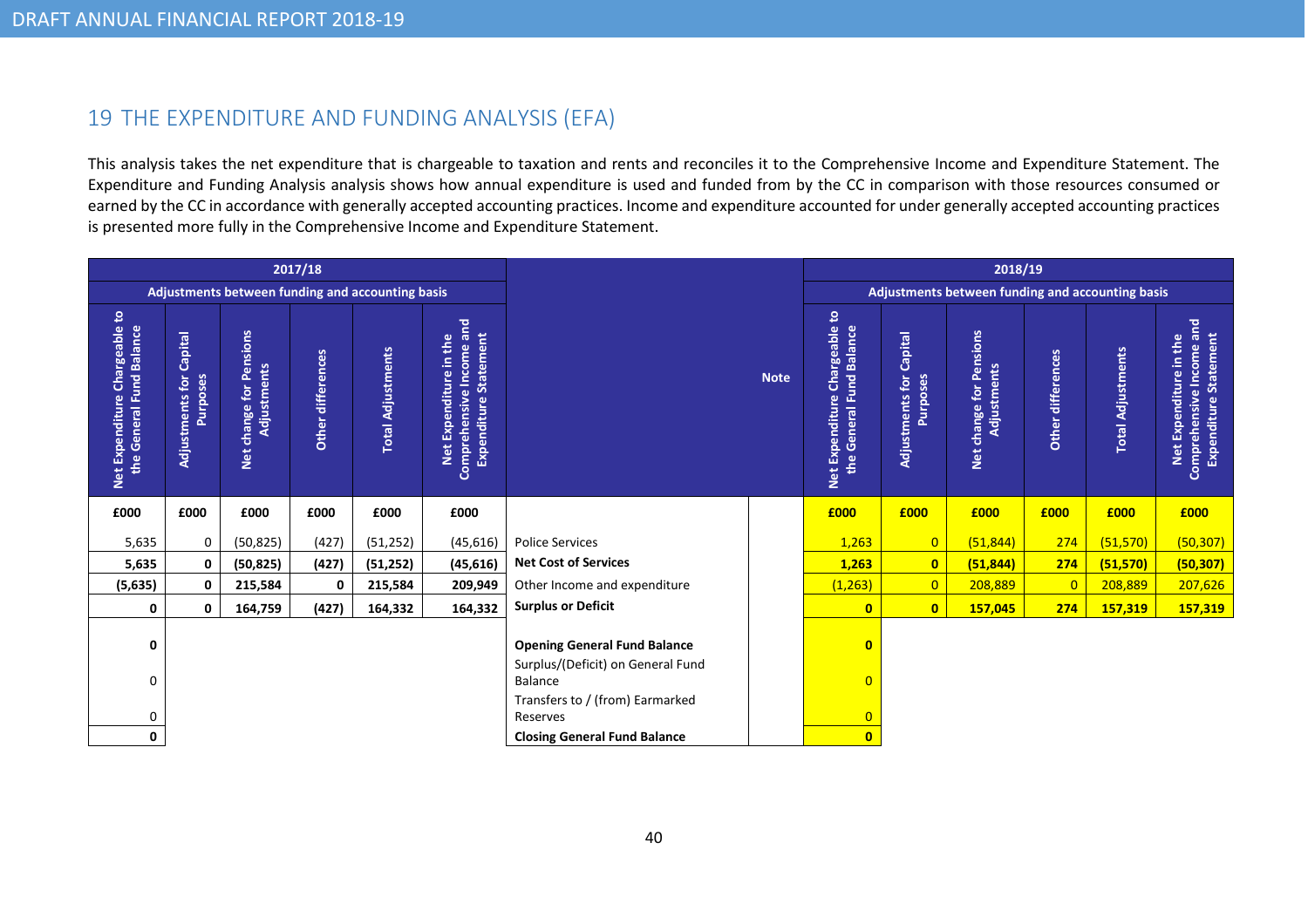# 20 EXPENDITURE AND INCOME ANALYSED BY NATURE

This note takes the expenditure and income reported for the year in the Comprehensive Income and Expenditure Statement for the CC, and further analyses it by nature.

| 2017/18    |                                              | 2018/19   |
|------------|----------------------------------------------|-----------|
| £000       |                                              | £000      |
|            |                                              |           |
| 318,067    | Employees                                    | 317,646   |
| 9,917      | Premises                                     | 10,557    |
| 5,451      | Transport                                    | 6,062     |
| 15,636     | Supplies & Services                          | 15,977    |
| 13,787     | Charges for Assets consumed                  | 10,625    |
| 18,290     | <b>Other Services Expenses</b>               | 18,894    |
| 381,149    |                                              | 379,761   |
|            |                                              |           |
| (426, 765) | Funding from the PCC                         | (430,068) |
| (45, 616)  | <b>Net Cost of Service</b>                   | (50, 307) |
|            |                                              |           |
| 126,425    | IAS 19 Pension Net Interest                  | 121,002   |
| 83,260     | Pension Top Up Grant                         | 86,340    |
| 264        | IAS 19 Admin Fees                            | 284       |
| 209,949    |                                              | 207,626   |
|            |                                              |           |
| 164,332    | Deficit / (Surplus) on Provision of Services | 157,319   |

# 21 DEFINED BENEFIT PENSION SCHEMES

# 21.1 The Police Pension Scheme (Police Officers)

The Pension Fund Account records all the items of income and expenditure that is specified by regulations released on 1st August 2007. These regulations relate to police officer pensions. Police staff have a separate scheme which is described below.

The Police Pension Scheme is a defined benefit scheme, governed by the Police Pensions Regulations 1987 and related regulations. It is an unfunded scheme meaning that there are no investment assets built up to meet the pension liabilities. Following the introduction of the new financial arrangements for police officer payments, a top up grant is received from the Home Office to meet the costs of pensions. The amounts remaining to be paid from the police grant are the notional employer contributions, charges for ill health retirements and injury awards.

The police officers make a contribution of between 11.00% and 15.05% of their salary (depending on which scheme they are in and their annual earnings). In total £16.651m (2017/18: £16.942m) of contributions have been netted off against retirement benefits payable to pensioners. The cost to the CC of employer's contributions for police officers was £39.971m in 2018/19 (2017/18: £39.285m) Note 21.11.

The fund is drawn up in accordance with the policies in the statement of accounting policies. The fund's financial statements do not take into account liabilities to pay pensions and other benefits after the period end. The weighted average duration of the defined benefit obligation is estimated at around 18 years for the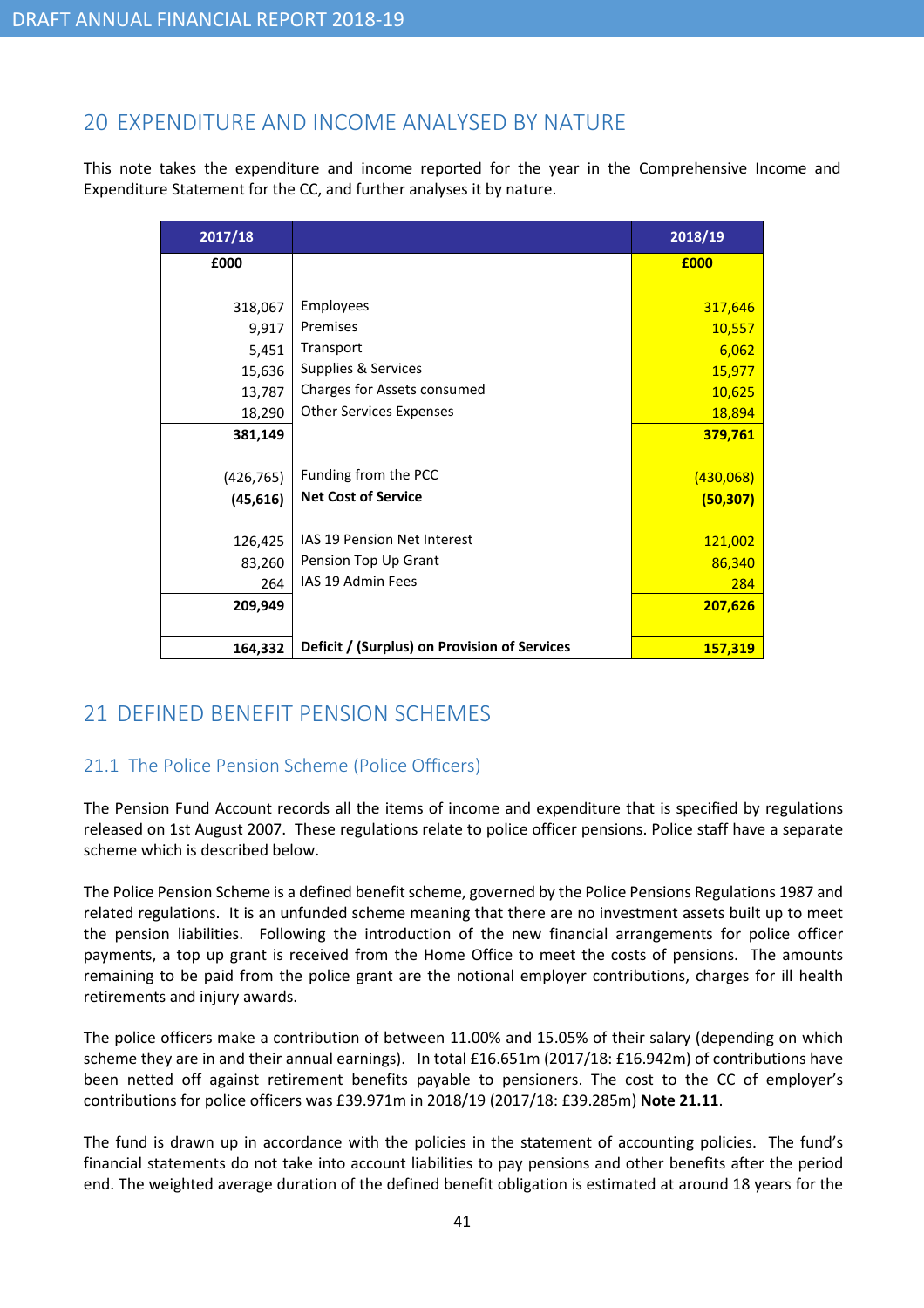Old 1987 Police Pension Scheme, at around 33 years for the 2006 Police Pension Scheme and at around 33 years for the 2015 Police Pension Scheme.

As part of the terms and conditions of employment of its officers and other employees, the CC offers retirement benefits. Although these benefits will not actually be payable until employees retire, the CC has a commitment to make the payments which need to be disclosed at the time that the employees earn their future entitlement. Details of liabilities for police officers are shown at Note 21.7.

# 21.2 Police Staff Pensions

The Local Government Pension Scheme for police staff is administered by Merseyside Superannuation Fund. This is a defined benefit scheme which is funded by a dedicated portfolio of assets to fund any liabilities of the scheme. The CC and employees pay contributions into a fund, calculated at a level intended to balance the pension liability with investment assets. In addition, the CC has made arrangements for the payment of added years to certain retired employees outside the provision of the scheme. The cost of employer's contributions for police staff was £11.873m (2018/19: £11.540m) Note 21.11. Details of liabilities for police staff are shown at Note 21.7.

The duration of the defined benefit obligation for the Police Staff Pension Scheme is estimated at 21 years for the CC.

# 21.3 Sensitivity Analysis of Actuarial Assumptions

A sensitivity analysis has been included showing the possible impact on the net defined benefit obligation of changes in the actuarial assumptions (see **Note 21.8**). The sensitivity analysis has been calculated by assessing changes in the actuarial assumptions, including projected income and expenditure figures for the following year. No assessment has been allowed for the effects of changes in the yields on corporate bonds, as this would have an immaterial effect on the figures. It is important to note that all figures provided are approximate only and would be expected to change were the figures fully recalculated.

# 21.4 Pensions Risk – Police Staff Pensions Scheme

Wirral Borough Council is the administering authority for Merseyside Pension Fund (MPF) (a Local Government Pension Scheme – LGPS) and has delegated responsibility and accountability for overseeing the fund to the Pensions Committee who have identified the following risks:

## Financial Risks

- Investment markets failing to perform in line with expectations;
- Market yields move at variance with assumptions;
- Investment Fund Managers fail to achieve targets; and
- Pay and price inflation is significantly more or less than anticipated.

## Demographic Risks

- Longevity horizons continue to expand; and
- Deteriorating pattern of early retirements.

## Regulatory Risks

- Changes to regulations; and
- Changes to national pension requirements and/or HMRC rules.

These risks are managed through the MPF Pensions Committee which meet 4 or 5 times a year and has set up an Investment Monitoring Working Party which meets at least 6 times a year to monitor investment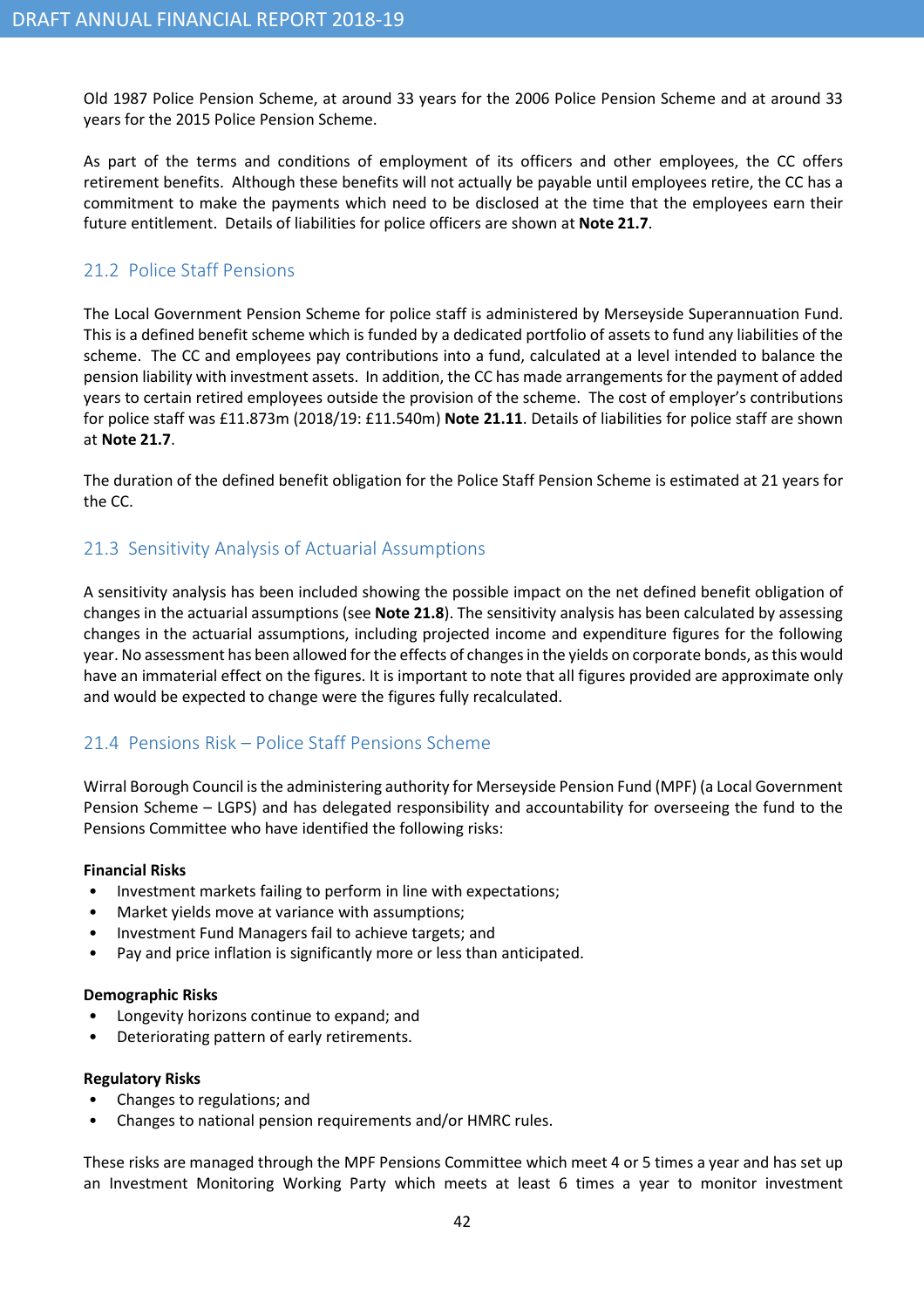performance and developments. The Committee has delegated powers to the Director of Finance of MPF for the day to day running of the fund.

Risks are actively monitored between the full triennial actuarial valuations and the funding strategy is reviewed between valuations if there are significant movements such as significant change in market conditions and/or deviation in the progress of the funding strategy, if there are significant changes to the Fund membership, or LGPS benefits, or other changes of circumstances.

# 21.5 Pensions Risk – Police Pensions Scheme

This situation is different for the Police Pension Scheme for which all future pensions obligations are effectively under-written in full by legislation in the form of the Police Pension Fund Regulations 2007, which commits the Government to funding all ongoing liabilities of the Police Pension Schemes 1987, 2006 and 2015 (through the reimbursement mechanism of the police top up grant).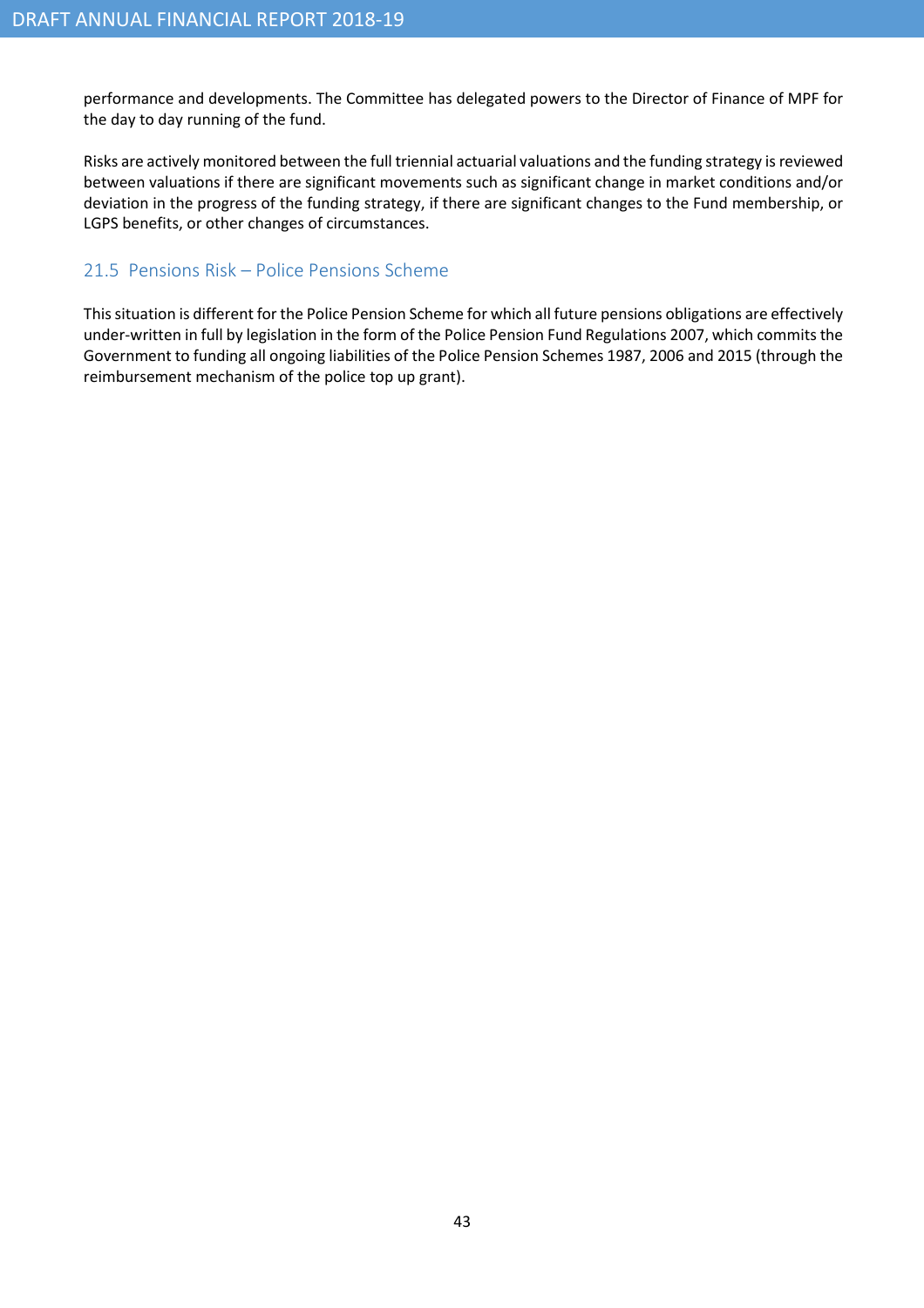# 21.6 Pension Costs

The CC recognises the cost of retirement benefits in the cost of services when employees earn them rather than when they are eventually paid as pensions. The following transactions have been made during the year:

|                                                                                                                                     |           | <b>Local Government</b><br><b>Pension Scheme</b> |                                  |                                  |                                  |                         | <b>Police Pension Scheme</b>     |                                  |                                  |                         | <b>TOTAL</b>                            |
|-------------------------------------------------------------------------------------------------------------------------------------|-----------|--------------------------------------------------|----------------------------------|----------------------------------|----------------------------------|-------------------------|----------------------------------|----------------------------------|----------------------------------|-------------------------|-----------------------------------------|
|                                                                                                                                     | 2017/18   | 2018/19                                          | 2017/18<br>1987<br><b>SCHEME</b> | 2017/18<br>2006<br><b>SCHEME</b> | 2017/18<br>2015<br><b>SCHEME</b> | 2017/18<br><b>TOTAL</b> | 2018/19<br>1987<br><b>SCHEME</b> | 2018/19<br>2006<br><b>SCHEME</b> | 2018/19<br>2015<br><b>SCHEME</b> | 2018/19<br><b>TOTAL</b> | 2018/19<br><b>GRAND</b><br><b>TOTAL</b> |
|                                                                                                                                     | £000      | £000                                             | £000                             | £000                             | £000                             | £000                    | £000                             | £000                             | £000                             | £000                    | £000                                    |
| <b>Net Cost of Services</b>                                                                                                         |           |                                                  |                                  |                                  |                                  |                         |                                  |                                  |                                  |                         |                                         |
| Current service cost                                                                                                                | 16,692    | 16,933                                           | 26,380                           | 740                              | 40,790                           | 67,910                  | 24,130                           | 680                              | 44,740                           | 69,550                  | 86,483                                  |
| Past service cost                                                                                                                   | 23        | $\overline{0}$                                   | 3,190                            | $\mathbf{0}$                     | 500                              | 3,690                   | 150                              | 10                               | 440                              | 600                     | 600                                     |
| <b>Administrative Expenses</b>                                                                                                      | 264       | 284                                              | 0                                |                                  | <sup>n</sup>                     | ŋ                       |                                  | $\Omega$                         | $\Omega$                         | $\overline{0}$          | 284                                     |
| <b>Net Operating Expenditure</b>                                                                                                    |           |                                                  |                                  |                                  |                                  |                         |                                  |                                  |                                  |                         |                                         |
| Interest cost                                                                                                                       | 15,354    | 15,834                                           | 112,580                          | 5,620                            | 3,200                            | 121,400                 | 106,320                          | 5,650                            | 4,350                            | 116,320                 | 132,154                                 |
| Expected return on assets                                                                                                           | (10, 329) | (11, 152)                                        | <sup>0</sup>                     | <sup>0</sup>                     | <sup>0</sup>                     |                         |                                  |                                  | $\overline{0}$                   |                         | (11, 152)                               |
| Loss on curtailments                                                                                                                | 580       | 520                                              | 0                                | 0                                | 0                                | U                       |                                  | $\Omega$                         | $\Omega$                         | $\mathbf{0}$            | 520                                     |
| Net charge to the Comprehensive Income<br>and Expenditure Statement                                                                 | 22,584    | 22,419                                           | 142,150                          | 6,360                            | 44,490                           | 193,000                 | 130,600                          | 6,340                            | 49,530                           | 186,470                 | 208,889                                 |
| <b>Movement in Reserves Statement</b><br>Reversal of net charges made for<br>retirement benefits in accordance with<br><b>IAS19</b> | (22, 584) | (22, 419)                                        | (142, 150)                       | (6, 360)                         | (44, 490)                        | (193,000)               | (130, 600)                       | (6, 340)                         | (49,530)                         | (186, 470)              | (208, 889)                              |
| Actual amount charged against revenue:<br>Employers contributions and direct<br>payments to pensioners payable in the               |           |                                                  |                                  |                                  |                                  |                         |                                  |                                  |                                  |                         |                                         |
| year<br>IAS 19 Remeasurements charged<br>against Other Comprehensive Income                                                         | 11,540    | 11,873                                           | 18,325                           | 459                              | 20,501                           | 39,285                  | 16,846                           | 363                              | 22,762                           | 39,971                  | 51,844                                  |
| and Expenditure                                                                                                                     | 28,743    | (25, 360)                                        | 199,595                          | (3, 299)                         | (24, 791)                        | 171,505                 | 8,644                            | (7, 013)                         | (46, 652)                        | (45, 021)               | (70, 381)                               |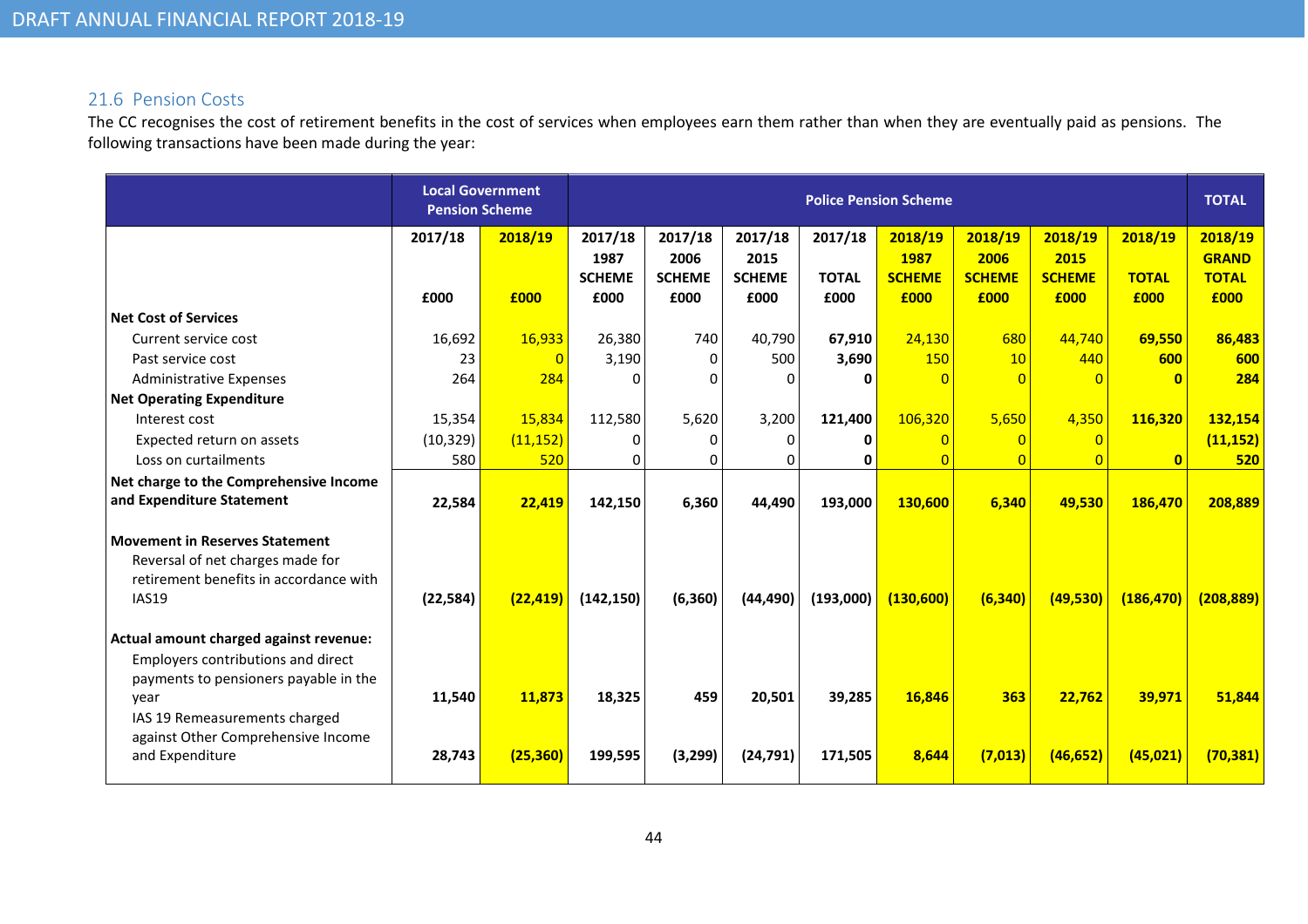# 21.7 Pension Assets and Liabilities Recognised in the Balance Sheet

The underlying assets and liabilities for retirement benefits attributable to the CC are as follows:

|                                       |                    | <b>Local Government</b><br><b>Pension Scheme</b> |                               | <b>Police Pension Scheme</b>  |                               |                               |                               |                               |                               |                      |                                      |                                      |
|---------------------------------------|--------------------|--------------------------------------------------|-------------------------------|-------------------------------|-------------------------------|-------------------------------|-------------------------------|-------------------------------|-------------------------------|----------------------|--------------------------------------|--------------------------------------|
|                                       | 31st March<br>2018 | 31st March<br>2019                               | <b>31st March</b><br>2018     | <b>31st March</b><br>2018     | <b>31st March</b><br>2018     | 31st March 31st March<br>2018 | 2019                          | 31st March<br>2019            | 31st March<br>2019            | 31st March<br>2019   | <b>31st March</b><br>2018            | <b>31st March</b><br>2019            |
|                                       | £000               | £000                                             | 1987<br><b>SCHEME</b><br>£000 | 2006<br><b>SCHEME</b><br>£000 | 2015<br><b>SCHEME</b><br>£000 | <b>TOTAL</b><br>£000          | 1987<br><b>SCHEME</b><br>£000 | 2006<br><b>SCHEME</b><br>£000 | 2015<br><b>SCHEME</b><br>£000 | <b>TOTAL</b><br>£000 | <b>GRAND</b><br><b>TOTAL</b><br>£000 | <b>GRAND</b><br><b>TOTAL</b><br>£000 |
| Estimated<br>liabilities in<br>scheme | (590, 257)         | (656, 028)                                       | (4,223,450)                   | (221, 680)                    | (143, 570)                    | (4,588,700)                   | (4,328,560)                   | (234, 670)                    | (216,990)                     | (4,780,220)          | (5, 178, 957)                        | (5,436,248)                          |
| <b>Estimated assets</b><br>in scheme  | 408,905            | 438,770                                          | $\mathbf{0}$                  |                               |                               | 0                             |                               |                               |                               | $\bf{0}$             | 408,905                              | 438,770                              |
| <b>Net liability</b>                  | (181, 352)         | (217, 258)                                       | (4,223,450)                   | (221, 680)                    | (143,570)                     | (4,588,700)                   | (4,328,560)                   | (234, 670)                    | <u>(216,990)</u>              | (4,780,220)          | (4,770,052)                          | (4,997,478)                          |

The liabilities show the underlying commitments that the CC has in the long run to pay retirement benefits. The total net liability of £4,998m has a substantial impact on the net worth of the CC as recorded in the Balance Sheet, resulting in a net liability of £5,002m. However, statutory arrangements for funding the deficit means that the financial position of the CC remains healthy:-

- • The deficit on the Local Government Scheme will be made good by increased contributions over the remaining working life of employees, as assessed by the scheme actuary; and
- •From 1st April 2006 the payments made in the year for police pensions are partly funded from a Home Office grant under new funding arrangements.

Liabilities have been assessed on an actuarial basis using the projected unit method, an estimate of the pensions that will be payable in future years dependent on assumptions about mortality rates, salary levels etc. The Local Government Scheme liabilities have been assessed by Mercer Ltd, an independent firm of actuaries. Estimates for the Local Government Scheme are based on the latest full valuation of the scheme as at 31st March 2017. The Police Scheme liabilities have been assessed by the Government Actuaries Department using data provided by the Group.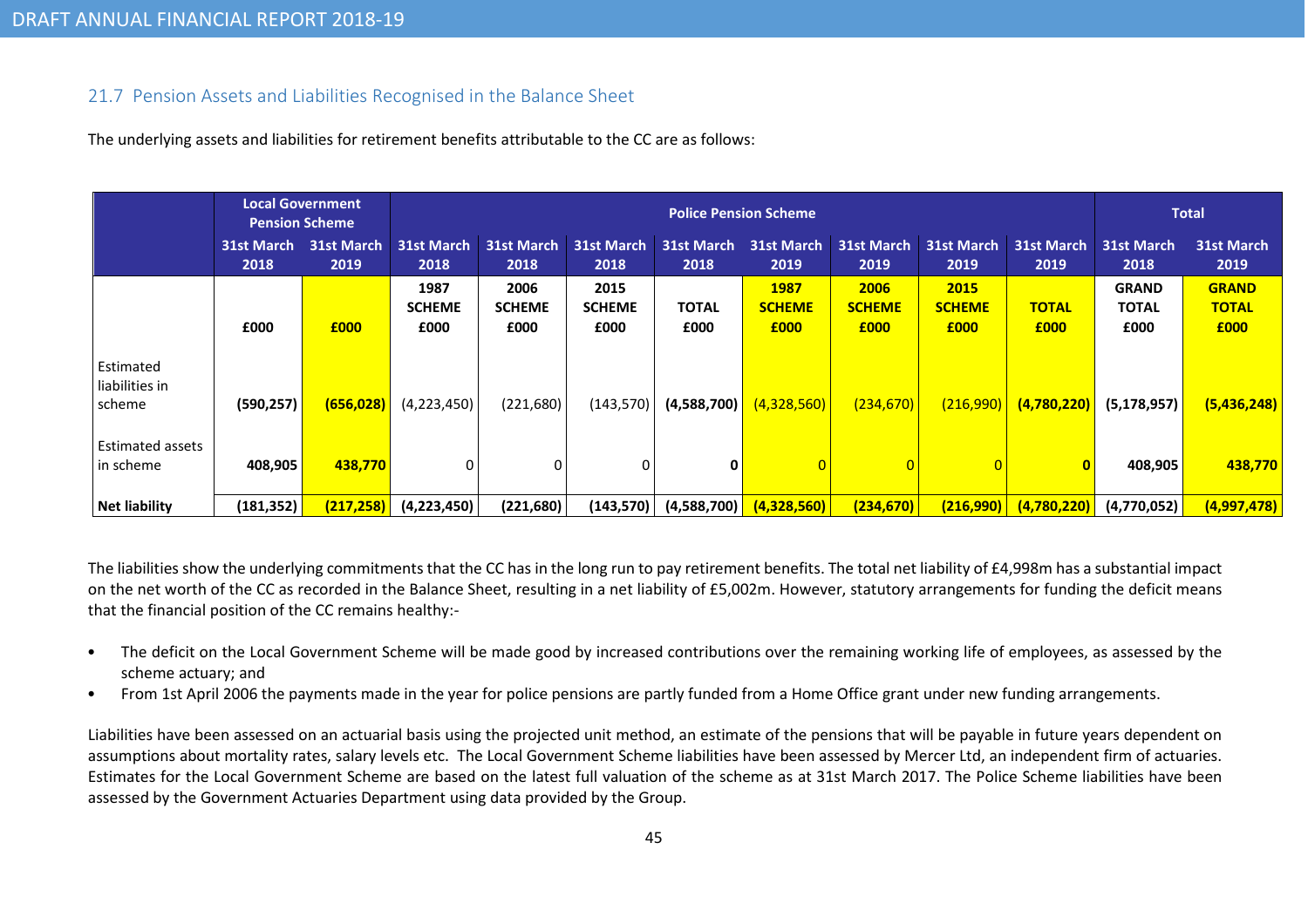# 21.8 Actuarial Assumptions

The main assumptions used in the calculations have been:-

|                                                |                           | <b>Local Government</b><br><b>Pension Scheme</b> |                           | <b>Police</b><br><b>Pension Scheme</b> |
|------------------------------------------------|---------------------------|--------------------------------------------------|---------------------------|----------------------------------------|
|                                                | <b>31st March</b><br>2018 | <b>31st March</b><br>2019                        | <b>31st March</b><br>2018 | <b>31st March</b><br>2019              |
|                                                |                           |                                                  |                           |                                        |
| Rate of inflation                              | 2.1%                      | 2.2%                                             | 2.3%                      | 2.4%                                   |
| Short term rate of increase in salaries        | 3.6%                      | 3.7%                                             | 4.3%                      | 4.4%                                   |
| Long term rate of increase in salaries         | n/a                       | n/a                                              | 4.3%                      | 4.4%                                   |
| Rate of increase in pensions                   | 2.2%                      | 2.3%                                             | 2.3%                      | 2.4%                                   |
| Rate for discounting scheme liabilities        | 2.7%                      | 2.5%                                             | 2.6%                      | 2.7%                                   |
| Mortality Rates (in years)                     |                           |                                                  |                           |                                        |
| Longevity at 65 for future pensioners (Men)    | 25.0                      | 25.2                                             | 22.6                      | 24.6                                   |
| Longevity at 65 for future pensioners (Women)  | 27.8                      | 27.9                                             | 24.2                      | 26.2                                   |
| Longevity at 65 for current pensioners (Men)   | 22.0                      | 22.2                                             | 24.5                      | 22.7                                   |
| Longevity at 65 for current pensioners (Women) | 24.8                      | 25.0                                             | 26.1                      | 24.3                                   |

# 21.9 Actuarial Assumptions – Sensitivity Analysis

|                                       |                                                      |                       | 2018/19                      |                       |              |
|---------------------------------------|------------------------------------------------------|-----------------------|------------------------------|-----------------------|--------------|
| <b>Change in Actuarial Assumption</b> | <b>Local Govt</b><br><b>Pension</b><br><b>Scheme</b> |                       | <b>Police Pension Scheme</b> |                       | <b>TOTAL</b> |
|                                       |                                                      | 1987<br><b>SCHEME</b> | 2006<br><b>SCHEME</b>        | 2015<br><b>SCHEME</b> |              |
|                                       | £000                                                 | £000                  | £000                         | £000                  | £000         |
| Unadjusted deficit                    | (217, 258)                                           | (4,328,560)           | (234, 670)                   | (216,990)             | (4,997,478)  |
| +0.1% change in discount rate         | 13,668                                               | 75,400                | 8,400                        | 7,600                 | 105,068      |
| +0.1% change in pay growth (salaries) | (3,037)                                              | (4,200)               | (4,000)                      | 0                     | (11, 237)    |
| +0.1% change in inflation (pensions)  | (13, 959)                                            | (62, 400)             | (4,400)                      | (8,200)               | (88, 959)    |
| +1 year increase in life expectancy   | (12, 521)                                            | (106,000)             | (6,000)                      | (6,000)               | (130,521)    |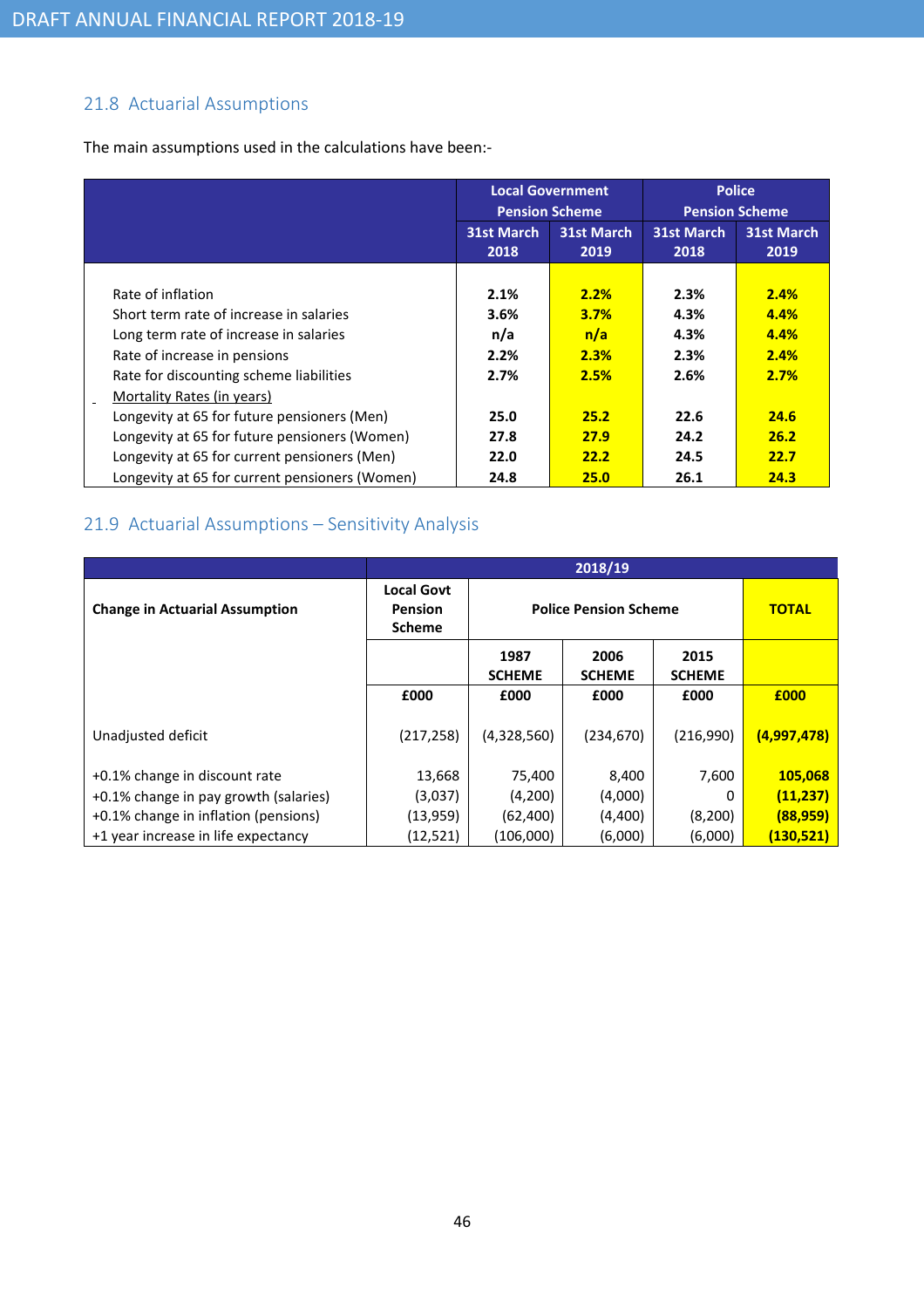# 21.10 Reconciliation of Present Value of Scheme Liabilities

|                                  | <b>LGPS Funded Liabilities</b> |            |                       |                       |                       | <b>Police Pension Scheme Unfunded Liabilities</b> |                       |                       |                       |                           | <b>TOTAL</b>                 |
|----------------------------------|--------------------------------|------------|-----------------------|-----------------------|-----------------------|---------------------------------------------------|-----------------------|-----------------------|-----------------------|---------------------------|------------------------------|
|                                  | 2017/18                        | 2018/19    |                       | 2017/18               |                       |                                                   |                       |                       | 2018/19               |                           |                              |
|                                  |                                |            | 1987<br><b>SCHEME</b> | 2006<br><b>SCHEME</b> | 2015<br><b>SCHEME</b> | <b>TOTAL</b>                                      | 1987<br><b>SCHEME</b> | 2006<br><b>SCHEME</b> | 2015<br><b>SCHEME</b> | <b>TOTAL</b>              | <b>GRAND</b><br><b>TOTAL</b> |
|                                  | £000                           | £000       | £000                  | £000                  | £000                  | £000                                              | £000                  | £000                  | £000                  | £000                      | £000                         |
| As at 1st April                  | (594, 396)                     | (590, 257) | (4,299,220)           | (212, 480)            | (94, 790)             | (4,606,490)                                       | <u>(4,223,450)</u>    | (221, 680)            | (143, 570)            |                           | $(4,588,700)$ (5,178,957)    |
| Transfer of liabilities from PCC |                                |            |                       | 0                     |                       |                                                   |                       |                       |                       |                           |                              |
| Current service costs            | (16, 692)                      | (16, 933)  | (26, 380)             | (740)                 | (40, 790)             | (67, 910)                                         | (24, 130)             | (680)                 | (44, 740)             | (69, 550)                 | (86, 483)                    |
| Interest costs                   | (15, 354)                      | (15, 834)  | (112,580)             | (5,620)               | (3,200)               | (121, 400)                                        | (106, 320)            | (5,650)               | (4,350)               | (116, 320)                | (132, 154)                   |
| Members contributions            | (3, 433)                       | (3,684)    | (5, 570)              | (180)                 | (11,200)              | (16, 950)                                         | (4, 380)              | (150)                 | (12, 190)             | (16, 720)                 | (20, 404)                    |
| IAS 19 remeasurements            | 29,121                         | (40, 124)  | 85,770                | (4,480)               | 6,660                 | 87,950                                            | (107, 900)            | (7,590)               | (14, 340)             | <u>(129,830)</u>          | (169, 954)                   |
| Benefits paid                    | 11,100                         | 11,324     | 137,720               | 1,820                 | 250                   | 139,790                                           | 137,770               | 1,090                 | 2,640                 | 141,500                   | 152,824                      |
| Past service costs               | (23)                           |            | (3, 190)              | 0                     | (500)                 | (3,690)                                           | (150)                 | (10)                  | (440)                 | (600)                     | (600)                        |
| Loss on curtailments             | (580)                          | (520)      |                       | 0                     |                       |                                                   |                       |                       |                       |                           | (520)                        |
| As at 31st March                 | (590,257)                      | (656, 028) | (4,223,450)           | (221, 680)            | (143, 570)            | (4,588,700)                                       | (4,328,560)           | (234, 670)            | (216,990)             | $(4,780,220)$ (5,436,248) |                              |

# 21.11 Reconciliation of Present Value of Scheme Assets

|                             |           | <b>LGPS Funded Assets</b> |                       |                       |                       | <b>Police Pension Scheme Unfunded Assets</b> |                       |                       |                       |              | <b>TOTAL</b>                 |
|-----------------------------|-----------|---------------------------|-----------------------|-----------------------|-----------------------|----------------------------------------------|-----------------------|-----------------------|-----------------------|--------------|------------------------------|
|                             | 2017/18   | 2018/19                   |                       |                       | 2017/18               |                                              |                       | 2018/19               |                       |              |                              |
|                             |           |                           | 1987<br><b>SCHEME</b> | 2006<br><b>SCHEME</b> | 2015<br><b>SCHEME</b> | <b>TOTAL</b>                                 | 1987<br><b>SCHEME</b> | 2006<br><b>SCHEME</b> | 2015<br><b>SCHEME</b> | <b>TOTAL</b> | <b>GRAND</b><br><b>TOTAL</b> |
|                             | £000      | £000                      | £000                  | £000                  | £000                  | £000                                         | £000                  | £000                  | £000                  | £000         | £000                         |
| As at 1st April             | 395,345   | 408,905                   |                       |                       |                       |                                              |                       |                       |                       |              | 408,905                      |
| Transfer of assets from PCC |           |                           |                       |                       |                       |                                              |                       |                       |                       |              |                              |
| Expected return on assets   | 10,329    | 11,152                    |                       |                       |                       |                                              |                       |                       |                       |              | 11,152                       |
| Administrative expenses     | (264)     | (284)                     |                       | 0                     |                       |                                              |                       |                       |                       |              | (284)                        |
| IAS 19 remeasurements       | (378)     | 14,764                    | 113,825               | 1,181                 | (31, 451)             | 83,555                                       | 116,544               | 577                   | (32, 312)             | 84,809       | 99,573                       |
| Employers contributions     | 11,540    | 11,873                    | 18,325                | 459                   | 20,501                | 39,285                                       | 16,846                | 363                   | 22.762                | 39,971       | 51,844                       |
| l Members contributions     | 3,433     | 3,684                     | 5,570                 | 180                   | 11,200                | 16,950                                       | 4,380                 | <b>150</b>            | 12,190                | 16,720       | 20,404                       |
| Benefits paid               | (11, 100) | (11, 324)                 | (137, 720)            | (1,820)               | (250)                 | (139,790)                                    | (137,770)             | (1,090)               | (2,640)               | (141,500)    | (152, 824)                   |
| As at 31st March            | 408,905   | 438,770                   | 0                     |                       |                       |                                              |                       |                       |                       |              | 438,770                      |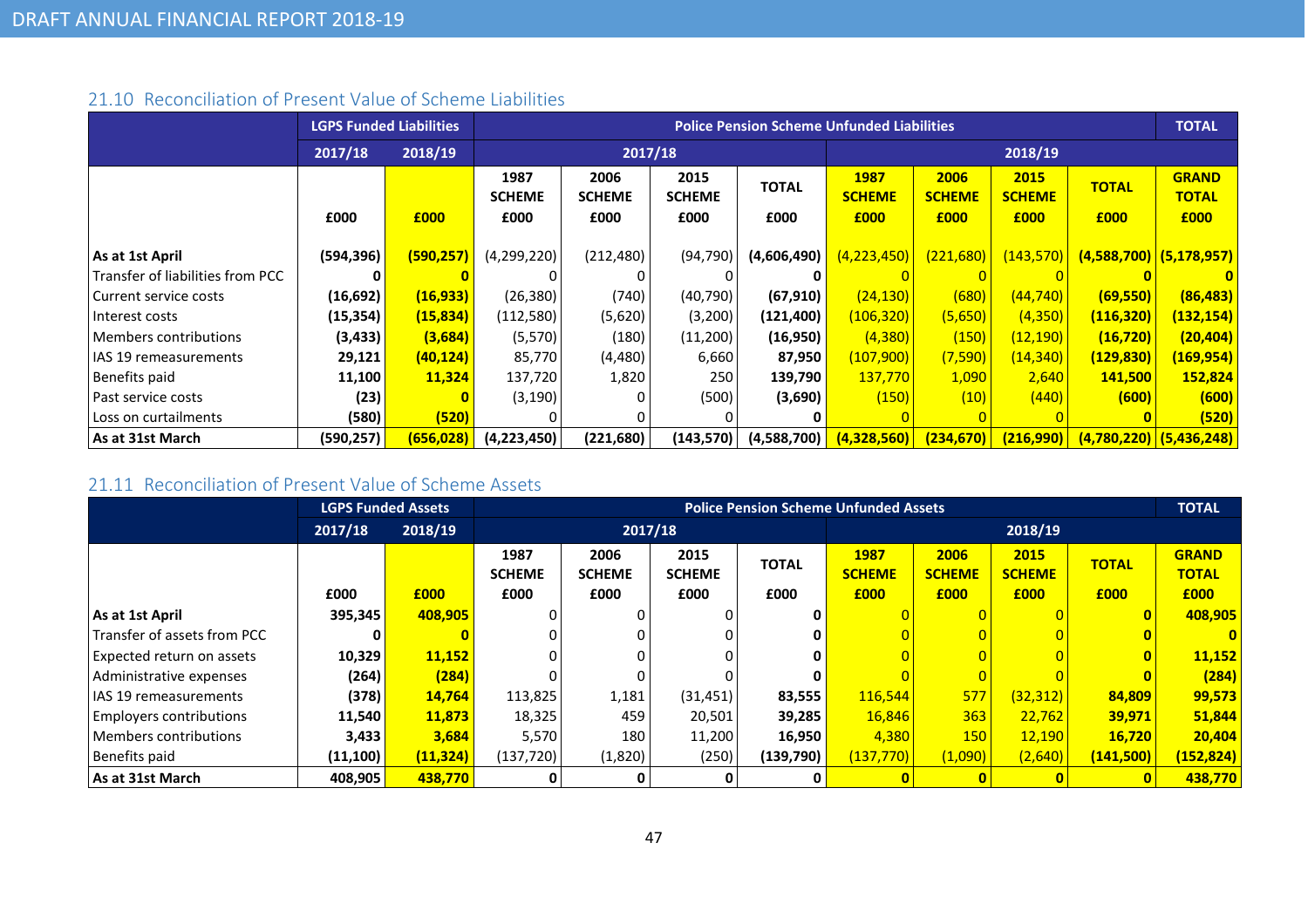# 21.12 Fair Value of Plan Assets

The Police Pension Scheme has no investment assets to cover its liabilities. Assets in the Local Government Pension Scheme are valued at fair value – principally market value for investments, and consist of the following categories by proportion of the total asset:

|                    | <b>Assets as at 31st March</b><br>2018 |        | <b>Assets as at 31st March</b><br>2019 |        |
|--------------------|----------------------------------------|--------|----------------------------------------|--------|
|                    | £000                                   | %      | £000                                   | %      |
| Equity investments | 215,575                                | 52.7%  | 215,467                                | 49.1%  |
| Government bonds   | 14,680                                 | 3.6%   | 15,905                                 | 3.6%   |
| Other bonds        | 50,868                                 | 12.4%  | 53,685                                 | 12.2%  |
| Property           | 36,433                                 | 8.9%   | 41,888                                 | 9.5%   |
| Cash/liquidity     | 10,918                                 | 2.7%   | 12,785                                 | 2.9%   |
| Other              | 80,431                                 | 19.7%  | 99,040                                 | 22.6%  |
| <b>Total</b>       | 408,905                                | 100.0% | 438.770                                | 100.0% |

The asset values in the Local Government Pension Scheme were calculated as at 31st March 2019. A deduction of 0.25% in respect of expenses is made in calculating the expected return for the year.

The expected return on assets represents the allowance made, calculated at the start of the accounting year for the anticipated investment return to be earned on assets during the year.

# 21.13 Scheme History

|                                            | 2014/15     | 2015/16       | 2016/17     | 2017/18       | 2018/19     |
|--------------------------------------------|-------------|---------------|-------------|---------------|-------------|
|                                            | £000        | £000          | £000        | £000          | £000        |
| <b>Present Value of Scheme Liabilities</b> |             |               |             |               |             |
| Local Government Pension Scheme            | (480, 229)  | (471, 864)    | (594, 396)  | (590, 257)    | (656, 028)  |
| <b>Police Pension Scheme</b>               | (4,219,820) | (3,768,310)   | (4,606,490) | (4,588,700)   | (4,780,220) |
|                                            | (4,700,049) | (4, 240, 174) | (5,200,886) | (5, 178, 957) | (5,436,248) |
| <b>Fair Value of Assets (LGPS)</b>         |             |               |             |               |             |
| Local Government Pension Scheme            | 314,715     | 322,489       | 395,345     | 408,905       | 438,770     |
|                                            |             |               |             |               |             |
| <b>Deficit in Scheme</b>                   |             |               |             |               |             |
| Local Government Pension Scheme            | (165, 514)  | (149, 375)    | (199, 051)  | (181, 352)    | (217, 258)  |
| <b>Police Pension Scheme</b>               | (4,219,820) | (3,768,310)   | (4,606,490) | (4,588,700)   | (4,780,220) |
|                                            | (4,385,334) | (3,917,685)   | (4,805,541) | (4,770,052)   | (4,997,478) |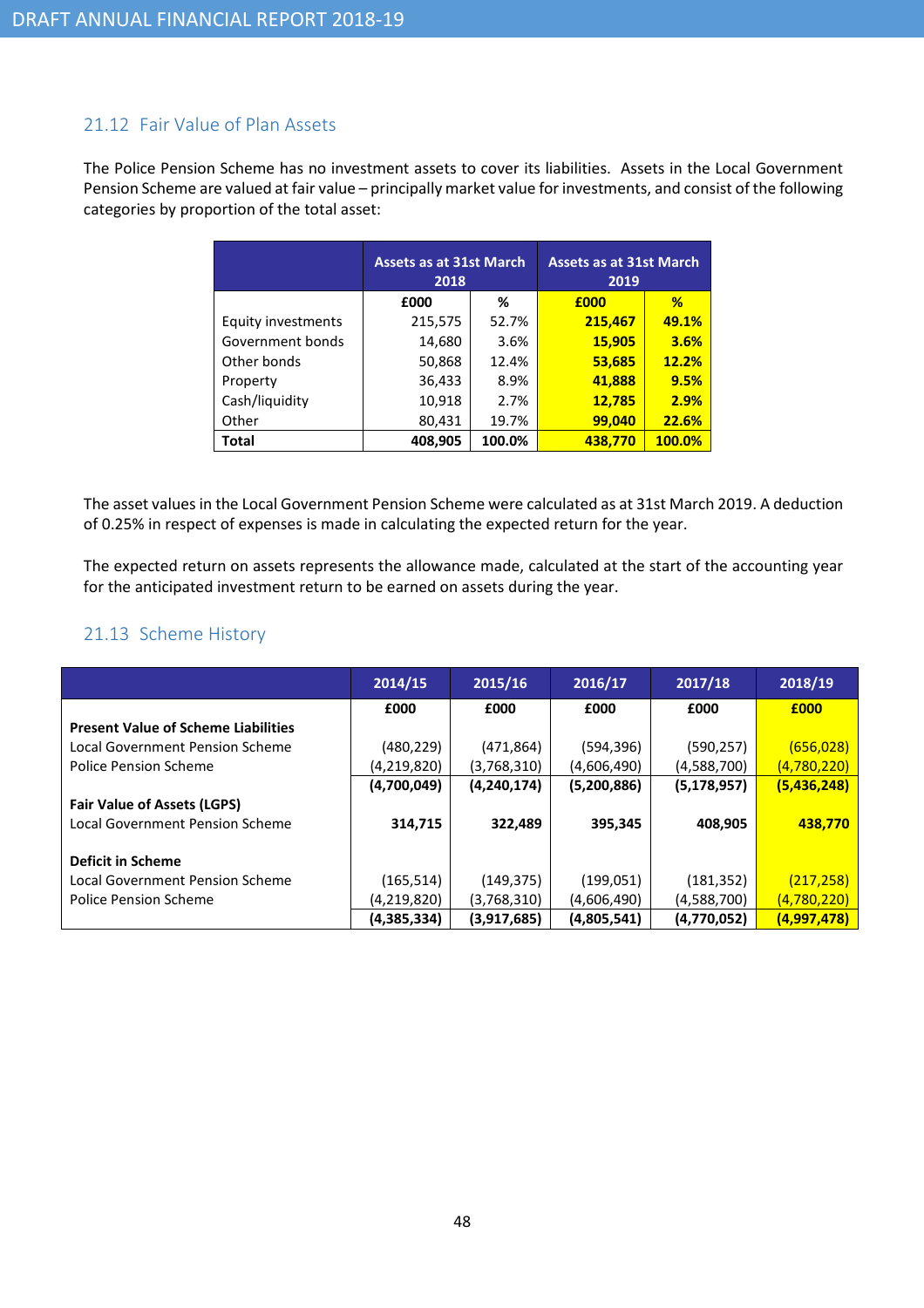# 21.14 Remeasurements of the Net Defined Benefit Liability

|                                                                                      | 2014/15    |      | 2015/16  |       | 2016/17      |        | 2017/18      |       | 2018/19      |       |
|--------------------------------------------------------------------------------------|------------|------|----------|-------|--------------|--------|--------------|-------|--------------|-------|
| <b>Local Government Scheme</b>                                                       | £000       | %    | £000     | %     | £000         | %      | £000         | %     | £000         | %     |
| Difference between the expected and actual<br>return on assets                       | 21,193     | 6.8  | (8, 878) | (2.8) | 55,726       | 14.1   | (378)        | (0.1) | 14,764       | 3.4   |
| Differences between actuarial assumptions about<br>liabilities and actual experience | U          |      | ŋ        |       | 0            |        | 0            |       |              |       |
| Changes in the demographic and financial<br>assumptions used to estimate liabilities | (86, 823)  | 27.7 | 32,379   | 6.9   | (99, 423)    | (16.7) | 29,121       | 4.9   | (40,124)     | (6.1) |
|                                                                                      | (65, 630)  |      | 23,501   |       | (43, 697)    |        | 28,743       |       | (25, 360)    |       |
| <b>Police Pension Scheme</b>                                                         |            |      |          |       |              |        |              |       |              |       |
| Difference between the expected and actual<br>return on assets                       | U          |      | O        |       | $\mathbf{0}$ |        | <sup>0</sup> |       | $\mathbf{0}$ |       |
| Differences between actuarial assumptions about<br>liabilities and actual experience | 131,322    | 2.8  | 76,674   | 2.0   | 77,826       | 1.7    | 83,555       | 1.8   | 84,809       | 1.8   |
| Changes in the demographic and financial<br>assumptions used to estimate liabilities | (462,040)  | 9.8  | 520,850  | 13.8  | (774, 580)   | (16.8) | 87,950       | 1.9   | (129, 830)   | (2.7) |
|                                                                                      | (330, 718) |      | 597,524  |       | (696, 754)   |        | 171,505      |       | (45, 021)    |       |
| <b>Total IAS 19 Remeasurements</b>                                                   | (396, 348) |      | 621,025  |       | (740, 451)   |        | 200,248      |       | (70, 381)    |       |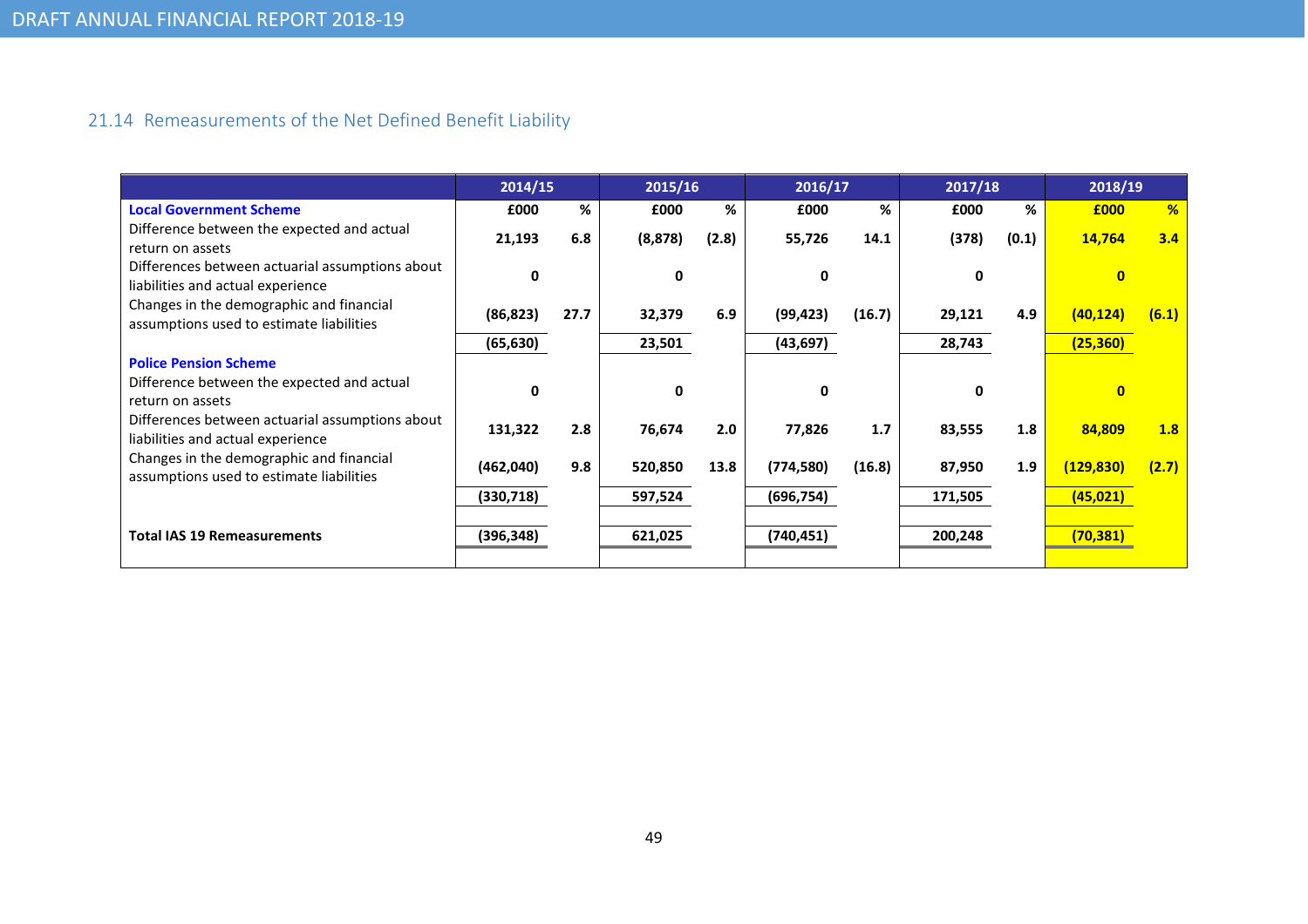# 21.15 Plan Asset Fair Value Disaggregation

|                                |                     | 2017/18             |              |                | 2018/19          |              |
|--------------------------------|---------------------|---------------------|--------------|----------------|------------------|--------------|
|                                | £000                | £000                | £000         | £000           | £000             | £000         |
|                                | Quoted              | <b>No Quoted</b>    |              | <b>Quoted</b>  | <b>No Quoted</b> |              |
| <b>Asset Classification</b>    | <b>Market price</b> | <b>Market price</b> | <b>TOTAL</b> | <b>Market</b>  | <b>Market</b>    | <b>TOTAL</b> |
|                                |                     |                     |              | price          | price            |              |
| <b>Equities</b>                |                     |                     |              |                |                  |              |
| UK                             | 86,157              | $\pmb{0}$           | 86,157       | 67,356         | 11,587           | 78,943       |
| Global                         | 129,418             | $\pmb{0}$           | 129,418      | 91,633         | 44,891           | 136,524      |
|                                | 215,575             | 0                   | 215,575      | 158,989        | 56,478           | 215,467      |
|                                |                     |                     |              |                |                  |              |
| <b>Bonds</b>                   |                     |                     |              |                |                  |              |
| <b>UK Government</b>           | 14,680              | 0                   | 14,680       | 15,905         | $\overline{0}$   | 15,905       |
| <b>UK Corporate</b>            | 17,706              | 0                   | 17,706       | 18,910         | $\overline{0}$   | 18,910       |
| UK Index Linked                | 33,162              | 0                   | 33,162       | 34,775         | $\overline{0}$   | 34,775       |
|                                | 65,548              | $\mathbf 0$         | 65,548       | 69,590         | $\overline{0}$   | 69,590       |
|                                |                     |                     |              |                |                  |              |
| Property                       |                     |                     |              |                |                  |              |
| <b>UK Direct Property</b>      | 0                   | 23,757              | 23,757       | $\overline{0}$ | 26,783           | 26,783       |
| <b>UK Property Managed</b>     | 777                 | 6,174               | 6,951        | 868            | 7,994            | 8,862        |
| <b>Global Property Managed</b> | 0                   | 5,725               | 5,725        | $\overline{0}$ | 6,243            | 6,243        |
|                                | 777                 | 35,656              | 36,433       | 868            | 41,020           | 41,888       |
|                                |                     |                     |              |                |                  |              |
| Other                          |                     |                     |              |                |                  |              |
| <b>UK Private Equity</b>       | 41                  | 13,453              | 13,494       | $\mathbf{1}$   | 13,936           | 13,937       |
| <b>Global Private Equity</b>   | $\mathbf 0$         | 12,799              | 12,799       | $\overline{0}$ | 15,557           | 15,557       |
| <b>UK Hedge Funds</b>          | 0                   | 2,085               | 2,085        | 381            | 1,796            | 2,177        |
| Global Hedge Funds             | 0                   | 10,713              | 10,713       | $\overline{0}$ | 11,093           | 11,093       |
| Global Infrastructure          | 0                   | 8,055               | 8,055        | $\overline{0}$ | 10,702           | 10,702       |
| UK Infrastructure              | 450                 | 9,650               | 10,100       | 762            | 16,183           | 16,945       |
| <b>UK Opportunities</b>        | 5,479               | 10,386              | 15,865       | 4,042          | 13,461           | 17,503       |
| <b>Global Opportunities</b>    | 2,331               | 4,989               | 7,320        | 3,812          | 7,314            | 11,126       |
|                                | 8,301               | 72,130              | 80,431       | 8,998          | 90,042           | 99,040       |
| Cash                           |                     |                     |              |                |                  |              |
| Cash Instruments               | 10,918              | 0                   | 10,918       | 12,785         | $\overline{0}$   | 12,785       |
|                                | 301,119             | 107,786             | 408,905      | 251,230        | 187,540          | 438,770      |
|                                |                     |                     |              |                |                  |              |

# 22 CONTINGENT LIABILITIES

The Chief Constable of Merseyside, along with other Chief Constables and the Home Office, currently has a number of claims lodged against them with the Central London Employment Tribunal. The claims are in respect of alleged unlawful discrimination arising from the Transitional Provisions in the Police Pension Regulations 2015.

Claims of unlawful discrimination have also been made in relation to the changes to the Judiciary and Firefighters Pension regulations and in 2016/17 these claims were heard in the Employment Tribunal.

In 2017/18 the Judiciary and Firefighter claims were heard in the Appeal Tribunal. Subsequent to this the respondents are appealing against the Appeal Tribunal judgements. In the case of the Firefighters the claimants are also appealing against aspects of the judgement. The outcome of these further appeals may influence the outcome of the Police claims. The Tribunal has agreed to stay the Police hearing and the Home Office has requested that the stay is extended in light of the further appeals. In the event that the Police claims are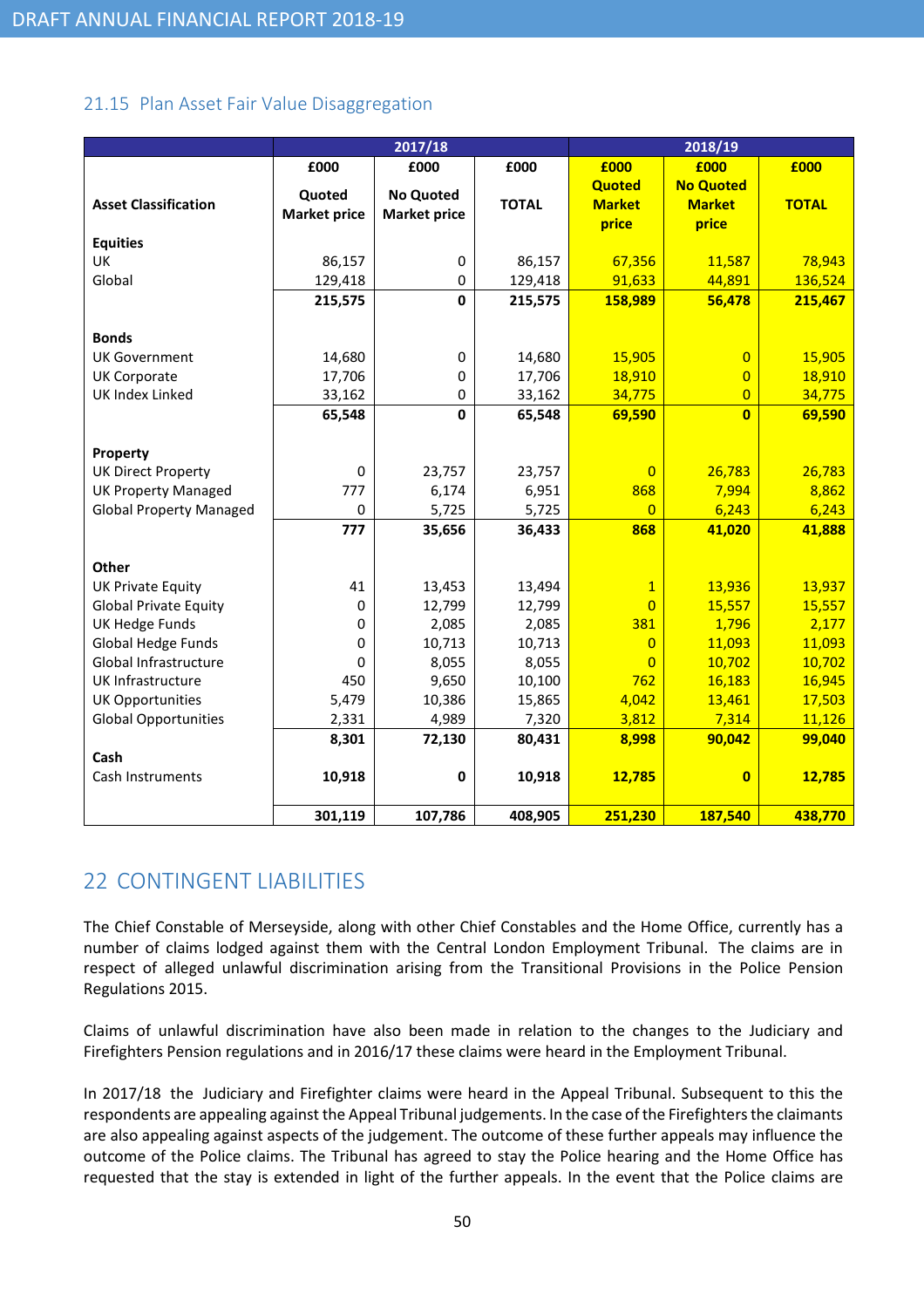successful it is unclear what remedy would be applied, whether this would require further legislation and who it would impact.

Given the fact that the Judiciary and Firefighter claims are subject to further appeal and the Police claims are yet to be heard, and the uncertainty regarding remedy and quantum at this point in time it is not possible to provide an estimate of the financial effect in the event that the claims are partially or fully successful. Therefore it has been assessed that the Chief Constable has no liability at the Balance Sheet date.

# 23 PENSION FUND ACCOUNT

The CC is responsible for administering the Police Pension Fund in accordance with the Police Reform and Social Responsibility Act 2011. During the year all payments and receipts are made to and from the Police Fund. The Pension Fund Account reflects the pensions arrangements from 1st April 2018 to 31st March 2019 and does not take account of liabilities to pay pensions or other benefits after the period end. The pension transactions are split between two separate accounts. The Pension Fund Account has no investment assets and all of its transactions are reimbursed by a contribution from the PCC that the PCC recoups from central Government through the pensions top-up grant. The remainder of pensions expenditure resides within the Group, and can be found in the PCC, the CC and Group Statement of Accounts. The Pension Fund Account has been prepared in line with similar accounting policies to the PCC and Group. This statement does not form part of the CC Statement of Accounts.

| 2017/18   | <b>Pension Fund Account</b>                                  | 2018/19        |
|-----------|--------------------------------------------------------------|----------------|
| £000      |                                                              | £000           |
|           | Income                                                       |                |
|           | <b>Contributions Receivable</b>                              |                |
| (30,066)  | Police employers pension contribution income                 | (29,980)       |
| (5, 571)  | Employees pension contributions (Police Pension Scheme 1987) | (4,309)        |
| (175)     | Employees pension contributions (Police Pension Scheme 2006) | (150)          |
| (11, 196) | Employees pension contributions (Police Pension Scheme 2015) | (12, 192)      |
|           | Other                                                        |                |
| (731)     | Police transfer value receivable                             | (598)          |
| (1, 397)  | Capital equivalent income - ill health pensions              | (1,770)        |
| (49, 137) | <b>Total Income</b>                                          | (48,999)       |
|           | <b>Expenditure</b>                                           |                |
|           | <b>Benefits Payable</b>                                      |                |
| 106,350   | Police pensions                                              | 111,642        |
| 1,887     | Police ill health commutations                               | 1,804          |
| 23,696    | Police ordinary commutations                                 | 21,816         |
| 337       | Police death in service grant                                | 77             |
|           | Other                                                        |                |
| 20        | Refunds of contributions                                     | $\Omega$       |
| 107       | Police transfer value payable                                | $\overline{0}$ |
| 132,396   | <b>Total Expenditure</b>                                     | 135,339        |
| 83,260    | Net Amount Payable/(Receivable) before top-up grant          | 86,340         |
| (83, 260) | Additional contribution from the PCC                         | (86, 340)      |
| (0)       | <b>Net Amount Payable/(Receivable)</b>                       | $\mathbf{0}$   |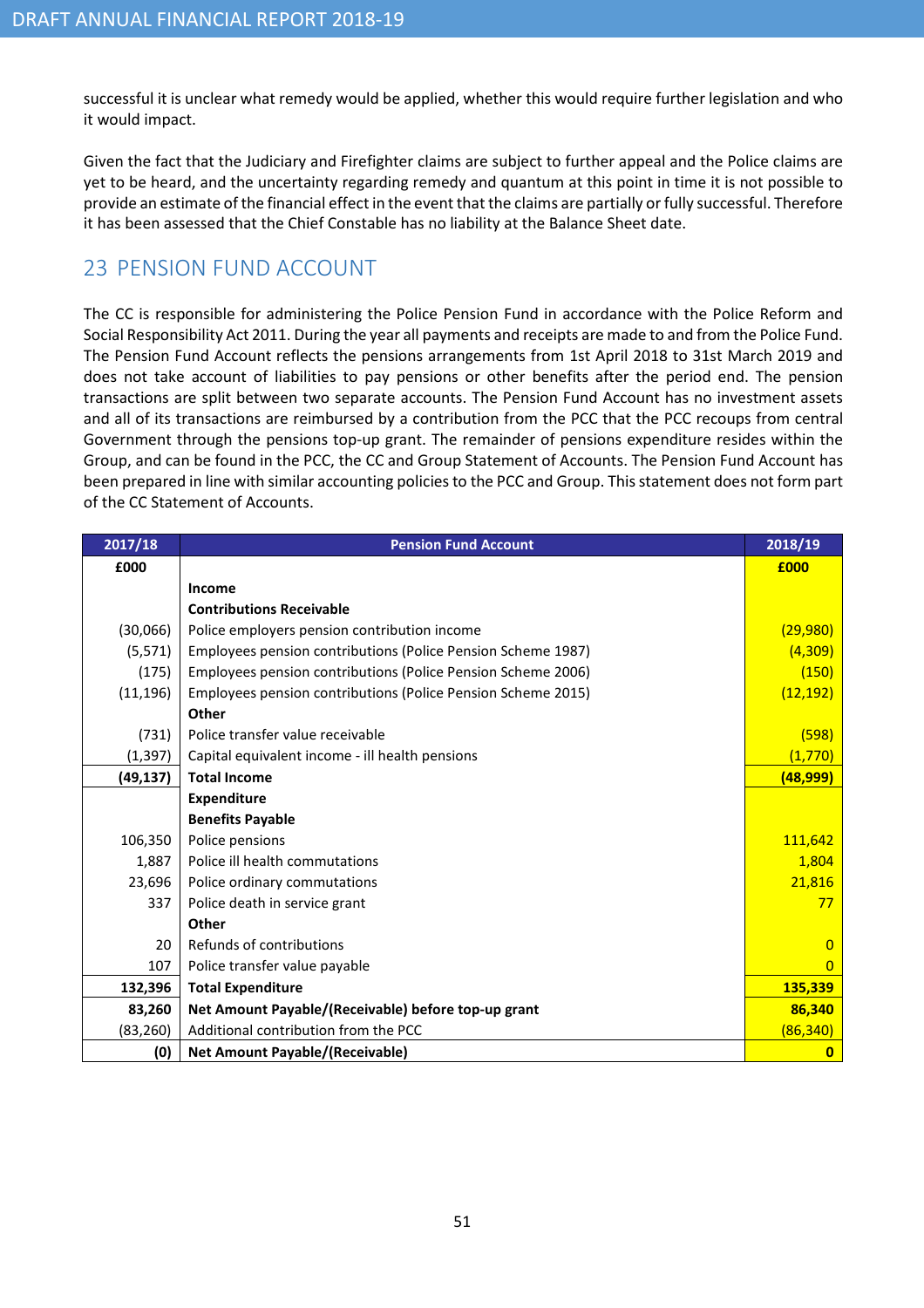| 31st<br><b>March</b><br>2018 | <b>Net Assets Statement</b>                                   | 31st<br><b>March</b><br>2019 |
|------------------------------|---------------------------------------------------------------|------------------------------|
| £000                         | <b>Net Current Assets and Liabilities</b>                     | £000                         |
|                              | <b>Creditors/Receipts in Advance</b>                          |                              |
| $\Omega$                     | Unpaid pension benefits                                       |                              |
| $\Omega$                     | Employers contributions received in advance                   |                              |
| $\Omega$                     | Employees contributions received in advance                   |                              |
| $\Omega$                     | Amount to be reimbursed to PCC for refund of pension benefits |                              |
|                              | <b>Debtors/Prepayments</b>                                    |                              |
| 0                            | Owed to pension fund from PCC for unpaid pension benefits     |                              |
| 0                            | Refund of pension benefits                                    |                              |
| 0                            | <b>Total Net Assets</b>                                       |                              |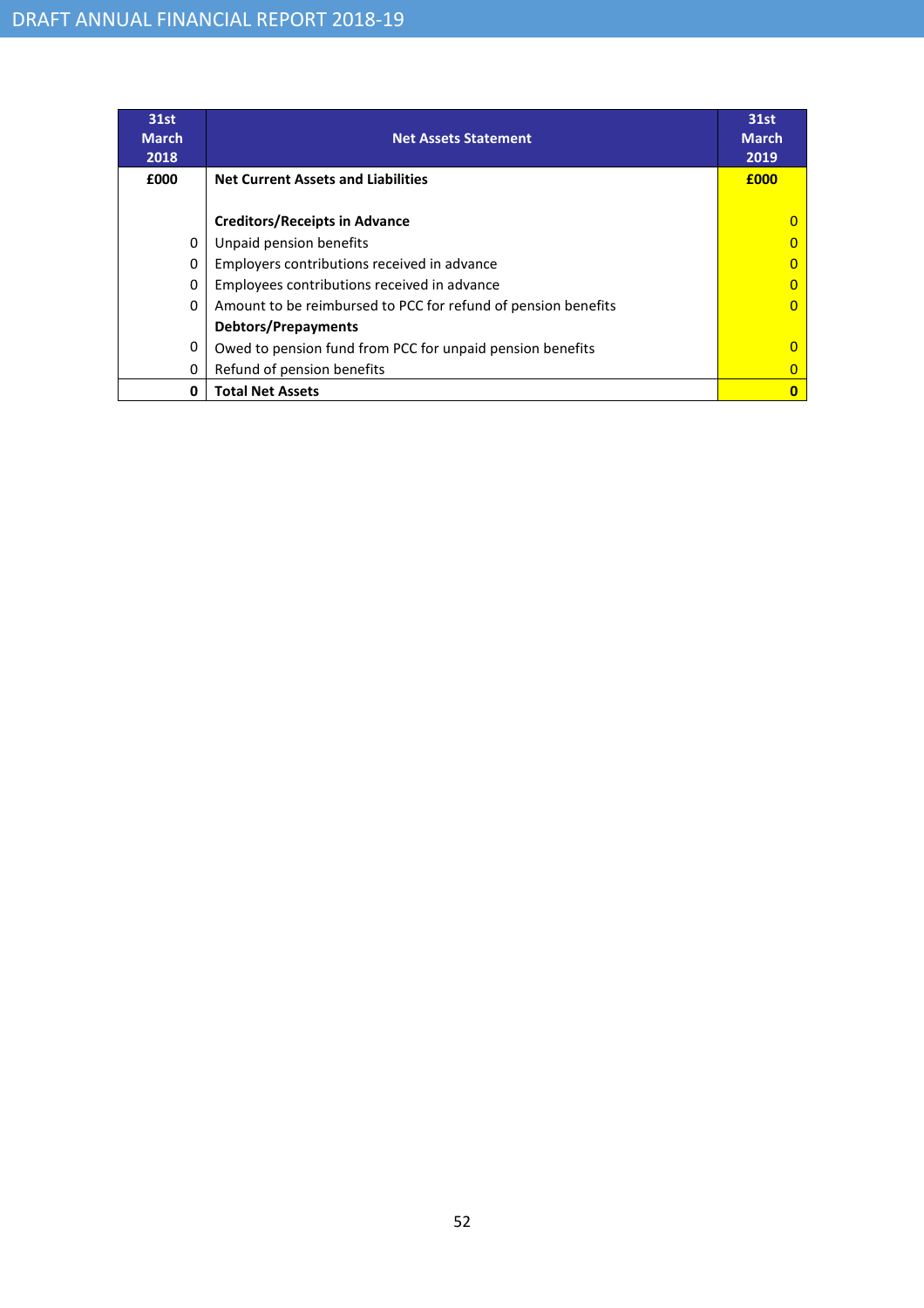# Annual Governance Statement

## Merseyside Police

## Annual Governance Statement 2018

## 1. Scope of Responsibility

1.1 The Chief Constable of Merseyside Police is responsible for maintaining the Queen's Peace and has direction and control over the officers and staff operating within the Merseyside Police Service. The Chief Constable of Merseyside holds office<sup>1</sup> under the Crown and is appointed by the Police and Crime Commissioner of Merseyside (PCC).

1.2 The Chief Constable of Merseyside Police is accountable to the law for the exercise of police powers, and to the PCC for the delivery of efficient and effective policing, management of resources and expenditure by the police force. At all times the Chief Constable, police officers and staff, remain operationally independent in the service of the communities that they serve. In discharging his overall responsibilities, the Chief Constable of Merseyside is responsible for establishing and maintaining appropriate governance arrangements, risk management processes and ensuring that there is a sound system of internal control, which facilitates the effective exercise of these functions.

1.3 The Chief Constable and the PCC have approved and adopted a Joint Code of Corporate Governance, consistent with the principles of the CIPFA/SOLACE Framework: Delivering Good Governance in Local Government 2016, which sets out the shared approach to integrating the core good governance principles into the conduct of the business, and sets out the arrangements for reviewing their effectives. A copy of the Code is available on Merseyside Police's website at www.merseyside.police.uk.

1.4 This statement explains how Merseyside Police has complied with the code and also meets the requirements of Accounts and Audit (England) Regulations 2015 (Regulation 6 and 10), which requires all relevant bodies to review their internal control system and prepare an Annual Governance Statement.

# 2. The Purpose of the Governance Framework

2.1 Governance comprises the arrangements put in place to ensure that the intended outcomes for stakeholders are defined and achieved. To deliver good governance in the public sector, both governing bodies and individuals working for public sector entities (e.g. the PCC and Chief Constable) must try to achieve their entity's objectives while acting in the public interest at all times. Acting in the public interest implies primary consideration of the benefits for society, which should result in positive outcomes for service users and other stakeholders.

2.2 The system of internal control is a significant part of the overall governance framework and is designed to manage risk to a reasonable and foreseeable level. It cannot eliminate all risk of failure to achieve policies, aims and objectives. It can therefore only provide a reasonable, and not absolute, assurance of effectiveness. The system of internal control is based on an ongoing process designed to identify and prioritise the risks to the achievement of the force's policies, aims and objectives, to evaluate the likelihood of those risks being realised and the impact should they be realised, and to manage them effectively, efficiently and economically.

<sup>&</sup>lt;sup>1</sup> Definition of Office of Constable – "an independent and impartial officer, the holder of whom operates within and is accountable to the rule of law. Any holder of the office of constable is tasked with upholding and enforcing the law".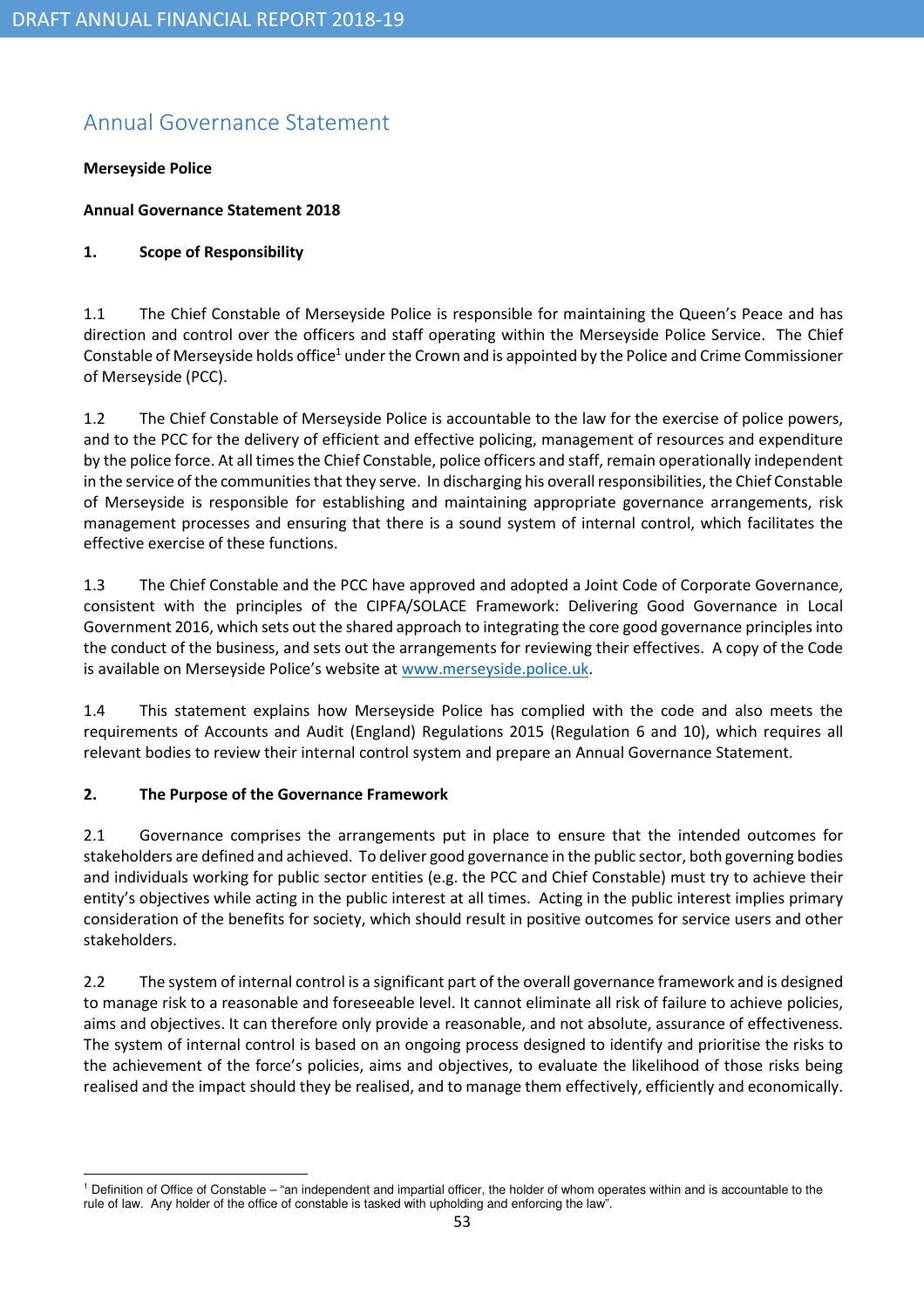2.3 The Chief Constable needs to be assured that the force's systems, policies and people are operating in a way that is driving the delivery of agreed corporate objectives, are focused on the key risks to the delivery of those objectives and are economic, efficient and effective.

# 3. The Governance Framework

3.1 The governance framework comprises the systems, processes, culture and values by which the Chief Constable is directed and controlled. The Chief Constable of Merseyside Police is responsible for operational policing matters, the direction and control of police personnel, and for putting in place proper arrangements for the governance of the force. The Police and Crime Commissioner for Merseyside is required to hold him to account for the exercise of those functions, and those of the persons under his direction and control. It therefore follows that the PCC must satisfy herself that the force has appropriate mechanisms in place for the maintenance of good governance, and that these operate in practice.

3.2 The core principles that underpin the governance framework are outlined below. Examples of the behaviours and outcomes are provided against each principle that demonstrate that the relevant principle was in place during the year:

- A. Behaving with integrity, demonstrating strong commitment to ethical values, and respecting the rule of the law.
- The Chief Constable has communicated to its workforce, the values and behaviours expected of them via the 'Just Trilogy' (Just Talk, Just Think, Just Lead) vision. The force has a strong ethical culture and has fully embedded the **Code of Ethics** into its vision, policy and practice.
- The force has implemented good decision making practices and there is effective oversight and scrutiny. The force has adopted the National Decision Model (NDM), which provides a framework in which decisions can be examined and challenged. The model has the Code of Ethics at its centre.
- The force has adopted Authorised Professional Practice, which is authorised by the College of Policing as the official source of professional practice on policing.
- The force's Professional Standards Department manages all complaints made by members of the public against Merseyside Police officers and staff, and also deals with conduct issues. The Department works with the Independent Office for Police Conduct (IOPC) to quality assure investigations and increase public confidence.
- Merseyside Police maintains an up to date register of interests for Chief Officers and their respective staff. There is a requirement for all police officers and police staff to declare and have approved any external business interest. In addition an up to date *gifts and hospitality register* is maintained. Police officers and police staff are required to report any offer of a gift or gratuity, which arise during, or in connection with their employment for Merseyside Police. All gifts and gratuities, whether accepted or not, have to be disclosed. These registers are published on the force's website.
- The force reviews individual performance on a regular basis and considers training or development needs. A revised Professional Development Review (PDR) process was introduced during 2017 to support the move towards professionalising the police service and recognising the knowledge, skills and experience of all staff. All PDRs are now completed on an electronic (ePDR) system, to increase efficiency of the process.
- B. Ensuring openness and comprehensive stakeholder engagement.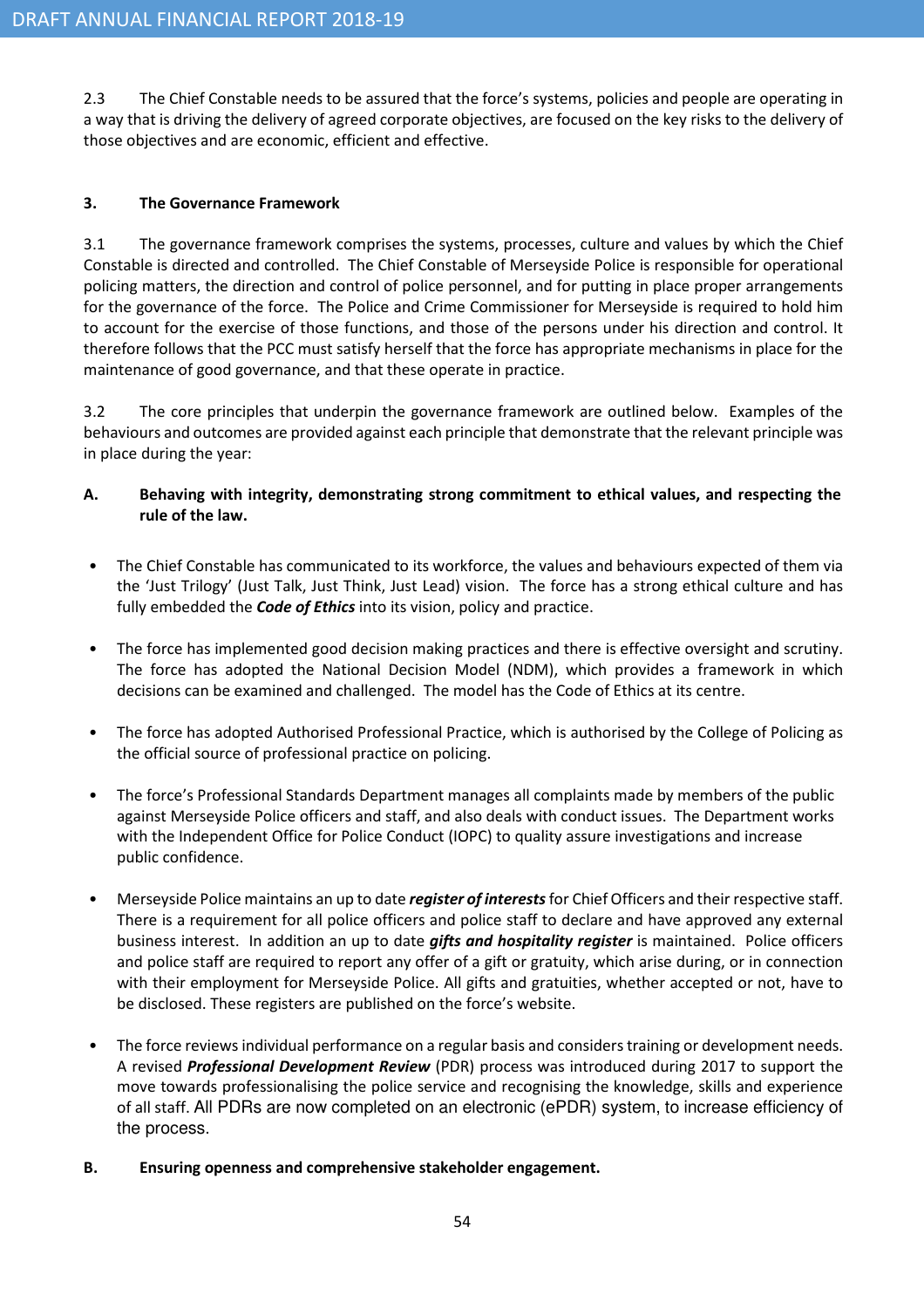- The force has developed a *Community Engagement Strategy* 2017-2020, which enables the participation of citizens and communities in policing at their chosen level, ranging from providing information and reassurance, to empowering them to identify and implement solutions to local problems and influence strategic priorities and decisions. This is in line with the force's Community First Strategy.
- The force *collaborates with other agencies* to manage demand and reduce costs. The force's rationale for collaborating with others is to improve services for local communities and make savings wherever possible. This includes blue light collaboration opportunities.
- The force has been working together with North Wales Police and Cheshire Constabulary to bring our existing Niche system into a single shared database. The Tri Force Niche project enables officers and staff in all 3 forces to access each other's data, reducing threat, harm and risk, ultimately improving the services provided to communities.
- The force's website is regularly update to ensure the most up to date and timely information is available to members of the community. The force also has an up to date Freedom of Information publication scheme.
- The force has well-developed social media capability, including Twitter, Facebook and MerseyNow, which provides up to date *information to the communities of Merseyside*.

## C. Defining outcomes in terms of sustainable service and economic benefits.

- The force's *Community First Strategy* is a concept that puts the victim and community at the heart of decision making. The force's performance framework has been replaced with common sense measures that assess our effectiveness at putting the community first, making quality decisions, and getting it right first time. It places greater emphasis on using discretion and common sense.
- The force's Community Cash Back Fund continues to utilise money obtained through the Proceeds of Crime Act (POCA). This funding is being used to support specific community projects and operations, crime reduction initiatives and to promote diversionary activities.
- Her Majesty's Inspectorate of Constabulary and Fire & Rescue Services (HMICFRS) independently assess policing activity, from neighbourhood teams to serious crime and the fight against terrorism – in the public interest. During 2018-19 the force was inspected against a number of thematic areas. The force acts on recommendations and areas for improvement identified in each inspection report.
- The force assesses its demand and has an excellent *understanding of the current demand* on its services, and a good understanding of potential future demand for services. It uses its resources well to meet demand and to plan for future demand and investment. During 2018-19 the force created the 'Understanding Demand Team', to help understand the effect of demand on our capability to protect people, prevent crime and deliver Community First.

# D. Determining the interventions necessary to optimize the achievement of the intended outcomes.

The Chief Constable and PCC have maintained and reviewed the Medium Term Financial Strategy, which forms the basis of the annual budget and provides a framework for evaluating future proposals.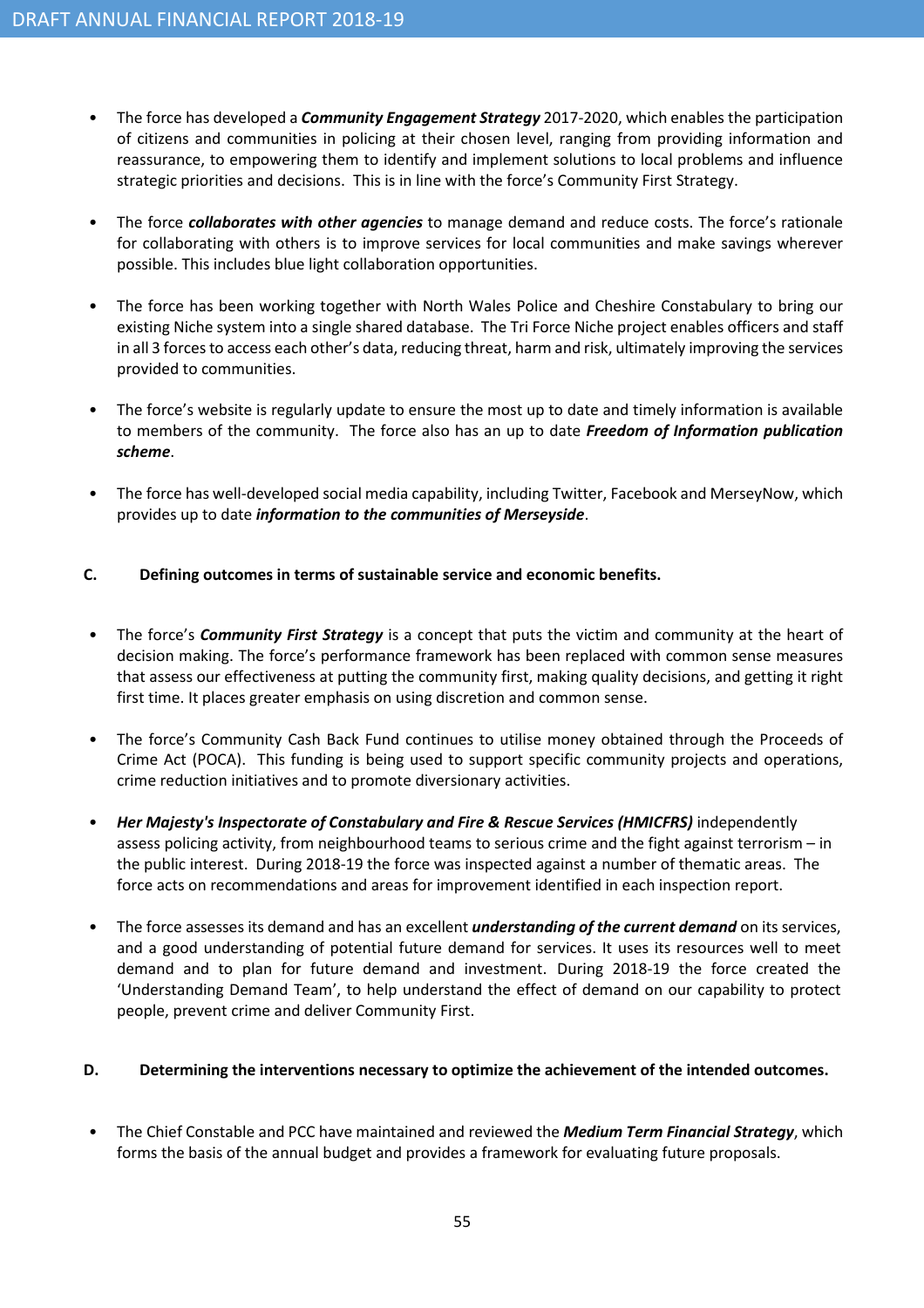- The force's *Community First Programme Board* provides governance, guidance and decision making to ensure programme work is delivered to required timescales and specifications. The Board ensures that the programme achieves its objectives in delivering business benefits including an examination of budget and resourcing.
- The **Continuous Improvement Board** highlights key strategic performance issues and risks, determines how each portfolio is contributing to priorities and identifies and resolves cross portfolio issues.
- Strand Level Governance meetings coordinated activity at a force level, ensuring delivery of the objectives within each of the Police and Crime Plan priorities.
- The Corporate Governance Framework was reviewed and amended to reflect best practice.
- E. Developing the entity's capacity, including the capability of its leadership and the individuals within it.
- The force undertook a *Leadership Review* to complement the work being done as part of the Community First strategy. The review defined a set of leadership principles to support the Force strategy and build upon the well embedded 'Just Principles', recognising that the organisation needs to be equipped with the skills and knowledge we need to meet the changing policing challenges over the next few years.
- The formation of the Leadership Team was the start of supporting further leadership development across the Force. The current leadership development was reviewed and identified key areas for development. It was recognised that first and second line managers required a stronger strategic steer and skills update in terms of leading teams and the fundamentals within that in order to enable them to manage individual performance more effectively.
- Resilience Training has been introduced to support line managers in managing not only their own resilience and that of their team. This was seen as a key aspect of managing teams and performance in terms of well-being. It was designed to instil some coping mechanisms to help people deal with pressure of work in order to avoid increased sickness levels.
- The force is designing a Promotion Pathway that includes the ICLP, and will be delivered to first line managers following on from successfully passing the Sergeant Exam. It was acknowledged that an area affecting performance were issues around recording on Force systems so the first element of the Pathway will be a Professional Practice course that will include required system usage for line managers. This will improve recording with the knock on effect on accuracy and reduced repeated input/ double keying. There will be a suite of Leadership CPD that is currently being designed and will be accessible to line managers and those that are appropriate will be opened to the Force as a whole. The final element will be the ICLP which will be completed as they are successful at promotion board and take up their posting. Once this is established we will look at delivering a Leadership programme for those being promoted to Inspector and for police staff of equivalent Sergeant and Inspector ranks.
- Talent management pools have been established within strands and departments, which has enabled further support in terms of developing staff to improve performance. Each area has looked at how they can enhance their teams and areas for development. They have delivered sessions to support promotion processes, development in specific skills required and to support PDR usage and understanding. These are being managed within each area and coordinated and supported by the Leadership Team.
- The force has implemented the College of Policing Fast Track Programme, which is a development programme and promotion mechanism to enable the most talented to advance to the rank of inspector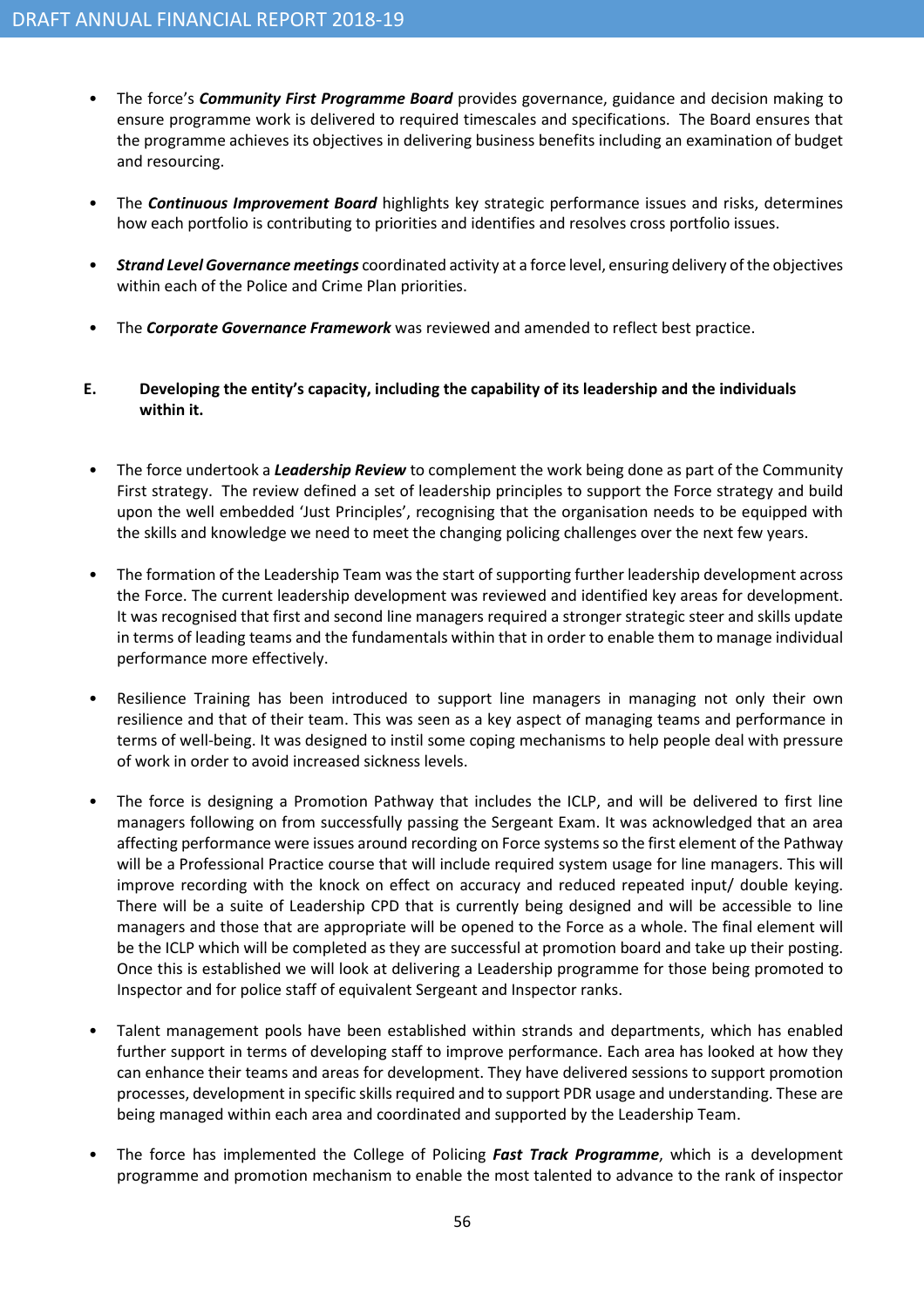within two years for serving constables and three years for police staff, special constables and external graduates.

## F. Managing Risks and Performance through Robust Internal Control and Strong Public Financial Management.

- The force has developed a *strategic understanding of the threats and risks* which pose the greatest harm to local communities, using the 'management of risk in law enforcement' (MoRiLE) process. This tool assesses the types of crimes which most threaten communities, and highlights where the force does not currently have the capacity or capability to tackle them effectively.
- Strategic financial updates are provided at the force's Strategic Management Board on a monthly basis.
- The Joint Audit Committee has overseen the completion of the work of the internal and external audit during the year and ensured that actions arriving from their work have been addressed.
- The force holds a bi-monthly *Continuous Improvement Board, which* highlights key strategic performance issues and risks, determines how each portfolio is contributing to priorities and identifies and resolves cross portfolio issues.

## **G.** Implementing Good Practices in Transparency, Reporting, and Audit to Deliver Effective Accountability.

- The force has a number of Board Level meetings, designed collectively to ensure that *strategic decisions* are well informed through extensive consultation. These meetings are recorded and actions published to provide a record of decision-making.
- The force has a *dedicated department to deal with complaints*. The complaints process has been reviewed to fall in line with the changes to the police complaints system introduced by the Police Reform and Social Responsibility Act 2011. The force publishes the outcomes of disciplines on its website, along with the outcome of misconduct hearings.
- The force has effective arrangements in place to *monitor force performance*, which is reported to the PCC via the Performance and Scrutiny Group. The relevant data is published on the PCC's website.

# 4. Review of Effectiveness

- 4.1 The Chief Constable of Merseyside has responsibility for conducting, at least annually, a review of the effectiveness of the governance framework, including the system of internal control and internal audit.
- 4.2 The review of effectiveness for 2018-19 has been informed by the work of senior managers within the force, who have responsibility for the development and maintenance of the governance environment; the Head of Internal Audit's annual report; and also by comments made by external auditors and other review agencies and inspectorates. The review also comprises:
	- An annual review of the key documents within the Chief Constable's corporate governance framework eg Financial Regulations. This provides assurance around potential vulnerability to fraud or breaches of financial regulations.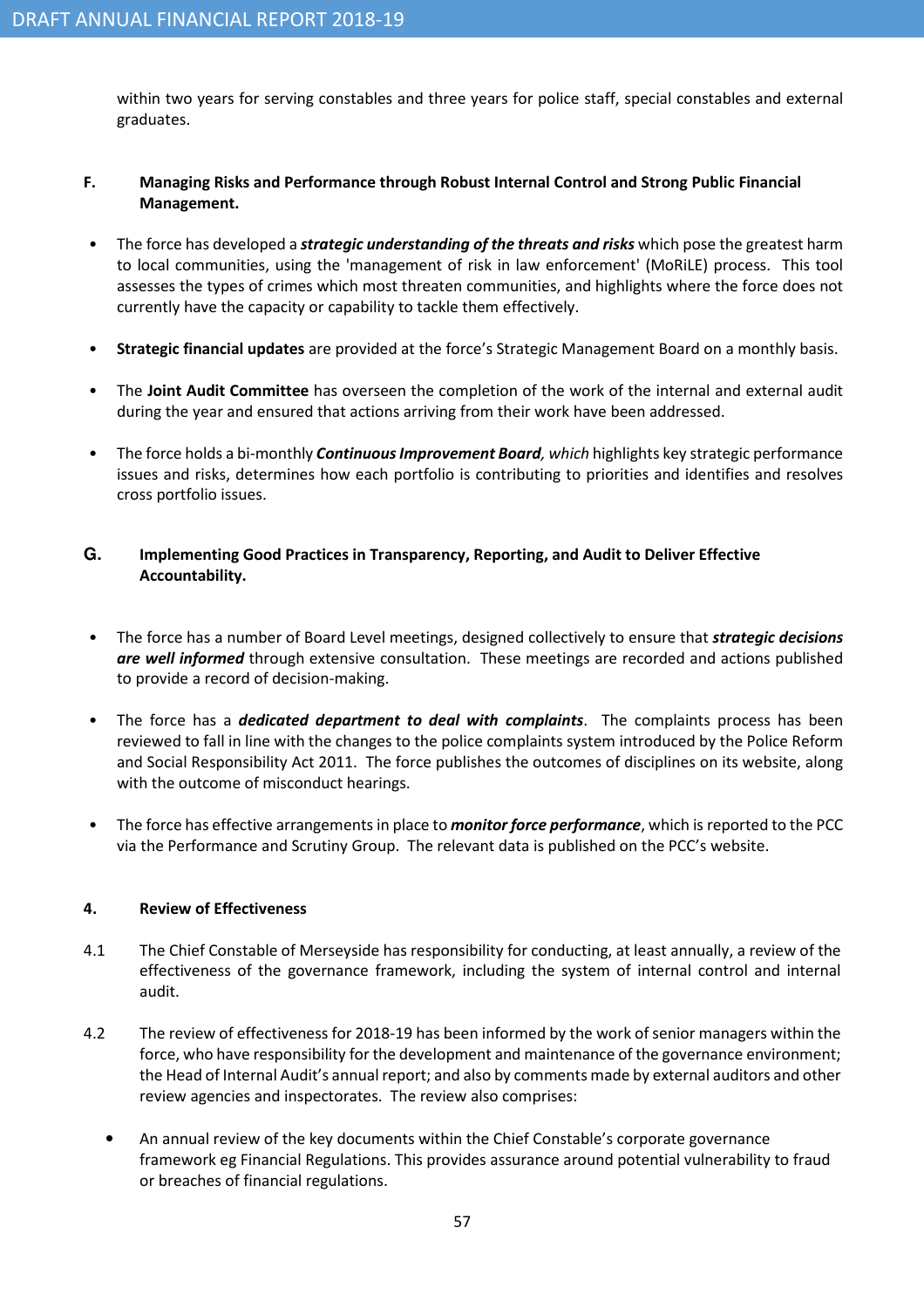- An overarching review of the governance arrangements in place to support each of the core principles. As part of the review the Chief Constable's Code of Corporate Governance is updated to reflect changes to the governance framework and the implementation of the prior year's AGS development plan.
- A review of what has happened during the past year to evidence how the governance framework has been complied with. The process includes consideration of the questions and challenges raised within the CIPFA Good Governance Guidance Note for Police and a discussion on how well existing arrangements meet the good practice guidance within the guidance.
- 4.3 **Assurance Framework** this is a structured means of identifying and mapping the key sources of assurance in the organisation and comprises evidence to support the Annual Governance Statement. The key assurances are:-

## (i) Shared Internal Audit Service

The PCC and Chief Constable have a shared Internal Audit Service. This is to ensure the production and delivery of a risk based Internal Audit Plan that will be able to support two separate annual audit opinions.

The primary role of Internal Audit is to give an assurance to the PCC and Chief Constable, through the Joint Audit Committee, on the effectiveness of the controls in place to manage risks. To this end the Head of Internal Audit delivers an annual opinion on the effectiveness of the governance, risk management arrangements and internal control environment reviewed by the Shared Internal Audit Service. This annual opinion is one of the key sources of evidence in support of the Annual Governance Statement. Any issues identified during an audit were dealt with initially in the relevant audit report, with any major control weaknesses initially being reported to the Chief Finance Officers. Significant governance failures identified through general audit work are referred to the Audit Committee.

The Head of Internal Audit is responsible for the day-to-day management of the Shared Internal Audit Service, and reports directly to the Chief Finance Officers. Direct access to the PCC, Chief Constable and the Chair of the Joint Audit Committee is also sanctioned if considered appropriate. The Head of Internal Audit plays a critical role in the delivering the PCC's, and Chief Constables, strategic objectives which conforms to the CIPFA Statement on the Role of the Head of Internal Audit (2010).

On the basis of the internal audit work undertaken in 2018-19, including the outcomes of follow up work on actions agreed with management, the Head of Internal Audit is satisfied that sufficient assurance work has been carried out to allow him to form a reasonable conclusion on the adequacy of risk management, governance and internal control. In his opinion the Office of the Police and Crime PCC for Merseyside's and the Chief Constable's risk management, governance and control arrangements are reasonable and audit testing has confirmed that controls are generally working effectively in practice. Where internal audit work has identified scope for improvements, the management response has been appropriate and action plans have been agreed.

In accordance with the Accounts and Audit Regulations 2015 the PCC once again conducted a review of the effectiveness of its system of Internal Audit. Consequently, the Head of Internal Audit undertook a self-assessment of compliance against the Local Government Application Note to the Public Sector Internal Audit Standards (PSIAS) developed by CIPFA, using the checklist detailed within Appendix 4 of the note to form the basis of the judgment. The Head of Internal Audit has completed the selfassessment and there are no issues to report.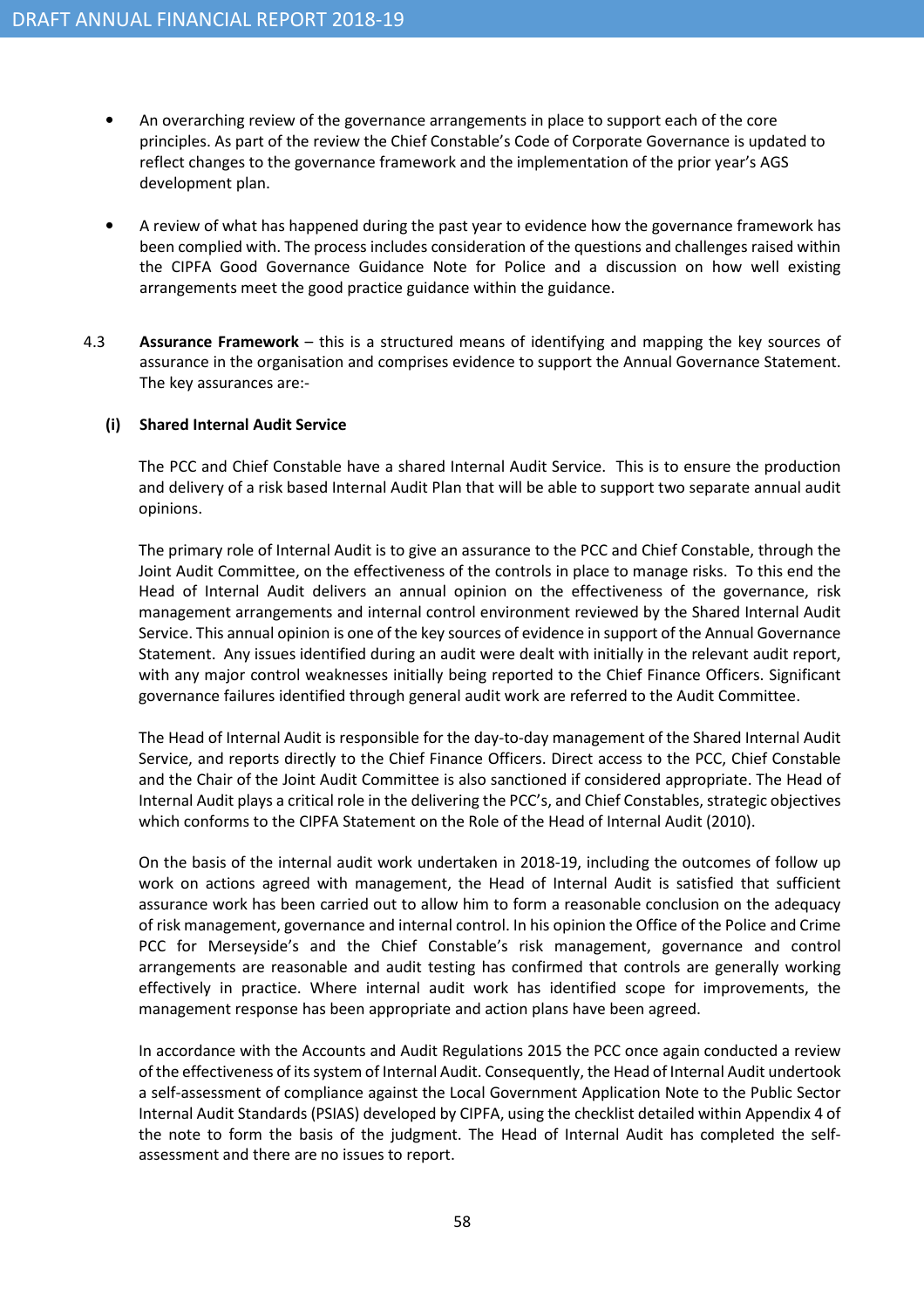PSIAS also require that all internal audit functions be subjected to an external evaluation every 5 years. A peer review was undertaken in September 2017 by the Head of Internal Audit of West Yorkshire PCC. The principal objectives of the assessment were:

- To review Shared Internal Audit Service (SIAS) conformance with Public Sector Internal Audit Standards;
- To evaluate the effectiveness of SIAS internal audit activity; and
- To identify opportunities to enhance management and work processes.

In making assessments the peer group adopted The Institute of Internal Auditor's (IIIA) Quality Assessment Manual ratings: "Generally Conforms," "Partially Conforms," and "Does Not Conform." Merseyside SIAS achieved a "Generally Conforms" opinion meaning that the internal audit activity has a charter, policies, and processes that are judged to be in conformance with the Standards. A number of minor recommendations were made from the review and have been incorporated in to the Quality Assurance Improvement Programme.

## (ii) External Audit

The Chief Constable's governance arrangements and the system of internal financial control are subject to external audit review, via the audit of the Chief Constable's statement of accounts and the outcome of its work to assess the Chief Constable's arrangements for securing value for money in its use of resources. The Chief Constable's external auditors are Grant Thornton. Grant Thornton's plans and reports, including the Annual Governance Report and the Annual Audit Letter, are considered by the PCC and the Audit Committee at appropriate times during the annual cycle of meetings.

At the time of writing Grant Thornton were undertaking their audit review and will issue their opinions by 31st July.

## (iii) Joint Audit Committee

The PCC and Chief Constable have established a Joint Audit Committee. Its role is to provide an independent review of the effectiveness of governance, risk management and control frameworks, financial reporting and annual governance processes, internal and external audit, and treasury management.

CIPFA recommends that Audit Committees report regularly on their work and, at least annually, assess their performance. To this end the Committee have drafted its annual report setting out how the Committee fulfilled its responsibilities in 2018/19. The Committee's overall conclusions on the PCC's and Chief Constable's governance arrangements are that it has received assurances on the operation of the PCC's and Chief Constable's systems of governance, risk management, financial reporting and annual governance statement arrangements. Its work has not identified any significant control risks and the Committee concludes that the arrangements reviewed are adequate.

In accordance with the CIPFA's guidance to Police Audit Committees, the Audit Committee reviewed its own effectiveness against its terms of reference and its objectives. Members believe the Committee has been effective. However, there are areas to develop further such as developing arrangements for ensuring value for money through the revised champion roles. An action plan has been agreed to address the areas identified. In implementing this action plan, the Committee will become more effective during 2019/20. The Committee recognises the significant challenges facing the PCC and Chief Constable and aims to support them in developing governance arrangements as they address key challenges while also meeting the continuing requirement to make cost savings.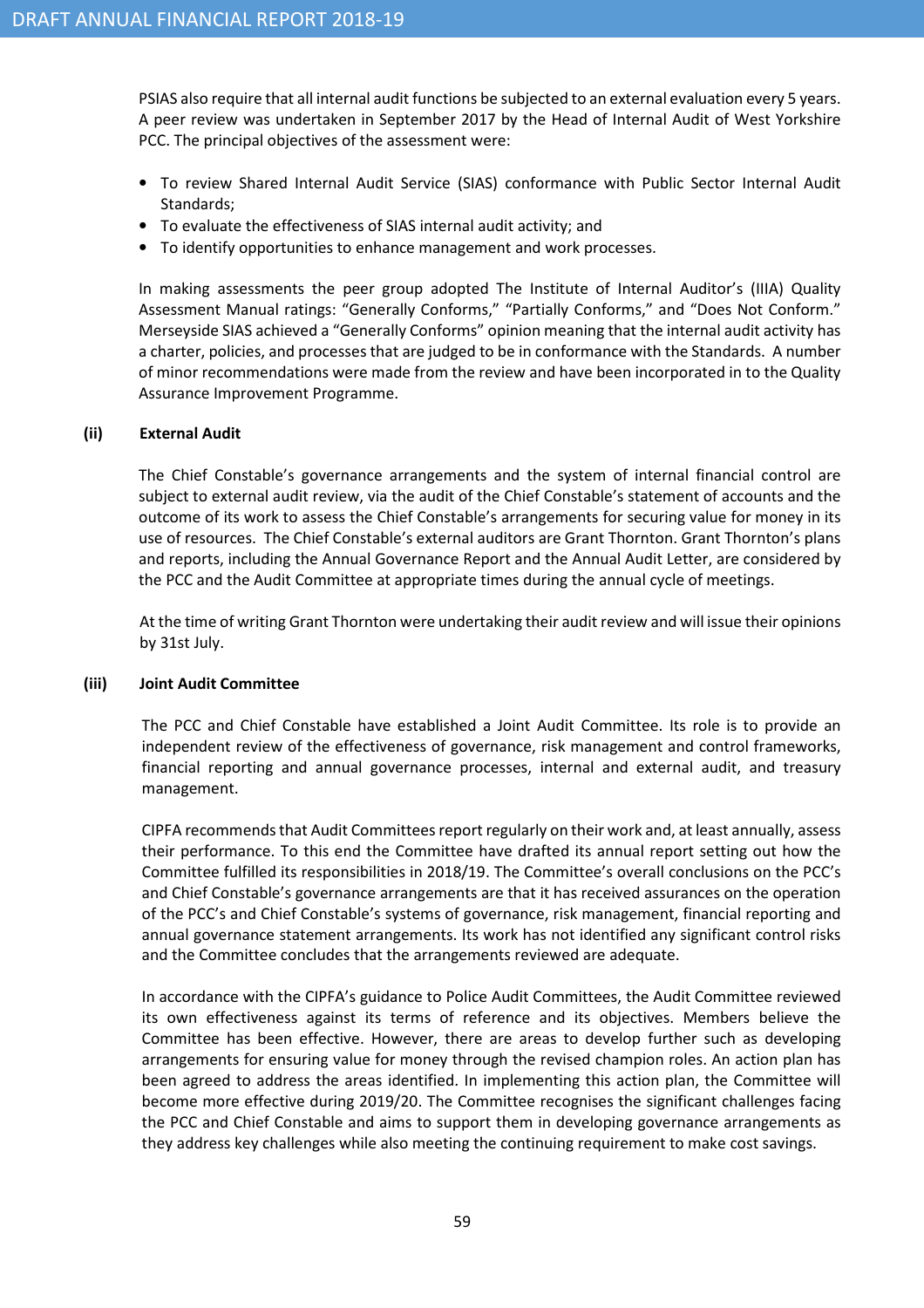#### (iv) Force Review & Inspection Teams

The force has its own Review and Inspection Team who are responsible for providing assurance to the Deputy Chief Constable (DCC) in relation to areas of risk for the force. Areas, functions and processes at risk are identified from a number of sources including the force's identified risks and priorities. Reviews and inspections are undertaken and a level of assurance of compliance, fitness for purpose and risk is reported to back to individual Chief Officers and action plans monitored via appropriate governance meetings.

## **(v)** Her Majesty's Inspectorate of Constabulary and Fire & Rescue Services (HMICFRS)

Her Majesty's Inspectorate of Constabulary (HMIC) independently assesses police forces and policing from neighbourhood teams to serious crime and the fight against terrorism. HMIC aims to provide authoritative information to allow the public to compare the performance of their force against others, and to drive improvements in the service to the public.

HMIC decides on the depth, frequency and areas to inspect based on judgements about what is in the public interest. In making these judgements, HMIC considers the risks to the public, the risks to the integrity of policing, service quality, public concerns, the operating environment, the burden of inspection and the potential benefits to society from the improvements that might arise from the inspection.

During 2018/19, HMICFRS adopted a risk based approach to the annual PEEL Assessment. Unlike in previous years, whereby all forces were subject to an annual PEEL Assessment – Efficiency and Legitimacy in the Spring, and Effectiveness in the Autumn –, HMICFRS moved to one annual assessment of forces, with all forces assessed in one of three tranches during the period from September 2018 through to June 2019. Merseyside will be subject to the annual PEEL assessment as part of the third tranche, week commencing the 24th June 2019.

Notwithstanding this, bespoke Force thematic inspection reports relating to: Crime Data Integrity; Child Protection; and Custody were published during 2018/19. With regards Crime Data Integrity, HMICFRS's overall judgment of the Force was 'good.' The Child Protection and Custody inspections did not receive a graded judgment. In both of these areas, the Force will be subject to a follow up inspection in 2019/20 to assess progress made against the recommendations and areas for improvement identified in the inspection reports.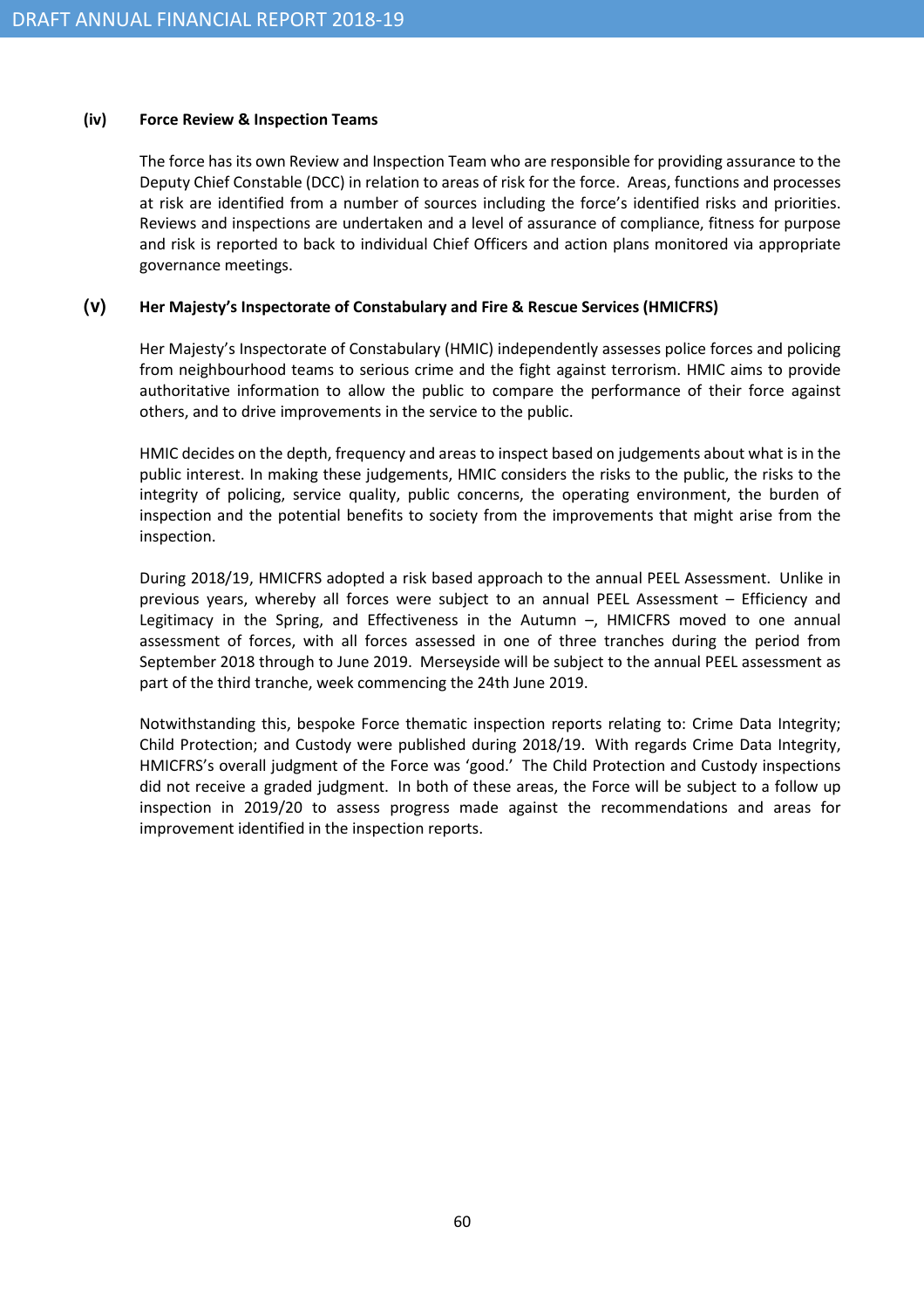# (vi) Force decision making processes

Policy and decision making within the force ultimately rests with the Chief Constable. A number of key Board Level meetings exist to support him in this process, including the Strategic Management Board, Community First Programme Board and Continuous Improvement Board.

#### **Conclusion**

Based on the findings of the review undertaken above and the assurances received it is concluded that the Governance Framework, including the system of internal audit and internal audit, is operating effectively and continues to be fit for purpose.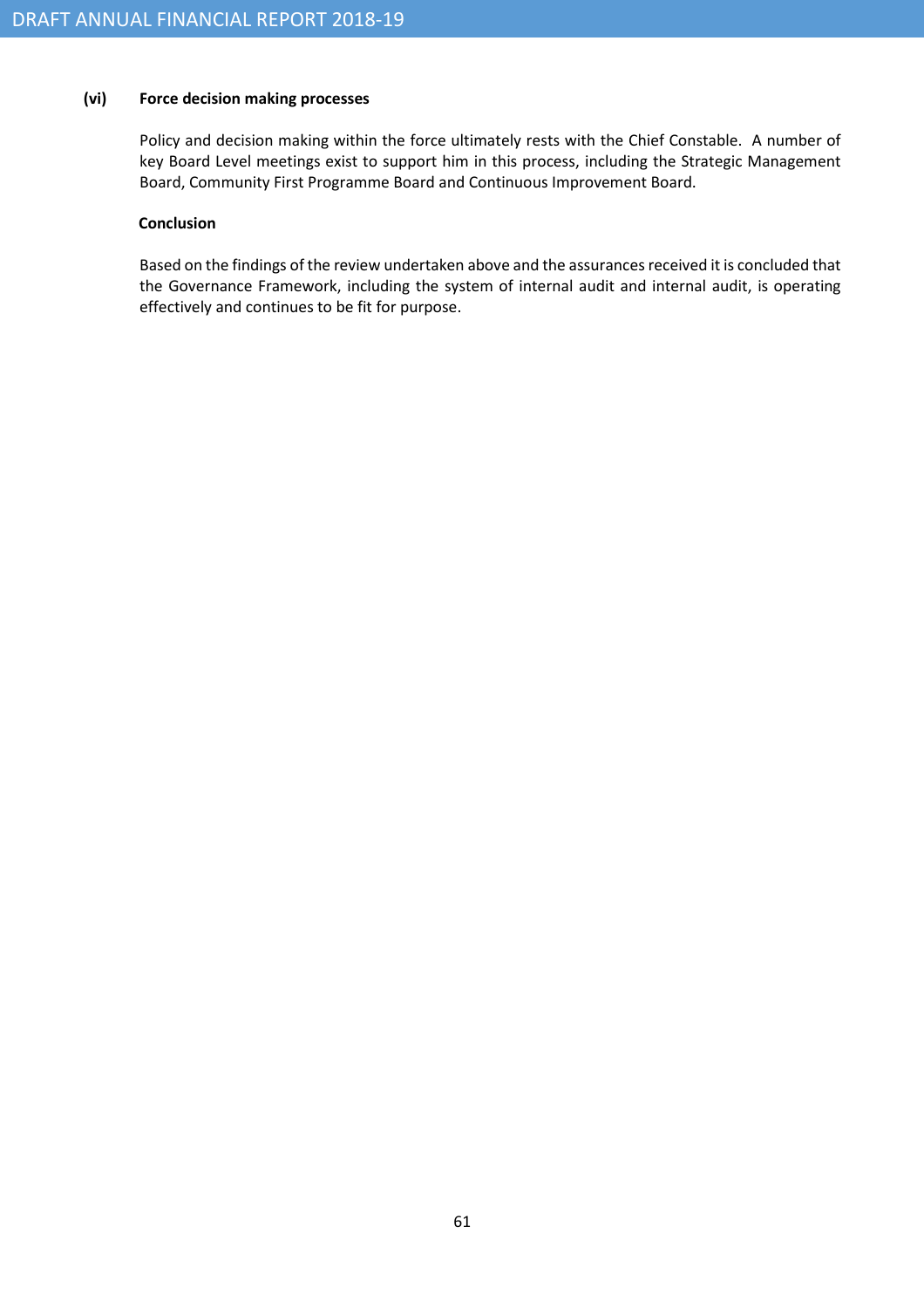## 5. Significant Governance Issues

5.1 The following table details the progress made against the significant governance issues identified in last year's Annual Governance Statement.

| <b>Governance Issue</b>                                                                                                                                                                                                                                                                                                                                                                                                                                                                                                                                                                                                                                                                                                                                                                                                                                                                                                                                                                                                                                                                                                                                                                                                                                                                                                                                                                                                                                             | <b>Action</b>                                                                                                                                                                                                                                                                                                                                                                                                                                                                                                                                                                                                                                                                                                                                                                                                                                                                                                                                                                                                                                                                                                                                                                                                                                                                                                                                                                                                                                                                                                                                                                                                                                         |
|---------------------------------------------------------------------------------------------------------------------------------------------------------------------------------------------------------------------------------------------------------------------------------------------------------------------------------------------------------------------------------------------------------------------------------------------------------------------------------------------------------------------------------------------------------------------------------------------------------------------------------------------------------------------------------------------------------------------------------------------------------------------------------------------------------------------------------------------------------------------------------------------------------------------------------------------------------------------------------------------------------------------------------------------------------------------------------------------------------------------------------------------------------------------------------------------------------------------------------------------------------------------------------------------------------------------------------------------------------------------------------------------------------------------------------------------------------------------|-------------------------------------------------------------------------------------------------------------------------------------------------------------------------------------------------------------------------------------------------------------------------------------------------------------------------------------------------------------------------------------------------------------------------------------------------------------------------------------------------------------------------------------------------------------------------------------------------------------------------------------------------------------------------------------------------------------------------------------------------------------------------------------------------------------------------------------------------------------------------------------------------------------------------------------------------------------------------------------------------------------------------------------------------------------------------------------------------------------------------------------------------------------------------------------------------------------------------------------------------------------------------------------------------------------------------------------------------------------------------------------------------------------------------------------------------------------------------------------------------------------------------------------------------------------------------------------------------------------------------------------------------------|
| The ongoing identification and achievement of the savings<br>identified in the Medium Term Financial Strategy to ensure a<br>balanced budget over the period.                                                                                                                                                                                                                                                                                                                                                                                                                                                                                                                                                                                                                                                                                                                                                                                                                                                                                                                                                                                                                                                                                                                                                                                                                                                                                                       | As part of the 2018/19 budget the PCC agreed a savings target<br>of £7.0m with the Chief Constable to balance the budget. As a<br>consequence of this, the PCC and Chief Constable completed a<br>series of reviews under the Community First Programme and<br>the actual savings realised in the year amount to £6.1m, an<br>overall under-achievement of £0.9m. In February 2019 the PCC<br>was able to set a balanced budget for 2019/20. In doing so the<br>PCC raised the precept by the maximum allowable, resulting in<br>an additional £9.9m of precept income. Maximising the precept<br>also provided an opportunity for the Chief Constable to recruit<br>an additional 40 Police Officers and provide some stability to<br>the Force over the next couple of years. As part of the budget<br>the Chief Constable was able to reinvest savings from the<br>Community First Programme approved during 2018/19 to<br>recruit an additional 40 Police Officers and 14 Police Staff in<br>2019/20, as well as save 40 Police Officer posts that were due<br>to be lost.<br>The Medium Term Financial Strategy (MTFS) has been<br>reviewed and it is forecast that the PCC and Force will be<br>required to identify £18.4m of savings over the MTFS period.<br>Consequently, the PCC and Force will continue to face a very<br>significant financial and policing challenge in the years ahead.<br>The Chief Constable, in partnership with the PCC, is identifying<br>areas for review. This issue has been highlighted as an ongoing<br>significant governance issue and is being managed through the<br>PCC's Risk Management arrangements. |
| The Government have not yet published the new model for<br>distributing funding to police forces, which may further impact<br>on the savings requirement for Merseyside.<br>The Policing and Crime Act introduces measures which not only<br>allow, but in some aspects require, collaboration between the<br>emergency services to go further and faster. These are locally<br>enabling and recognise that local leaders are best placed to<br>determine the sort of collaboration that is in the best interests<br>of their communities. The Act requires the police, fire and<br>rescue, and ambulance services to collaborate with one another,<br>where it would be in the interests of their efficiency or<br>effectiveness to do so.<br>As a minimum, the legislation requires PCCs to be represented<br>on the relevant fire and rescue authority (FRA) (or its<br>committees) with full voting rights, subject to the consent of the<br>FRA. There may be a further impact as a result of the devolution<br>deal; the implications of which are unknown at this stage.<br>Alternatively, PCCs have the option of putting forward a business<br>case which may include arrangements to take on responsibility<br>for the governance of fire and rescue; or to become the single<br>employer for fire and police, to deliver greater improvements<br>through the integration of back office functions and maximise<br>the benefits of workforce flexibility. | The new model is still yet to be published. This Governance Issue<br>remains, and is reflected on the table for 2019/20.<br>The PCC, Force and the Merseyside Fire & Rescue Authority<br>(MFRA) have established a Joint Police and Fire Collaboration<br>Committee to explore opportunities for greater collaboration<br>between themselves, and also the North West Ambulance<br>Service.<br>The PCC is committed to being a member of the Joint Police and<br>Fire Collaboration Committee and in ensuring that the<br>emergency services collaborate with one another where it<br>would improve their efficiency or effectiveness to do so                                                                                                                                                                                                                                                                                                                                                                                                                                                                                                                                                                                                                                                                                                                                                                                                                                                                                                                                                                                                        |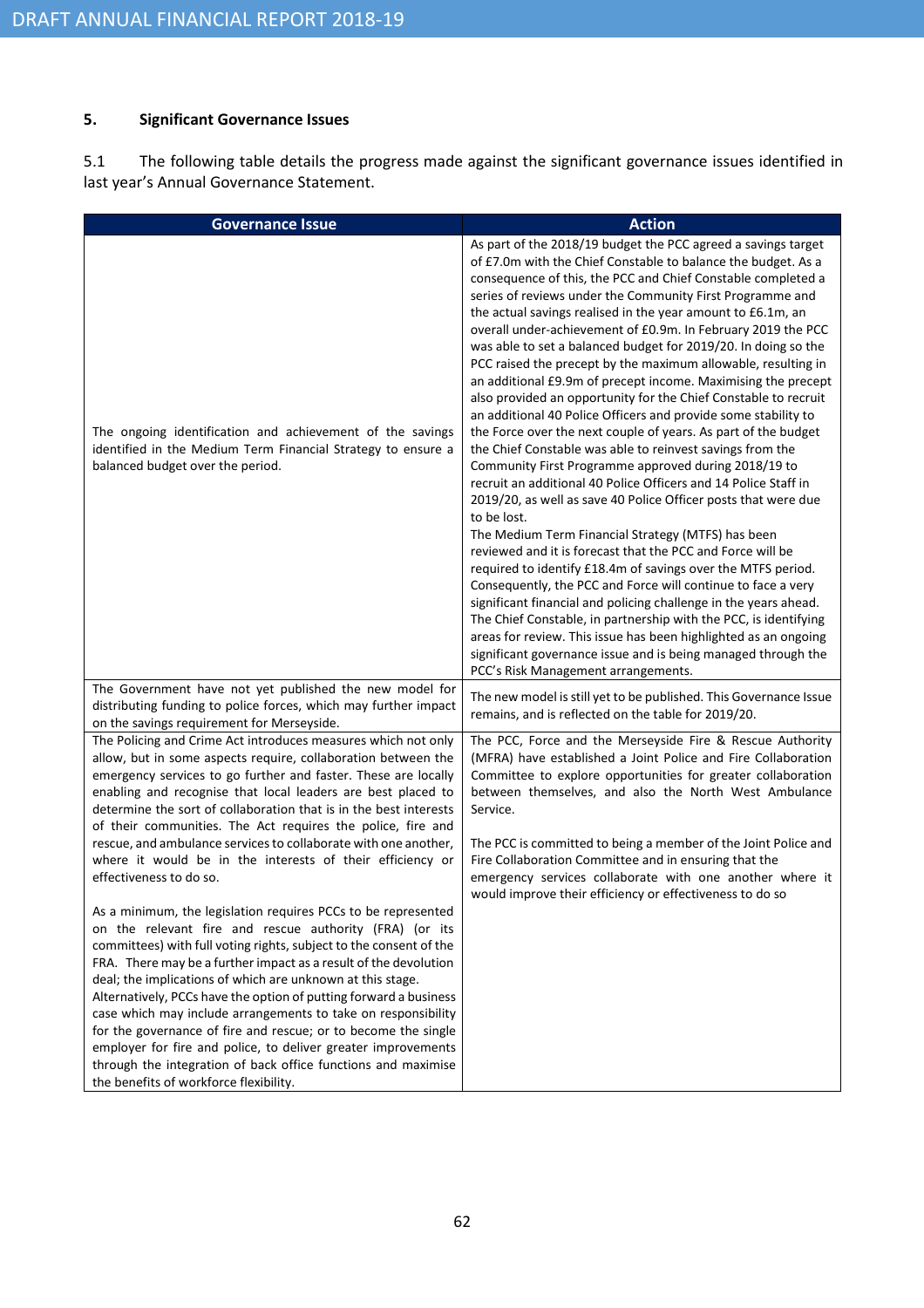5.2 The following have been identified as significant governance issues for the force in 2019/20 and beyond.

| <b>Governance Issue</b>                                                                                                                                                                                                                                                                                                                                                                                                                                                                                                                                                                                                                                                                                                    | <b>Action</b>                                                                                                                                                                                                                                                                                                                                                                                                                                                                                                                                                                                                                     |  |  |
|----------------------------------------------------------------------------------------------------------------------------------------------------------------------------------------------------------------------------------------------------------------------------------------------------------------------------------------------------------------------------------------------------------------------------------------------------------------------------------------------------------------------------------------------------------------------------------------------------------------------------------------------------------------------------------------------------------------------------|-----------------------------------------------------------------------------------------------------------------------------------------------------------------------------------------------------------------------------------------------------------------------------------------------------------------------------------------------------------------------------------------------------------------------------------------------------------------------------------------------------------------------------------------------------------------------------------------------------------------------------------|--|--|
| The ongoing identification and achievement of the<br>savings identified in the Medium Term Financial Strategy<br>to ensure a balanced budget over the period.                                                                                                                                                                                                                                                                                                                                                                                                                                                                                                                                                              | The force is currently developing the next phase of change<br>programmes to balance the budget in the Medium Term<br>Financial Strategy and beyond; in line with the priorities<br>of the organisation and the PCC.                                                                                                                                                                                                                                                                                                                                                                                                               |  |  |
| The Government have not yet published the new model<br>for distributing funding to police forces, which may further<br>impact on the savings requirement for Merseyside.                                                                                                                                                                                                                                                                                                                                                                                                                                                                                                                                                   | The force will closely monitor any recommendations that<br>come out of the consultation and provide an assessment<br>of the impact.<br>In conjunction with other metropolitan forces, we have<br>commissioned work from external advisors to provide<br>professional advice.                                                                                                                                                                                                                                                                                                                                                      |  |  |
| The Policing and Crime Act introduces measures which<br>not only allow, but in some aspects require, collaboration<br>between the emergency services to go further and faster.<br>These are locally enabling and recognise that local leaders<br>are best placed to determine the sort of collaboration that<br>is in the best interests of their communities. The Act<br>requires the police, fire and rescue, and ambulance<br>services to collaborate with one another, where it would<br>be in the interests of their efficiency or effectiveness to<br>do so.                                                                                                                                                         | Work is ongoing to seek further collaboration between<br>the force and the Merseyside Fire & Rescue Service. This<br>includes all areas where there are opportunities to share<br>back office or operational efficiencies. There is a joint<br>Police and Fire Collaboration Board that ensures this<br>process is effectively governed and managed.                                                                                                                                                                                                                                                                              |  |  |
| As a minimum, the legislation requires PCCs to be<br>represented on the relevant fire and rescue authority<br>(FRA) (or its committees) with full voting rights, subject to<br>the consent of the FRA. There may be a further impact<br>as a result of the devolution deal; the implications of<br>which are unknown at this stage.<br>Alternatively, PCCs have the option of putting forward a<br>business case which may include arrangements to take on<br>responsibility for the governance of fire and rescue; or to<br>become the single employer for fire and police, to deliver<br>greater improvements through the integration of back<br>office functions and maximise the benefits of workforce<br>flexibility. | The PCC is currently represented on the Joint Police and<br>Fire Collaboration Committee. The PCC, in conjunction<br>with the MFRA, will need to consider the other options<br>contained in the final Act around the governance<br>arrangements. A full business case would be required to<br>support any proposed changes from the current<br>arrangements and would need demonstrate any new<br>arrangements would improve the efficiency and effectives<br>of the services. A business case would need to be<br>submitted to the Home Secretary for approval before any<br>changes to the governance arrangements are applied. |  |  |

Signed

The Annual Governance Statement was signed by Keith Dickinson on 30<sup>th</sup> May 2019

Keith Dickinson ACMA/ CGMA/ FCMA Director of Resources for the Chief Constable of Merseyside Police 30th May 2019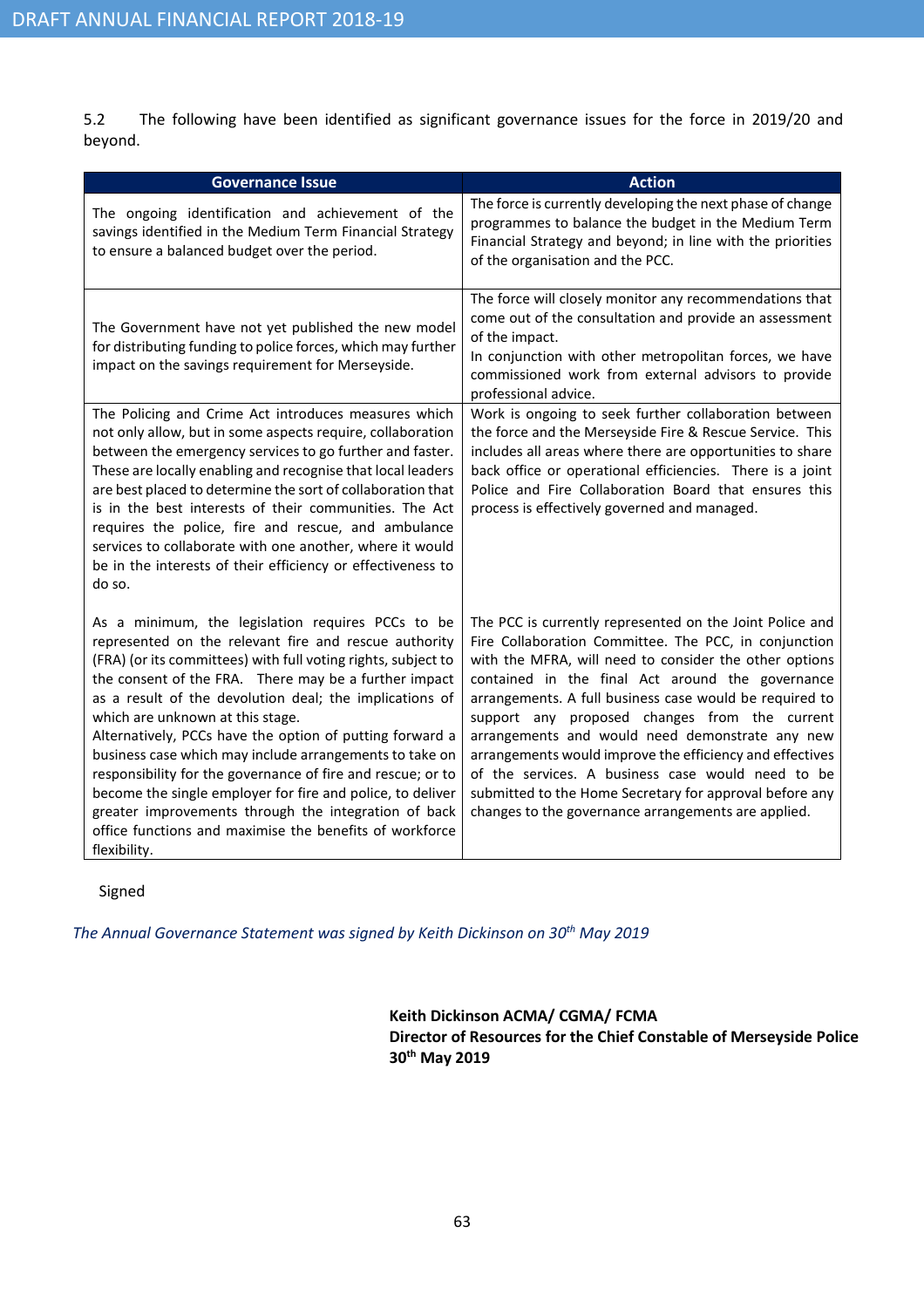# Glossary of Terms

## ACCOUNTING POLICIES

Accounting policies are the specific principles, bases, conventions, rules and practices applied by an entity in preparing and presenting financial statements.

#### ACCRUALS BASIS

The accruals basis of accounting requires the non-cash effects of transactions to be reflected in the financial statements for the accounting period in which those effects are experienced and not in the period in which any cash is received or paid.

## AMORTISATION

An annual charge to reflect the extent to which an intangible asset has been worn out or consumed during the financial year.

## ASSET CEILING

The asset ceiling is an upper limit on what is allowed to be recognised as a defined benefit asset broadly depending on whether the employer reporting entity can either get refunds from the outside/'third party' pension scheme or a reduction in future contributions to the outside/'third party' pension scheme.

## BALANCE SHEET

The Balance Sheet represents a summary of the assets, liabilities, funds and reserves of the CC.

#### **CREDITORS**

Individuals or organisations to whom the CC owes money at the end of the financial year.

## CURRENT SERVICE COST (PENSIONS)

This measures the increase in the present value of pensions liabilities generated in the financial year by employees. It is an estimate of the true economic cost of employing people in the financial year, earning service that will eventually entitle them to the receipt of a lump sum and pension when they retire.

## CURTAILMENTS & SETTLEMENTS

Curtailment arises as a result of the early payment of accrued pensions on retirement on the grounds of efficiency, redundancy or where the employer has allowed employees to retire on unreduced benefits before they would otherwise have been able to do so.

## **DEBTORS**

Individuals or organisations who owe the CC money at the end of the financial year.

#### DEFERRED LIABILITY

Liabilities, which by arrangement are payable over a period of time.

## DEPRECIATION

An annual charge to reflect the extent to which a tangible asset has been worn out or consumed during the financial year.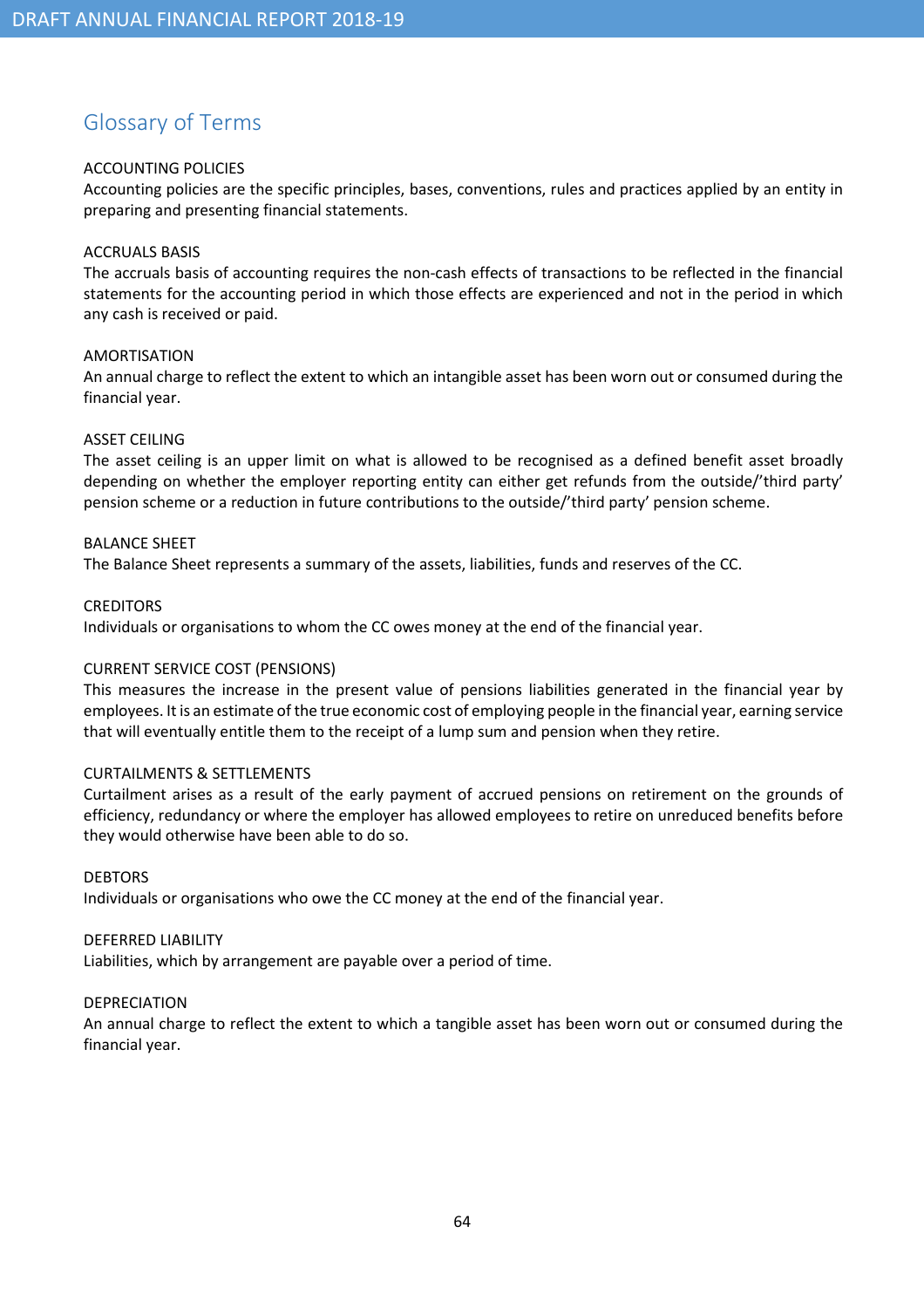## EXPECTED RATE OF RETURN ON PENSIONS ASSETS

This is the measure of the average rate of return expected on investment assets held by the Scheme for the year. It is not intended to reflect the actual realised return on the Scheme, but a longer-term measure, based on the fair value of the assets at the start of the year and an expected return factor. Plan assets comprise:-

- Assets held by a long-term employee benefit fund; and
- Qualifying insurance policies (not relevant for Police).

#### FAIR VALUE

The amount for which an asset could be exchanged, or a liability settled, between knowledgeable willing parties in an arm's length transaction.

#### FINANCIAL INSTRUMENT

This is any contract that gives rise to a financial asset of one entity and a financial liability of another. The term covers both financial assets such as loans receivable and liabilities such as borrowings.

#### FINANCING ACTIVITIES (CASH FLOW)

Financing activities are activities that result in changes in the size and composition of the principal, received from or repaid to external providers of finance.

#### INTRA-GROUP FUNDING

Funding provided by the PCC to the CC to enable the CC to undertake day-to-day policing.

#### INVESTING ACTIVITIES (CASH FLOW)

Investing activities are the acquisition and disposal of long-term assets and other investments, not included in cash equivalents.

#### MATERIAL

Omissions or misstatements of items are considered material if they could, individually or collectively, influence the decisions or assessments of users made on the basis of the financial statements.

#### NON DISTRIBUTED COSTS (PENSIONS)

This covers past service costs settlements and curtailments in respect of IAS19 pension costs. It also covers costs associated with unused assets.

#### THE CHIEF CONSTABLE OF MERSEYSIDE POLICE (CC)

The Chief Constable of Merseyside Police is a separate corporation sole which was established on 22nd November 2012.

#### THE CODE (The Code of Practice on Local Accounting in the United Kingdom 2018/19)

The Code defines proper accounting practices for local authorities in England, Wales, Scotland and Northern Ireland and applies to accounting periods commencing on or after 1st April 2018.

## THE COMPREHENSIVE INCOME AND EXPENDITURE STATEMENT

The account which summarises the costs of all the functions of the CC. It also includes notional charges for the fair use of assets and the notional cost of retirement benefits earned by employees in the year.

## OPERATING ACTIVITIES (CASH FLOW)

Operating activities are the activities of the entity that are not investing or financing activities.

#### OPERATING LEASE

A lease where substantially all the risks and rewards of ownership remain with the lessor.